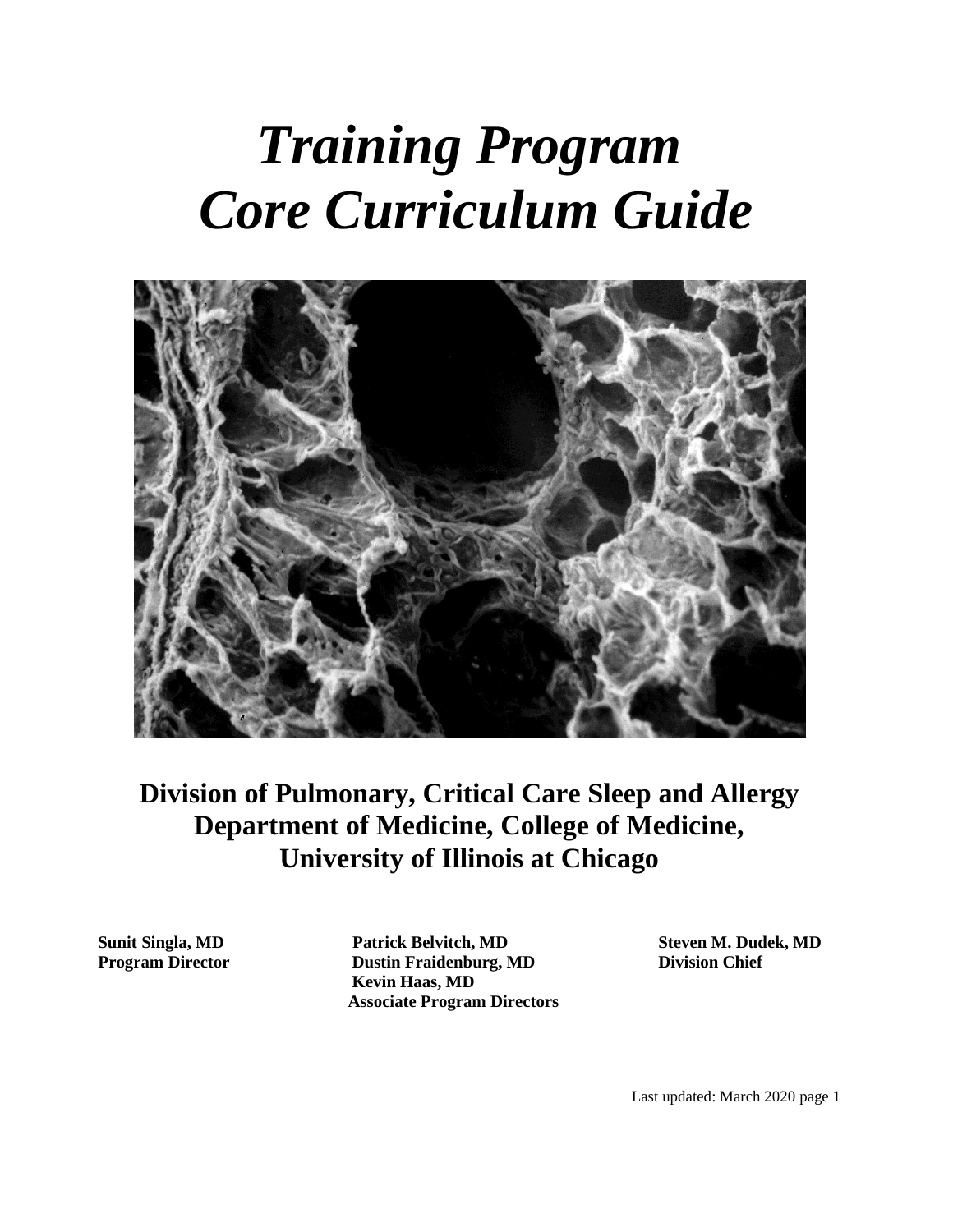## **Table of Contents**

- I. Overall Program Goals
- II.ACGME General Competencies
	- A. Patient Care
	- B. Medical Knowledge
	- C. Interpersonal and Communication Skills
	- D. Professionalism
	- E. Practice-based Learning and Improvement
	- F. Systems-based Practice
	- G. Procedural skills
	- H. Educational Goals by Year of Training
- III. Policies with Regard to Industry
	- A. Professionalism Requirements
	- B. Practice-Based Learning and Improvement and Medical Knowledge
	- C. Systems-Based Practice Requirements
	- D. Interpersonal and Communication Skills Requirements
	- E. UIC Policy Statement (39.2 UIC Guidelines) [check]
- IV. Work Rules, Lines of Responsibility and Evaluations
	- A. Work Hours and Moonlighting
	- B. Fellow and Attending Lines of Responsibility and Supervision
	- C. Fellow Evaluation
	- D. Fellow Due Process
	- E. Faculty Teaching Evaluation
	- F. Program Evaluation
- V. University of Illinois at Chicago Hospital Inpatient Services
	- A. UIH Pulmonary Consultation Service
	- B. UIH Combined Medical Surgical Intensive Care Units
	- C. UIH Airway Management
	- D. Procedure Service
- VI. Jesse Brown VA Medical Center Inpatient Services
	- A. Pulmonary Consultations Service
	- B. Medical Intensive Care Unit and Step-down Unit
- VII. SleepRotation
- VIII.Clinics Rotation
- IX. Trauma Service
- X. University of Illinois at Chicago Outpatient Services
- XI. Jesse Brown VA Medical Center Outpatient Services
- XII. Mercy ICU Service
- XIII. Electives
- XIV. Didactic Conferences

A. Required

- XV. Special Educational Requirements
	- A. Critical Assessment of the Literature and Journal Club
	- B. Medical Ethics and Legal Issues in Medicine
	- C. Medical Informatics and Computer Skills
	- D. Preventive Medicine and Public Health
	- E. Quality Improvement, Risk Management, and Cost Effectiveness

Last updated: March 2020 page 2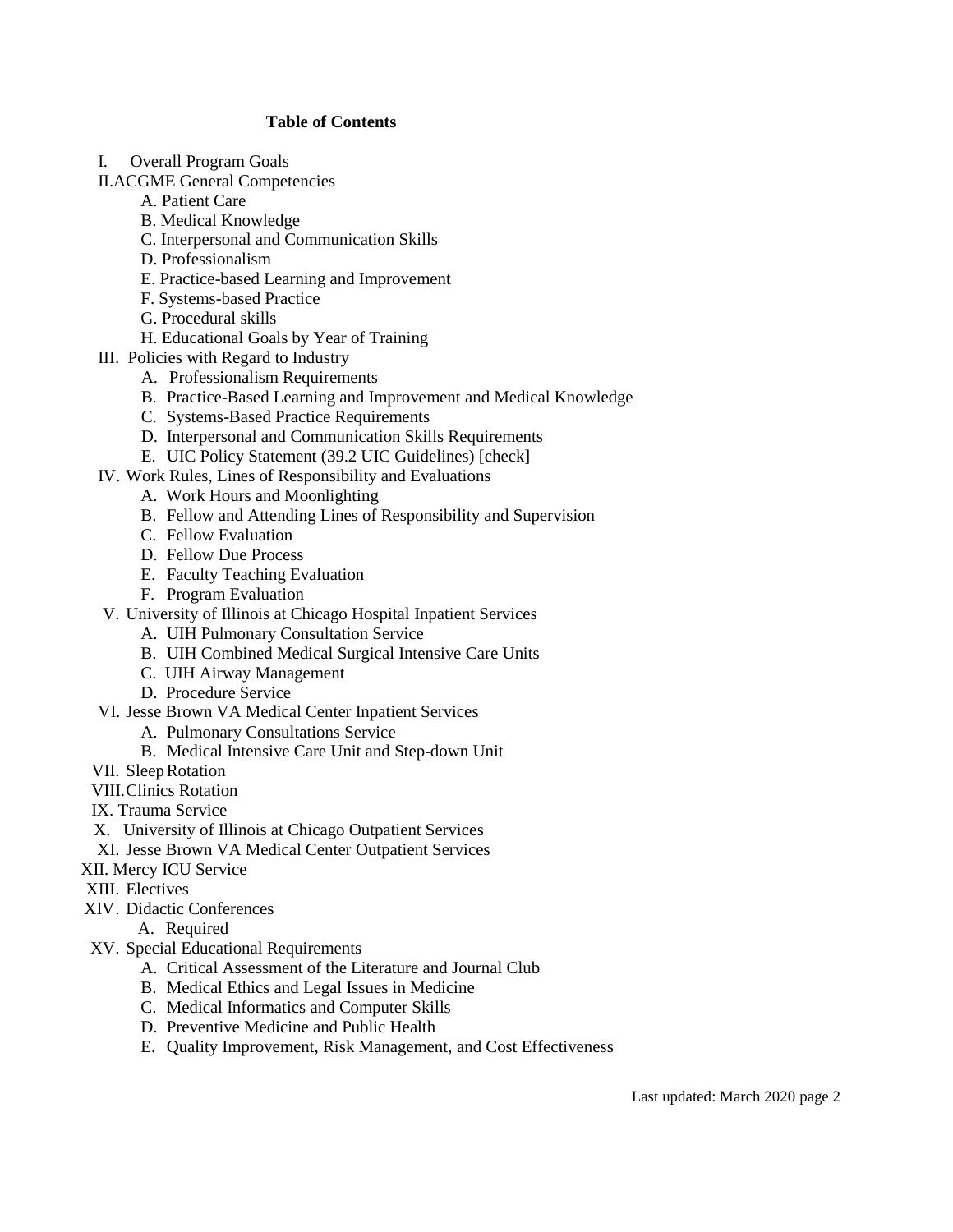F. Research experience G. Physician Wellness, Alertness, Fatigue Awareness and Mitigation XVI. Physician Scientist Program XVII. Masters of Public Health Program XVIII. Bibliography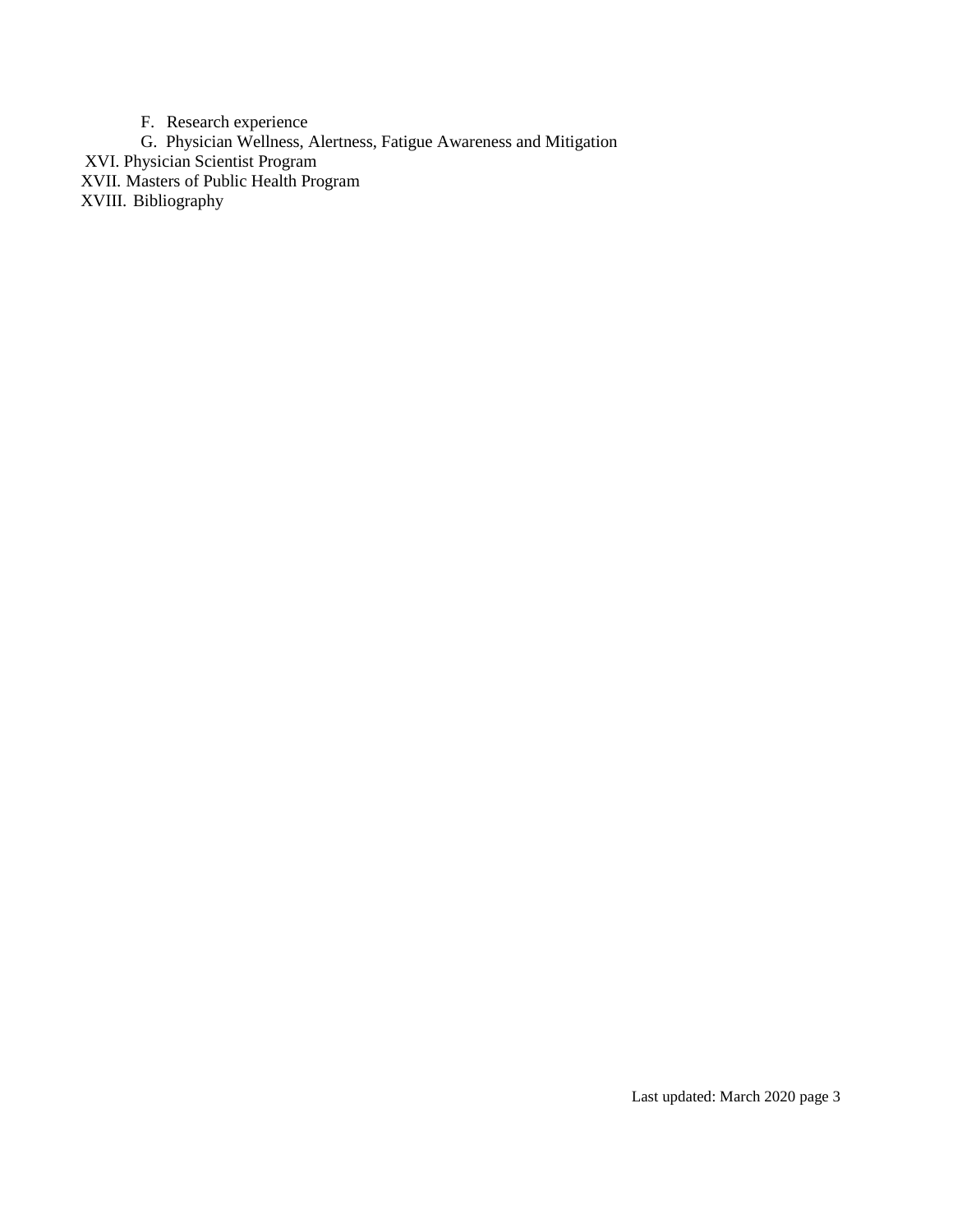## **I. Vision, Mission, Program Goal of the University of Illinois at Chicago Pulmonary and Critical Care Fellowship Program**

The **vision** of the Pulmonary, Critical Care fellowship is to produce the highest quality graduates who become leaders in their fields.

The **mission** is to develop outstanding pulmonary and critical care medicine physicians. On the completion of their fellowship, all graduates should be highly qualified to practice pulmonary and critical care medicine competently and independently. Research-track graduates should understand their research area and methods, have presented and published, be equipped to obtain an early career grant and be prepared to assume a successful academic leadership faculty position. Clinical-track graduates should be equipped to become leaders in the clinical arena, which includes being a leading clinician, consultant, teacher, and scholar and enhancing the programs to which they belong with leadership and life-long improvement.

The **goal** of the fellowship program is to develop internists into competent specialists in pulmonary and critical care medicine with good clinical judgment, extensive medical knowledge, clinical proficiency, humanistic qualities, commitment to continuing scholarship, and ethical behavior, in keeping with the guidelines of the Accreditation Council for Graduate Medical Education (ACGME). The Pulmonary, Critical Care, Sleep, and Allergy division is fully committed to the goal of preparing physicians for outstanding academic and practice careers.

Highly regarded **values** include problem-solving, communication skill, commitment, embracing responsibility, trustworthiness, ethical, being a team player, leadership, continuous improvement, creativity, nurturing, respectfulness, and leading by example.

## **II. ACGME General Competencies**

ACGME has developed general competencies to guide the training of fellows. They are **A. Patient Care, B. Medical Knowledge, C. Interpersonal and Communication Skills, D. Professionalism, E. Practice-Based Learning and Improvement, and F. Systems-based Practice.** In addition, the Division of Pulmonary, Critical Care, and Sleep Medicine has added **G. Procedural Skills**. It incorporates these competencies into all aspects of its training program.

## **A. Patient Care**

The fellows are expected to demonstrate integrity, respect, compassion, and empathy for their patients. These include being honest, involved, and responsive to the patient's wishes and to establish the patient's trust and to maintain credibility and rapport with patients and their families. During their training, fellows should provide meaningful emotional support to patients and their families.

Fellows must provide appropriate, comprehensive, and high quality care. They need to be responsive to the patient's needs and concerns, to demonstrate cultural competency, and to use laboratory tests, consultations, diagnostic procedures, and therapies efficiently, cost-effectively, and always in the patient's best interest. They should be patient advocates for optimal use of limited resources to maintain and enhance the quality of care.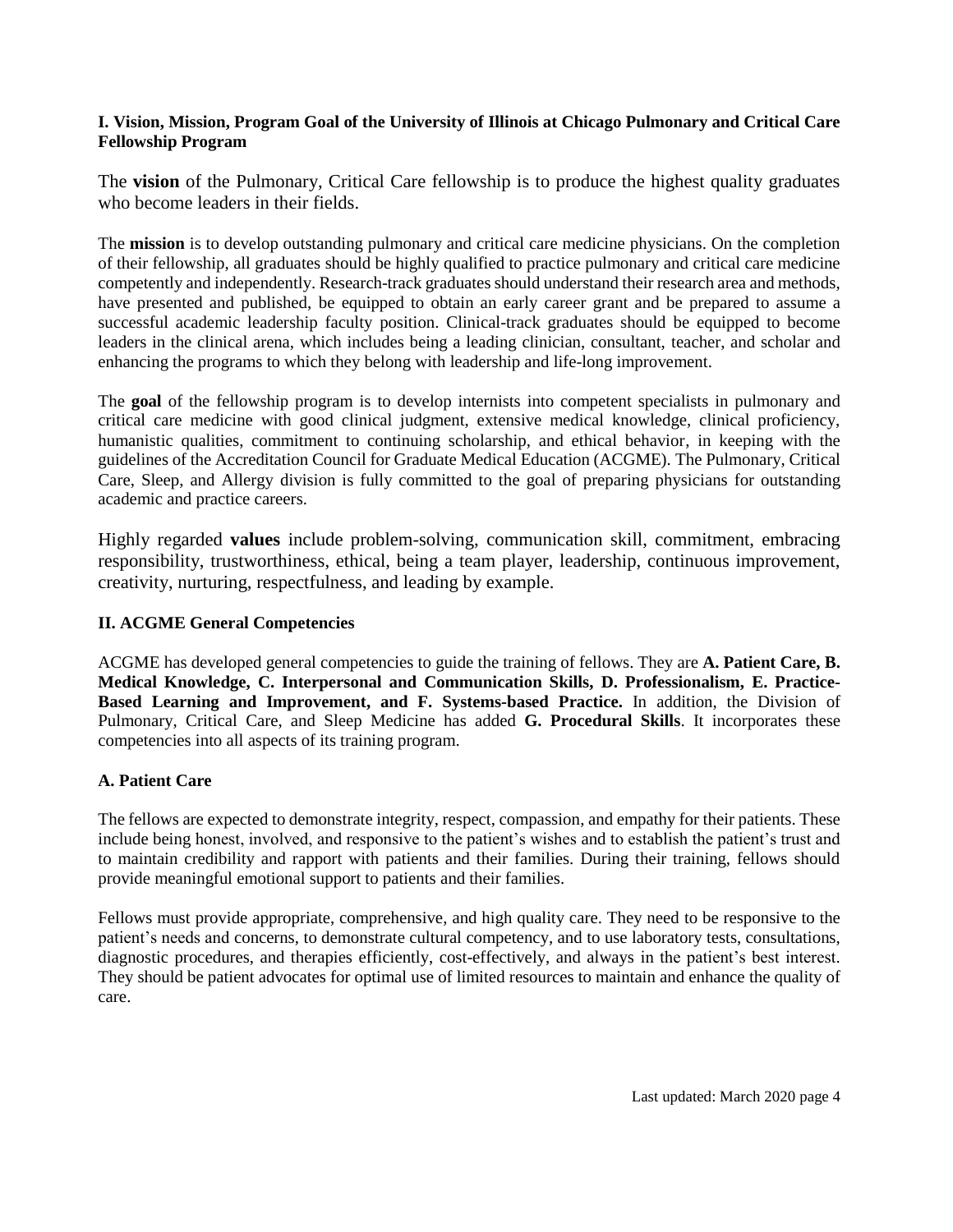Fellows are expected to:

- Communicate effectively and demonstrate caring and respectful behaviors when interacting with patients and their families
- Gather essential and accurate information about the patient and use it together with current scientific evidence to make decisions about diagnostic and therapeutic interventions
- Develop and carry out appropriate patient management plans
- Provide education and counseling to patients
- Competently perform procedures essential for the practice of pulmonary, critical care, sleep and allergy
- Provide health care services aimed at preventing health problems or maintaining health
- Work with other health care professionals to provide patient-centered care

## **B. Medical Knowledge**

Scholarship and lifelong learning are fundamental to a successful career in medicine. Fellows must possess or develop a commitment to maintain and renew their knowledge and clinical skills throughout their career. They must be skilled in obtaining and interpreting medical information and realizing its limitations. They should participate in scientific and clinical studies and meetings. They should be able to critically evaluate new information relevant to Pulmonary and Critical Care Medicine.

Fellows are expected to perform basic or clinical research under the guidance of faculty, attend relevant research meetings, present their results at a scientific meeting and author or co-author at least one paper resulting from their research. The fellows are also expected to supervise and teach residents and medical students assigned to their services.

The program will ensure that its fellows possess knowledge in established and evolving biomedical and clinical science and apply it to clinical care. Fellows are expected to demonstrate rigor in their thinking about clinical situations.

*The curriculum will cover the following topics during a three-year period:*

## Pulmonary Medicine

- Obstructive lung diseases including asthma, bronchitis, emphysema, bronchiectasis, bronchiolitis, and cystic fibrosis
- Thoracic malignancies, primary and metastatic
- Pulmonary infections, including pneumonia, tuberculosis, fungal infections, and those in the immunocompromised host
- Diffuse interstitial lung diseases
- Pulmonary vascular diseases, including pulmonary thromboembolism, pulmonary hypertension, and the vasculitidites
- Occupational and environmental lung diseases and environmental stress conditions
- Iatrogenic respiratory diseases, including drug-induced disease
- Acute lung injury, including radiation, inhalation, and trauma
- Respiratory manifestations of systemic conditions, such as collagen vascular diseases and pregnancy
- Respiratory failure, including the respiratory distress syndrome, acute and chronic respiratory failure in pre-existing lung diseases and neuromuscular and respiratory drive disorders
- Disorders of the pleura and mediastinum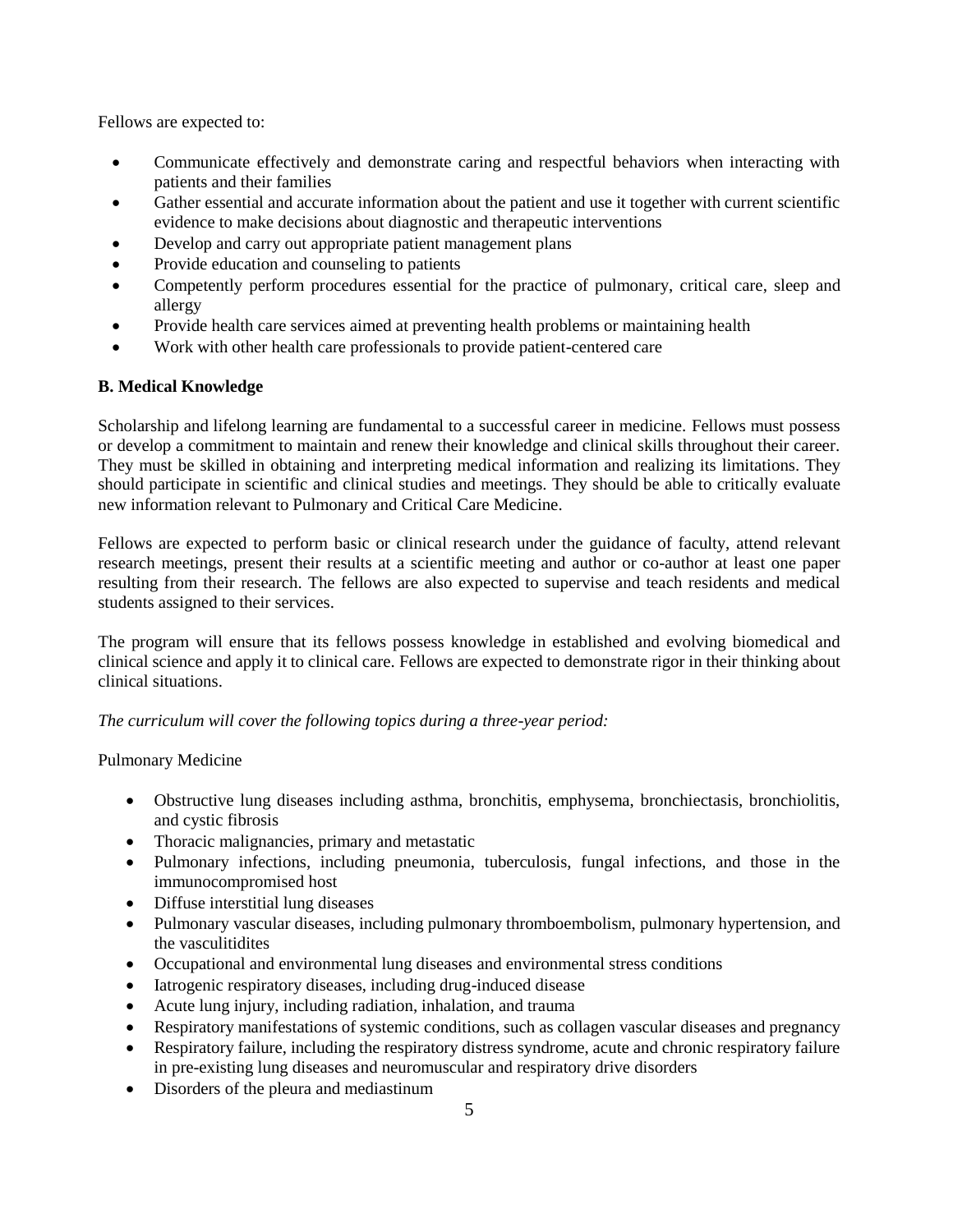- Genetic and developmental disorders of the respiratory system
- Sleep disorders
- End of life care and palliative care
- Management aspects of medicine

## Critical Care Medicine

- Physiology, pathophysiology, molecular biology, diagnosis and therapy of disorders of the cardiovascular, respiratory, renal, gastrointestinal, genitourinary, neurologic, endocrine, hematologic, musculoskeletal, immune, and reproductive systems
- Electrolyte and acid-base physiology, pathophysiology, diagnosis and therapy
- Metabolic, nutritional and endocrine effects of critical illnesses
- Hematologic and coagulation disorders associated with critical illnesses
- Life-threatening obstetric and gynecologic disorders
- Management of the immunosuppressed patients
- Management of anaphylaxis and acute allergic reactions
- Trauma
- Pharmacokinetics, drug metabolism, and excretion in critical illness
- Use of paralytic agents
- End of life care and palliation of a critically ill patient
- Ethical, economic, and legal aspects of critical illness
- Biostatistics and experimental design
- Principles and techniques of administration and management
- Psychosocial and emotional effects of critical illnesses
- Iatrogenic and nosocomial problems in critical care medicine
- Personal development, attitudes and coping skills of physicians and other health care professionals who care for critically ill patients
- Occupational Safety and Health Administration (OSHA) regulations and universal precautions and protection of health care workers

## *Experience will also be provided in the analysis of data pertaining to the following:*

- Parenteral nutrition
- Cardiac output determinations by thermodilution and other techniques
- Evaluation of oliguria
- Management of massive transfusions
- Management of hemostatic defects
- Interpretation of antibiotic levels and sensitivities
- Monitoring and assessment of metabolism and nutrition
- Calculation of oxygen content, intrapulmonary shunt and alveolar arterial gradients
- Pharmacokinetics

## *The program will provide the environment and resources for the fellow to acquire knowledge of and ability to interpret the following:*

- Imaging procedures, including: chest radiographs, computed axial tomograms, radionuclide scans, positron emission tomography, and other radiologic and ultrasound procedures
- Ultrasonography that is used in pulmonary and critical care medicine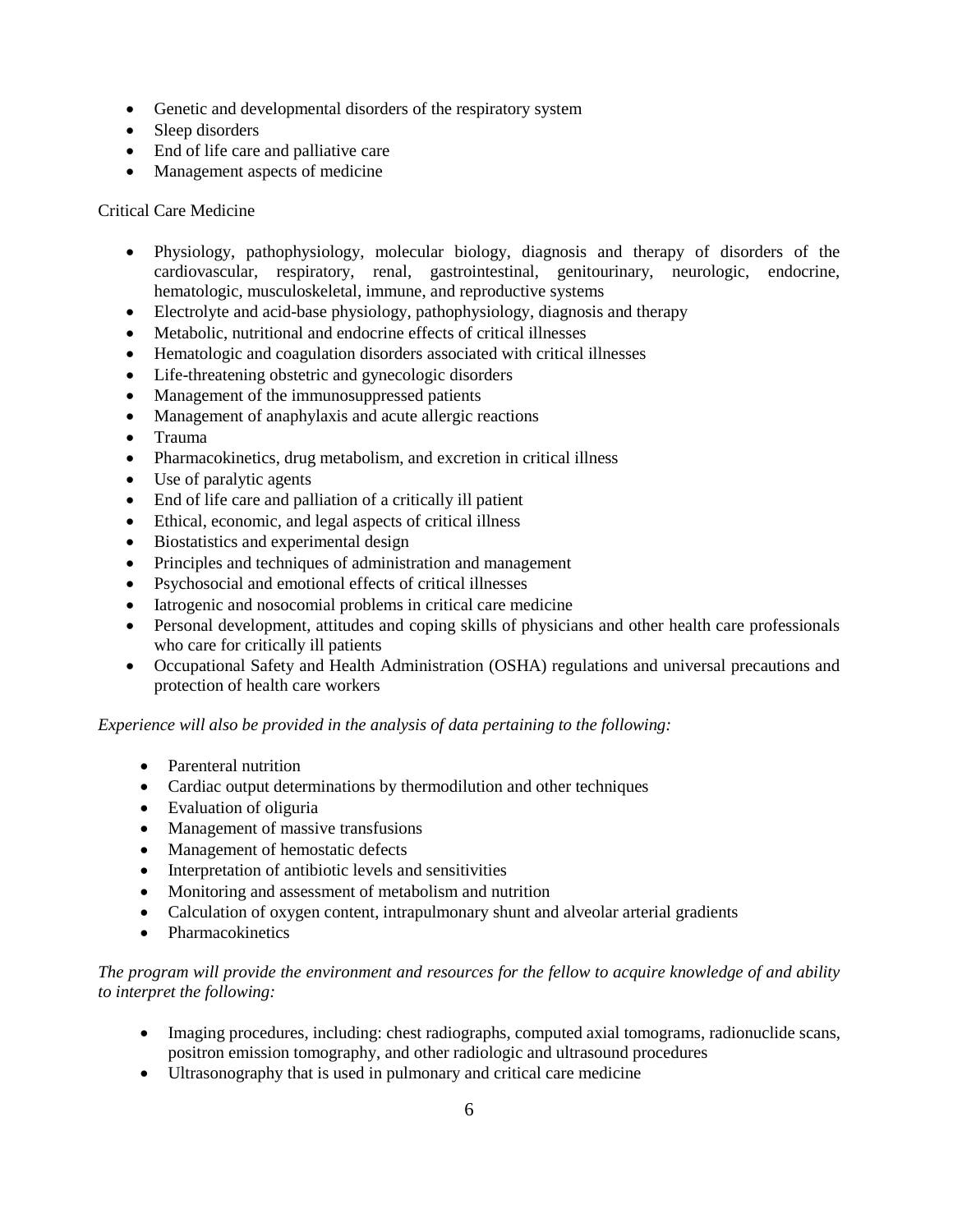- Sleep studies
- Inhalation challenge studies
- Pulmonary function tests to assess respiratory mechanics, gas exchange and respiratory drive, including spirometry, flow-volume studies, lung volumes, diffusion capacity, arterial blood gas analysis
- Cardiopulmonary exercise studies
- Slides of basic lung pathology

*The program will provide the environment and resources for fellows to develop competence in monitoring and supervising special services, including:*

- Critical care units
- Pulmonary function laboratories
- Respiratory physical therapy and rehabilitation services
- Respiratory care techniques and services

## **C. Interpersonal and Communication Skills**

The emotional impact of managing the care and treatment of critically and chronically ill patients demands special sensitivity toward their needs and those of their families and friends. This should include the ability to provide a realistic appraisal of the patient's condition while offering hope, thereby allowing patients to cope optimally with their diseases. Whether to undertake expensive and uncertain therapy also requires knowledge, understanding of social support and palliative measures, and effective communication in eliciting informed consent.

The fellowship program will ensure that fellows develop appropriate interpersonal relationships and communicate effectively with patients, their patient's families, and professional associates. Fellows are expected to:

- Create and sustain a therapeutic and ethically sound relationship with patients
- Elicit and provide information using effective nonverbal, explanatory, questioning, and writing skills
- Work effectively with others as a member or leader of a professional group that might include professionals from multiple disciplines

## **D. Professionalism**

Professionalism aspires to altruism, accountability, excellence, duty, service, honor, integrity, and respect for others. It comprises the attitudes, behavior, and interpersonal skills defined as essential in relation to patients and their families, and other health care professionals. Professionalism includes the ability and willingness to communicate effectively, to accept responsibility, to write comprehensive yet concise and timely medical records, to be available as consultants to other physicians when needed, and to evaluate critically the new medical and scientific information relevant to the practice of medicine.

The fellows are expected to demonstrate a high standard of moral and ethical behavior. A deficiency in moral and ethical behavior precludes certification by the American Board of Internal Medicine and is treated with the utmost importance. Alleged deficiencies will be documented by the attending physician and program director, and discussed at the Faculty Clinical Competency Committee meeting. This behavior will lead at the least to counseling and careful scrutiny. After the fellow is given an opportunity to address the issues involved and after consultation with the Graduate Medical Education Office, documented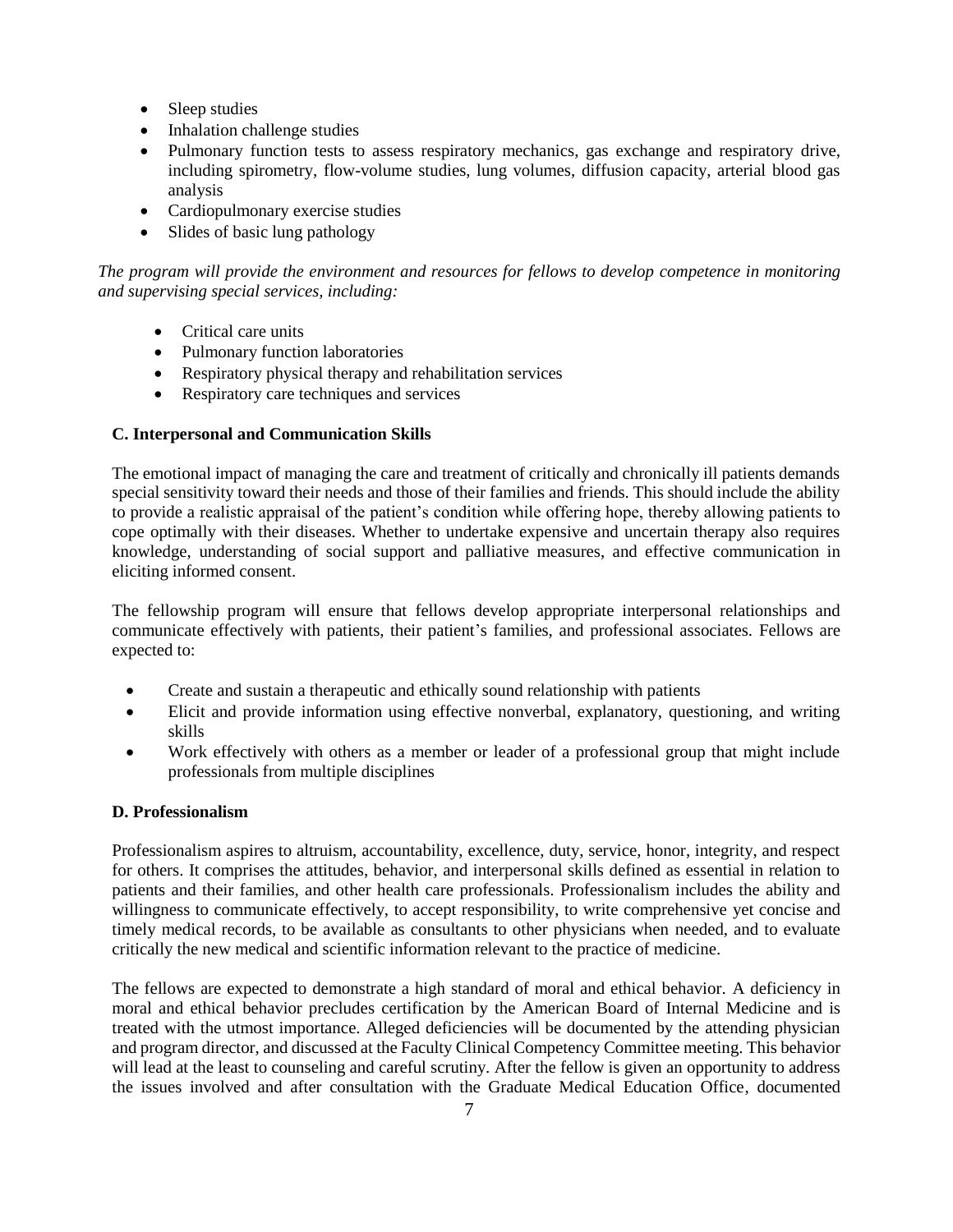deficiencies in moral and ethical behavior may lead to dismissal from the training program.

The program will ensure that its fellows demonstrate the fundamental qualities of professionalism. Fellows are expected to:

- Demonstrate respect, regard, integrity, and a responsiveness to the needs of patients and society that supersedes self-interest
- Conduct themselves in a professional manner and be properly attired and groomed
- Assume responsibility and act responsibly
- Be punctual
- Demonstrate a commitment to excellence and on-going professional development
- Demonstrate a commitment to ethical principles pertaining to provision or withholding of clinical care, confidentiality of patient information, and informed consent
- Demonstrate sensitivity and responsiveness to cultural differences, including awareness of their own and their patients' perspectives
- Be eminently available and responsive to colleagues, staff, and patients

## **E. Practice-based Learning and Improvement**

The program will ensure that its fellows are able to investigate, evaluate, and improve their patient care practices. Fellows are expected to:

- Analyze practice experience and perform practice-based improvement activities using a systematic methodology
- Locate, appraise, and assimilate best practices related to their patients' health problems
- Apply knowledge of study designs and statistical methods to the appraisal of clinical studies and other information on diagnostic and therapeutic effectiveness
- Use information technology to manage information
- Access on-line medical information to support clinical care, patient education, and self-education
- Fellows must complete a Quality Improvement project during their clinical fellowship

## **F. Systems-based Practice**

The program will ensure that its fellows are aware that health care is provided in the context of a larger system, and can effectively call on system resources to support the care of patients. Fellows are expected to:

- Understand how their patient care practices and related actions impact component units and the health care delivery system as a whole, and how delivery systems impact the provision of health care
- Know systems-based approaches for controlling health care costs and allocating resources; and practice cost-effective health care and resource allocation that does not compromise quality of care
- Advocate for quality patient care and assist patients in dealing with system complexities
- Know how to partner with health care managers and health care providers to assess, coordinate, and improve health care and know how these activities can impact system performance
- Understand and apply guidelines to the care of patients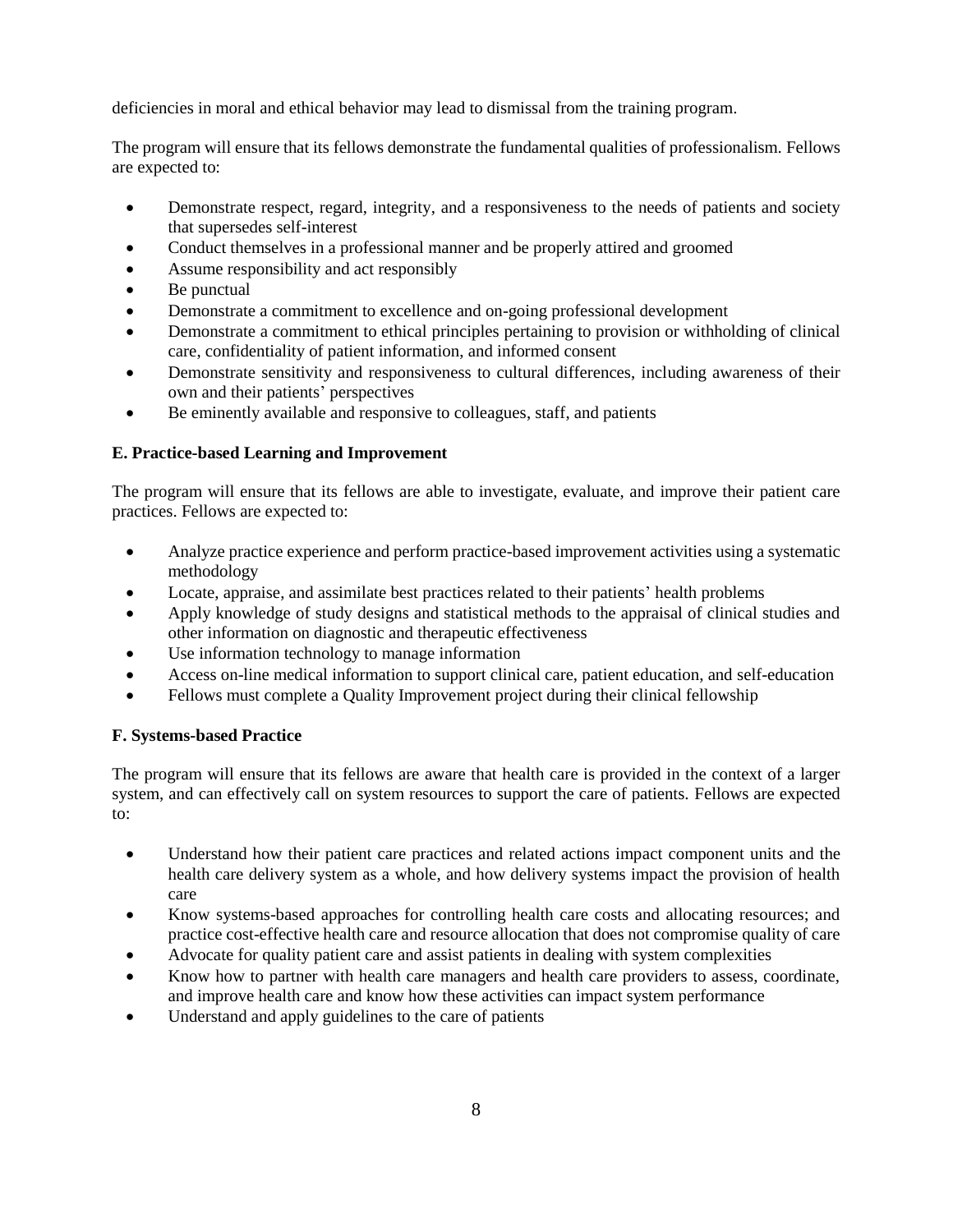## **G. Procedural skills**

An essential part of critical care and pulmonary medicine is the performance of procedures. Fellows must be able to perform them expeditiously and safely.

*The program will provide opportunities for fellows to learn the indications, limitations, and complications of the following critical care procedures and the technical skills necessary to perform them.*

- Establishment of airway
- Maintenance of open airway in nonintubated and unconscious patients
- Oral and nasotracheal intubation
- Ventilation by bag or mask
- Mechanical ventilation using pressure-cycled, volume-cycled and negative pressure mechanical ventilators
- Noninvasive ventilation
- Use of reservoir and CPAP masks for delivery of supplemental oxygen, nebulizers and incentive spirometry
- Ventilator weaning and respiratory care techniques
- Management of pneumothorax including tube insertion and drainage systems
- Thoracostomy tube insertion and drainage
- Insertion of central venous, arterial and pulmonary artery flotation catheters
- Calibration and operation of hemodynamic recording systems
- Basic and advanced cardiopulmonary resuscitation
- Pulmonary function tests
- Inhalation challenge studies
- Cardiopulmonary exercise testing
- Flexible fiberoptic bronchoscopy and related procedures (The fellows will perform 100 bronchoscopies during their fellowship.)
- Endobronchial ultrasound node sampling
- Examination and interpretation of sputum, bronchopulmonary secretions, and lung tissue for infectious agents, cytology, and histopathology
- Utilization, zeroing, calibration of transducers and use of amplifiers and recorders for monitoring
- Ultrasound guided thoracentesis and line placement
- Ultrasound assessment of deep venous thrombosis
- Ultrasound assessment of the cardiovascular status of critically ill patients

## *Experience will also be provided in the analysis of data pertaining to the following:*

- Cardiac output determinations by thermodilution and other techniques
- Evaluation of oliguria
- Management of massive transfusions
- Management of hemostatic defects
- Interpretation of antibiotic levels and sensitivities
- Monitoring and assessment of metabolism and nutrition
- Calculation of oxygen content, intrapulmonary shunt and alveolar arterial gradients
- Pharmacokinetics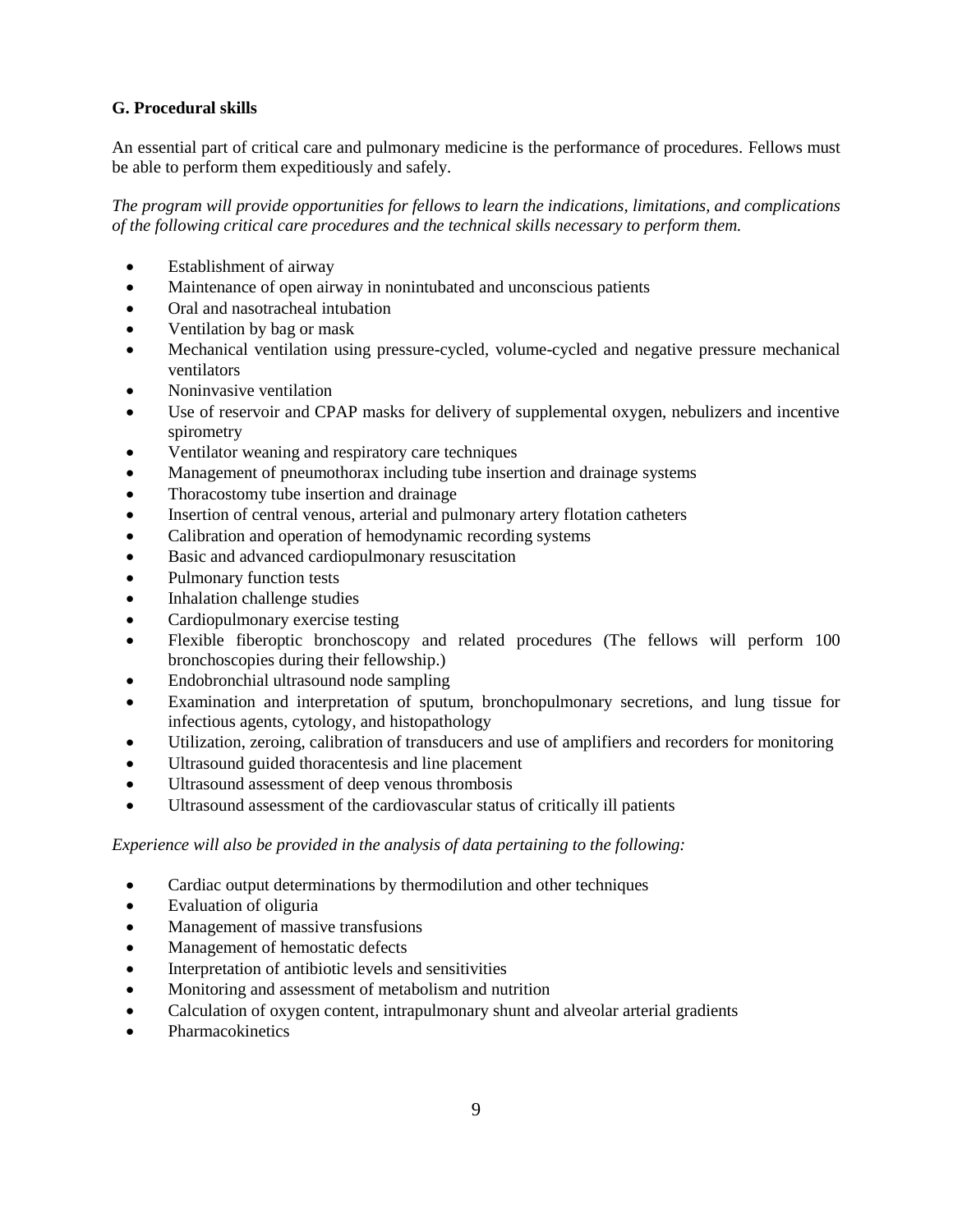*The program will provide opportunities to learn the indications, contraindications, limitations, and complications of and, when feasible, practical experience with the following procedures:*

- Percutaneous tracheostomy
- Rigid bronchoscopy
- Whole lung lavage
- Pericardiocentesis
- Transvenous pacemaker insertion
- Peritoneal dialysis
- Peritoneal lavage
- Aspiration of major joints
- Percutaneous needle aspiration and cutting lung biopsy
- Endobronchial cryotherapy, stent placement, thermoplasty, and laser ablation
- Medical thoracoscopy
- Pleurodesis
- Intracranial pressure monitoring

#### **H. Educational Goals by Year of Training**

The goals of **Orientation**, which takes place in the first weeks of the fellowship, are to prepare the new fellows for the activity they will need to carry out. These include a ventilator management curriculum, and primers on bronchoscopy, chest tube placement and other procedures, pulmonary function test interpretation, point of care ultrasound, hemodynamics, and the policies and routines of the teaching hospitals including electronic medical record, laboratory, and support function. Orientation includes the goals of the fellowship, what is expected of them, how they will be evaluated and sources of help.

**First year fellows** will spend most of their time on clinical services. The schedule is arranged so that they will acquire the experience necessary to become eligible for ABIM Pulmonary Disease certification after two years.

While they are on Intensive Care service, Pulmonary Consultation service, and Outpatient Clinics, fellows are expected to obtain directed patient medical interviews that are precise, logical, thorough and reliable; conduct expert, focused examinations that elicit subtle findings and are directed towards patients' problems, and demonstrate understanding and proficiency while minimizing risk and discomfort to patients in the performance of diagnostic and therapeutic procedures. The first year fellows will be expected to develop a meaningful approach to the diagnosis and treatment of their patients' problems. Senior fellows may also help orient them to their duties.

All fellows perform procedures relevant to Pulmonary Disease and Critical Care Medicine under the direct supervision of attending physicians. The role of the attending physician during procedures is expected to evolve from performing the procedure to being a critical observer of the fellows as they acquire necessary procedural skills. The degree of supervision will be individualized depending on the fellows' observed abilities. The fellows may perform certain procedures without the attending after developing adequate skills, as judged by the Program Director and the Division's Education Committee. However, the attending physician must be present during all bronchoscopy procedures and during any procedure requiring moderate sedation.

All fellows are assigned to outpatient clinics where they follow patients throughout their training program. As in inpatient services, the fellows see and follow patients under the supervision of attending physicians.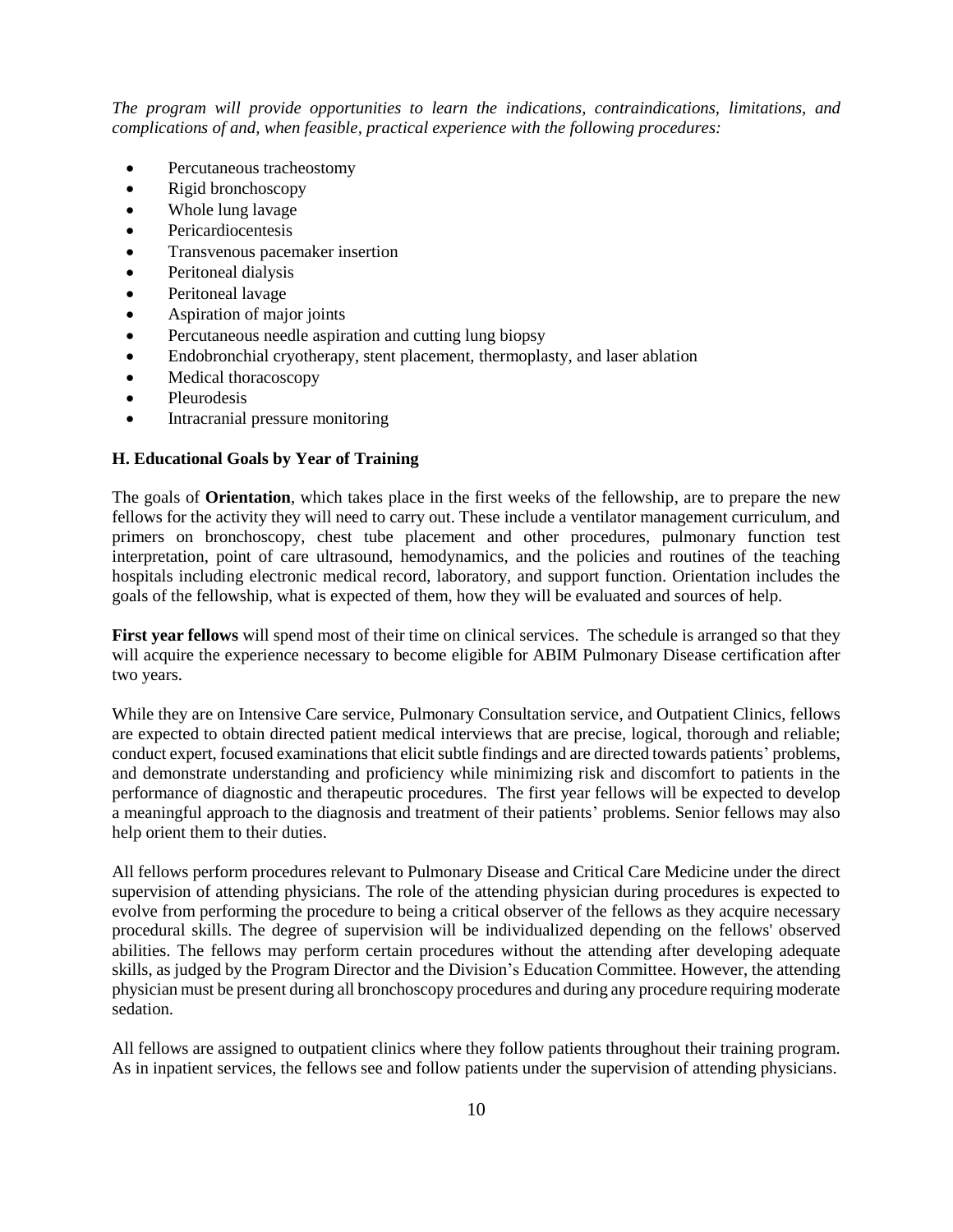During the first year of fellowship, the primary learning responsibility is clinical pulmonary and critical care medicine, but fellows should be preparing for or beginning their research activity. They should establish collaborative and productive relationship with their mentors and co-mentors, develop plans and protocols for their projects, complete the Institutional Review Board (IRB) training modules, and submit their proposal to the IRB.

**Second year fellows** also spend the majority of their time in clinical duties. Some second year fellows also do a trauma rotation. The fellows' ability to perform procedures is expected to evolve during this time to a level that enables them to perform most procedures confidently and safely.

The fellows are expected to follow their patients in their continuity clinics throughout their fellowship program, with the exception of the trauma rotation.

It is expected that the fellows will be delivering appropriate, effective, and compassionate clinical care with professionalism during the second year. They will evaluate their own clinical practices and define ways to improve upon their clinical practice.

During the second year, more time may be available for research. The fellow should have an IRB submitted and approved (if indicated) and be actively engaged in a laboratory and/or clinical research program. Data collection should be underway and the fellow should continue to learn about research methods. Many fellows submit an abstract for a national meeting during this year.

Second year fellows should be in preparation to take the ABIM Pulmonary Boar Examination and will need to register for this exam in the spring of their second year.

**Third year fellows** will complete their rotations in order to qualify for ABIM Pulmonary and Critical Care Medicine certification examination. The fellows will continue to follow their patients in their continuity clinics during this year. Third year fellows should take the Pulmonary Board Exam during the fall of this academic year.

More time is allotted to research in the third year but the fellow must still make good use of this time. During the third year, the fellow is expected to present at the division's research conference. By the end of the third year, they are expected to present their findings at a national meeting and author or co-author a paper. The project is complete when the paper is published.

**Fourth year fellows** spend their entire time in research except for their weekly half-day continuity clinic. They are still expected to attend all conferences and other activities of the division. The fellows usually will have joined the research (T32) track after doing 2 years of clinical duties, although they may elect to do the 2 years of research at the beginning or to split their clinical or research years. Although the two research years will be largely research, fellows must complete all program requirements even if it goes into the research years.

Before graduation, fellows will have to meet all the requirements defined in detail under "Overall Program Goals, Objectives, and Curriculum," as well as those under "ACGME General Competencies."

## **III. Policy with Regard to Industry**

Policies relating to sources of educational support appear to affect what physicians believe and how they behave. The ACGME's competencies provide a framework guide of our relationship with industry.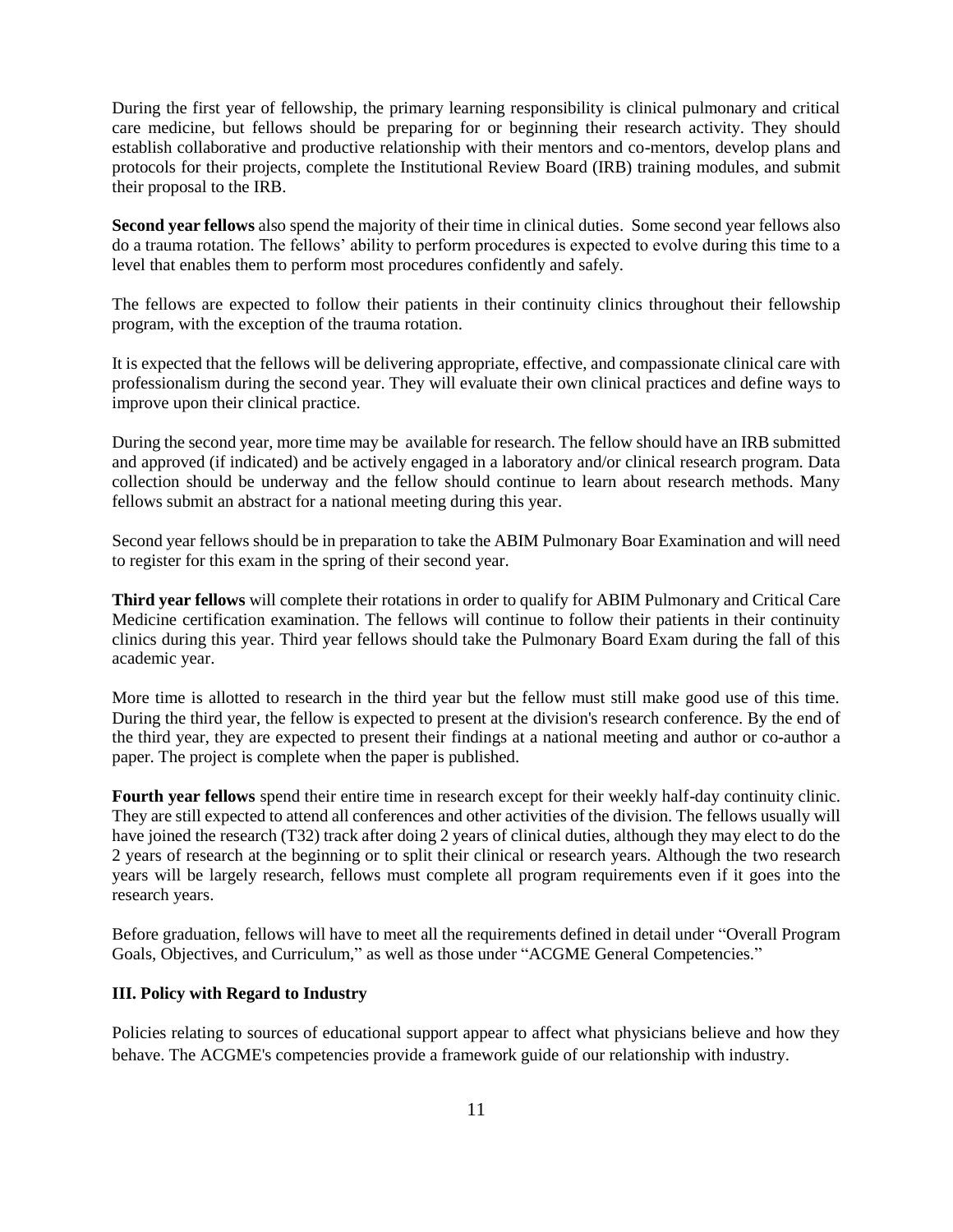## **A. Professionalism Requirements**

1. Ethics discussions of published guidelines regarding gift-giving to physicians are distributed to the fellows in the orientation packet and discussed in patient care training.

2. Full and appropriate disclosure of sponsorship and financial interests is required at all program and institution-sponsored events, including full disclosure of research activities in keeping with the recommendation of the *AAMC Task Force on Financial Conflicts of Interest in Research*. In addition, the University of Illinois at Chicago also has Guidelines for Interactions with Industry.

3. The Pulmonary, Critical Care, Sleep, and Allergy Division accepts only unrestricted educational grants from industry and does not allow industry to influence the choice of speakers or topics at any of our conferences. The Division adheres to all university policies regarding industry sponsorship.

## **B. Practice-Based Learning and Improvement and Medical Knowledge Requirements**

1. Clinical skills and judgment are taught in an objective and evidence-based learning environment.

2. Fellows learn how promotional activities can influence judgment in prescribing decisions and research activities through specific instructional activities.

3. Fellows understand the purpose, development, and application of drug formularies and clinical guidelines. Discussions include branding, use of generic drugs, off-label use, and use of free samples.

## **C. Systems-Based Practice Requirements**

1. This UIC policy distinguishes between educational and promotional information given about drugs and devices.

2. The curricula include the importance of cost-benefit analysis in prescribing and practicing medicine.

3. Advocacy for patient rights within health care systems includes attention to pharmaceutical costs.

4. Fellows are taught the importance of cost-containment and public health in the context of comprehensive national health.

## **D. Interpersonal and Communication Skills Requirements:**

1. Teaching includes discussion and reflection on managing encounters with industry representatives.

2. As part of communication skills education, illustrative cases of how to deal with patients' requests for medication, particularly with regard to direct-to-consumer advertising of drugs, are discussed.

## **E. UIC Policy Statement (39.2 UIC Guidelines)**

1. Graduate Medical Education residency and fellowship programs, as well as undergraduate and continuing medical educational programs, will not participate in any UIC-sponsored events in which commercial and pharmaceutical companies provide meals, other types of food, pens, imprinted paper, or any gifts or other materials. See UIC Guidelines.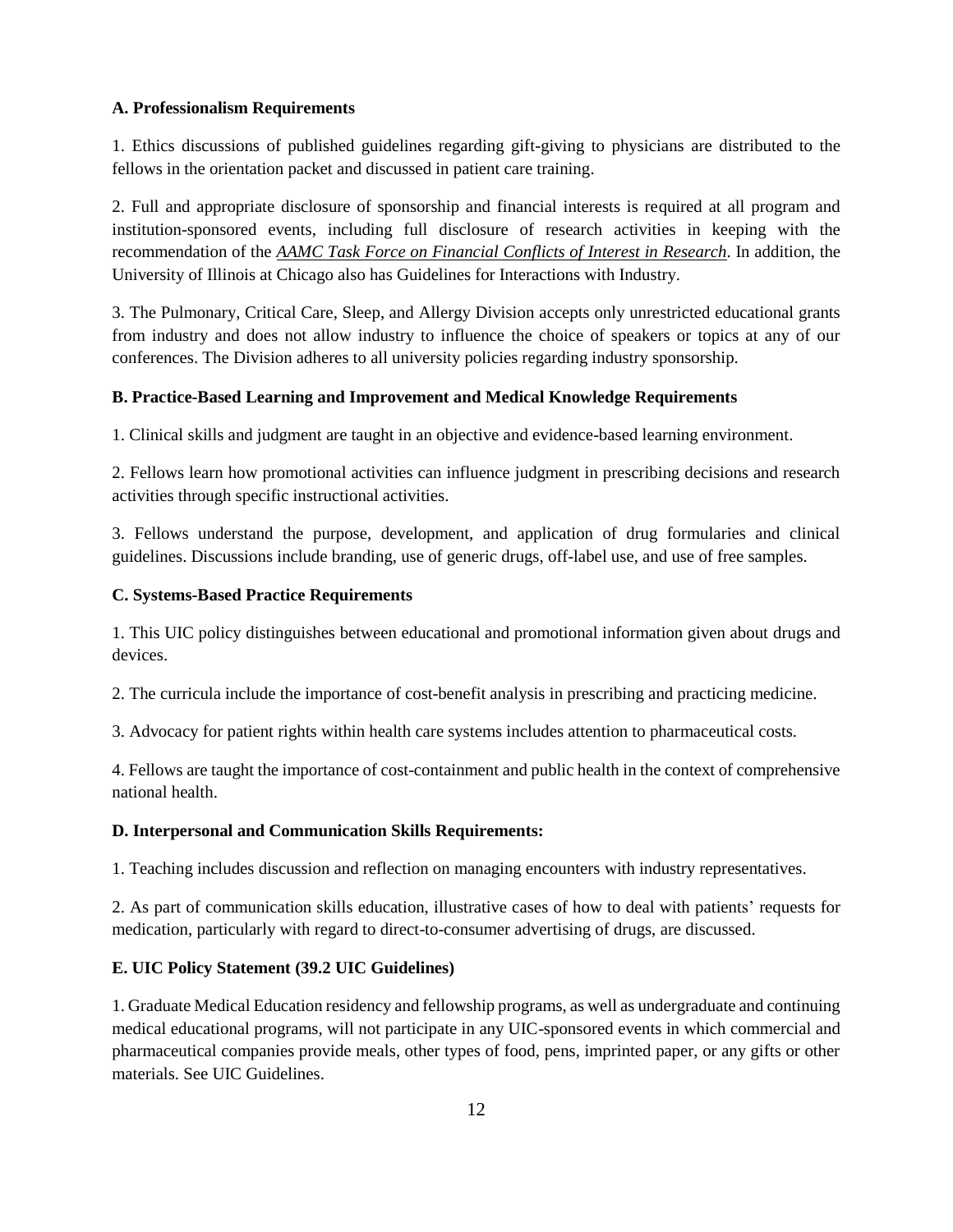2. Other than in GME-authorized, planned activities, students, residents, and fellows will not have contact with commercial or pharmaceutical sales representatives (PSRs) during their normal workweeks.

3. Commercial and pharmaceutical companies may provide educational materials for resident use, so long as the company name does not appear on the item.

4. Companies may provide unrestricted educational grants to departments.

5. Speakers for any UIC-sponsored event must disclose any links to commercial and pharmaceutical companies.

6. Graduate Medical Education provides an educational program for all residents and fellows regarding appropriate interactions with commercial and pharmaceutical companies and the ethics of dealing with possible conflicts of interest, and the rationale behind these. This educational program includes a web-based educational module and approved alternative courses.

7. Companies may not use official University communication means to advertise or circulate information about events.

8. There will be a progressive system of corrective action for programs that fail to comply with the policy.

#### **IV. Work Rules, Lines of Responsibility and Evaluations**

## **A. Work Hours and Moonlighting**

1. Schedules

#### Weekdays

Rotations are assigned by 4-week blocks that are coordinated with the other clinical services at UIC. Call schedules are daily. All schedules are posted on *www.new-innov.com*. When on call, all fellows must be available by telephone and area-wide pager from 5:00 PM to 8:00AM every week night and all day Saturday, Sunday, and holidays. When on call, fellows must be able to get to the hospital within 20 minutes of being called for an emergency and, therefore, must live within this area. On-call includes emergency calls from the after hour clinic service which must be answered within 10 minutes. After 10 minutes it escalates to the MICU Attending on call and then to the MICU Director. Fellows must log their work time at the hospital (and moonlighting) on New Innovations. Fellows will be compensated the next day for the time spent coming in at night.

Duty hours are defined as all clinical and educational activities related to the fellowship program, which includes patient care, administrative duties related to patient care, the provision for transfer of patient care, time spent in-house during call activities, and scheduled academic activities such as conferences. Duty hours do not include reading and preparation time spent away from the duty site.

Duty hours are strictly limited to 80 hours per week, averaged over a four-week period, inclusive of all inhouse call activities. Fellows will be provided with 1 day in seven free from all educational and clinical responsibilities, averaged over a 4-week period, inclusive of call. One day is defined as one continuous 24 hour period free from all clinical, educational, and administrative activities. *Any deviation from this policy must be reported to the Program Director.*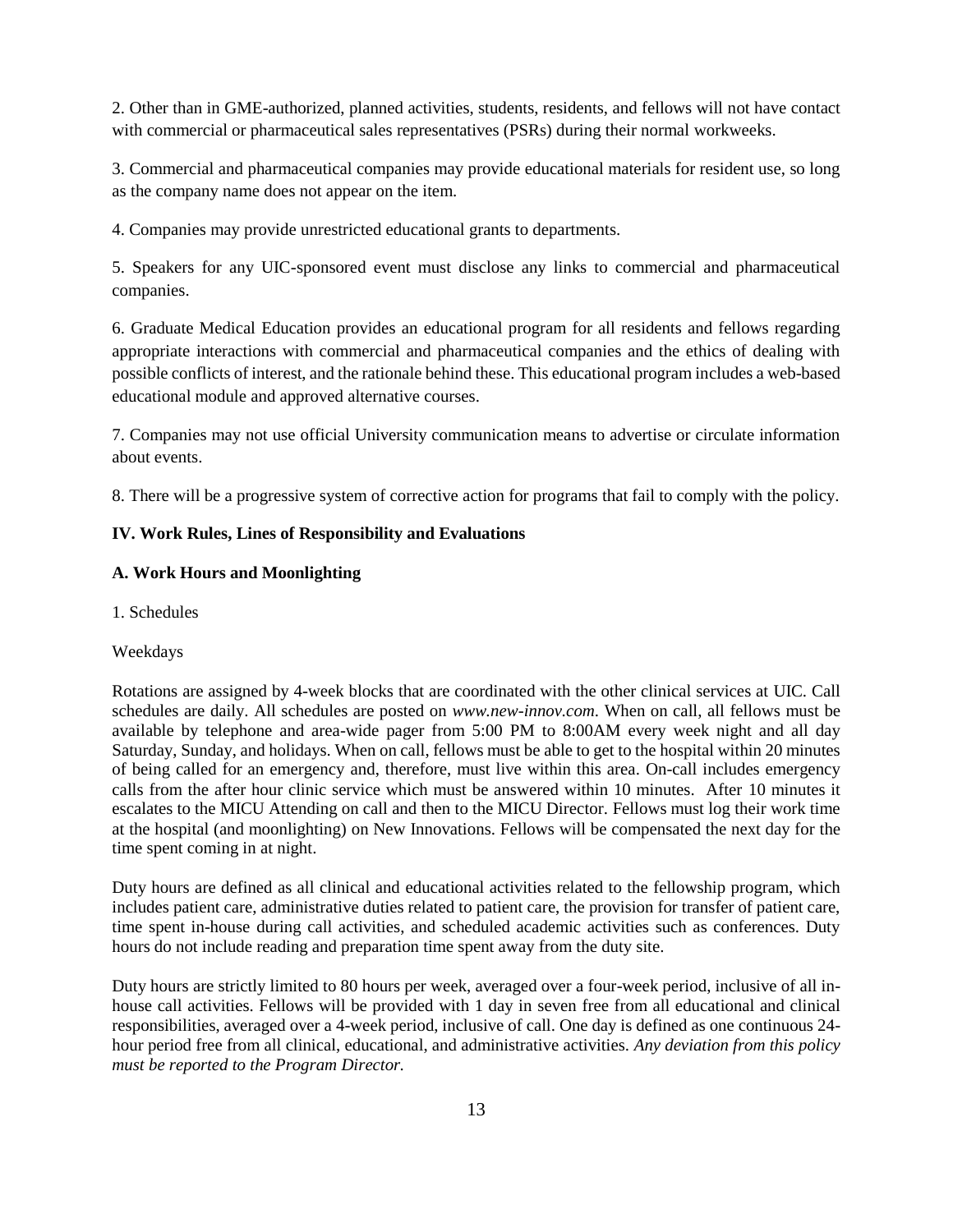#### 2. Moonlighting

Because fellowship education is a full-time endeavor, moonlighting must never interfere with the ability of the fellow to achieve the goals and objectives of the educational program.

Working outside the program and scheduled rotations (moonlighting) is allowed only in our institutions, UIC, VA, and the DuPage TB Clinic, and only with permission of the Program Director. Fellows who receive below average clinical evaluations or have deficiencies in any area will not be permitted to moonlight. Fellows who hold a J-1 visa are not permitted to moonlight by US law. Moonlighting will be counted toward the 80-hour weekly limit on duty hours and must be logged in New Innovations as work hours.

## **B. Fellow and Attending Lines of Responsibility and Supervision**

The program director must monitor all fellow supervision at all participating sites. It is imperative that each patient should be made aware of the respective roles of the resident, fellow and faculty when providing direct patient care.

There are levels of supervision throughout the fellowship providing growth so that ultimately the fellow will complete the fellowship program competent to manage an ICU and Pulmonary Consult Service. The classifications of supervision, which are described in the ACGME Common Program Requirements, are as follow: Direct Supervision, Indirect Supervision and Oversight.

## 1. Critical Care Inpatient Services

The attending physician of record bears ultimate responsibility for the care of patients admitted under his or her name. Junior residents work-up all patients admitted to the services to which they are assigned and report directly to the senior resident. Senior medical residents report to the fellow. The Pulmonary and Critical Care fellow must report all admissions, admission requests, and consultations to the attending. In addition, residents and fellows report problems as they arise, and any member may contact the attending at any time. The attending may go with the medical resident and fellow to initially evaluate and care for the patient, especially if the patient is critically ill. Otherwise, the resident and fellow first evaluate the patients and then report to the attending. Patients remain under the care of the attending physician in the Emergency Department or Hospital Service until they are accepted by the ICU team. The ICU Attending then assumes responsibility for the patient's care. The fellow must be called for all ICU admissions. On the weekend the ICU fellows are responsible for inpatient consults and procedures.

Sound medical education demands the incremental responsibility inherent in the above-described chain of command. Critical Care fellows and attendings must be available at all times. Residents write all orders on inpatients. Fellows should frequently check with the residents and come in to the hospital if there is any indication that the resident needs supervision or assistance.

#### 2. Pulmonary Consultation and Procedure Services

On Pulmonary Consultation service, the resident generally sees the patient first, reports to the fellow, and then presents to the attending. In the interest of effective and timely patient care, any member of the health care team can page the fellow or attending physician at any time. Late or urgent consultations may go directly to the fellow. The ultimate responsible rests with the attending physician.

Pulmonary fellows obtain consent for procedures and generally write orders for procedures. The orders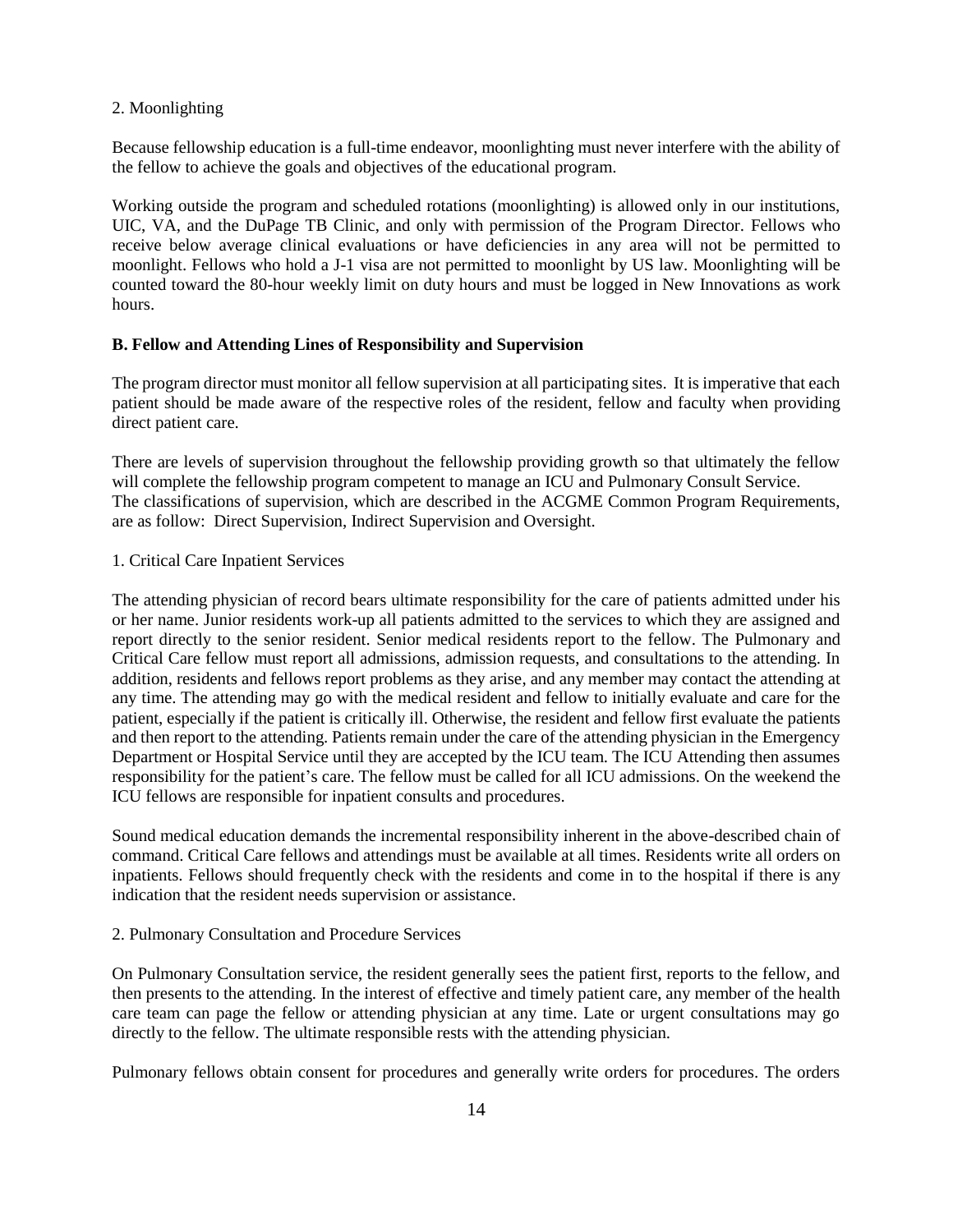must be countersigned by the Medical Service resident. The pulmonary fellow should be observed obtaining consent and evaluated by the supervising attending physician. All bronchoscopies on living patients must be done with the supervising attending physicians present for all parts of the procedure. All must be reported in Provation and signed by the attending at both the University and VA.

The Pulmonary Consultation fellow may perform right heart catheterizations with a Cardiology attending, invasive radiologic procedures with a Radiology attending or thoracic procedures with the Interventional Pulmonologist. In each case, these attending physicians will be the direct supervisor. The pulmonary fellow must follow the direction of the supervising attending. This also includes arranging and following up on the procedure and writing orders and notes. The fellow who performs the procedure is responsible for appropriate follow up with the patient either via phone call, in the hospital or clinic settings. Procedures must be logged on New Innovations. Fellows must keep a running log of procedures and show it to their Program Director before their semiannual visit.

The fellow on Procedures Service performs most procedures with the Procedure Service Attending. The backup for both the fellow and attending physician on the Procedure Service is the fellow and attending physician on the Consult Service. However, fellows or attending following outpatients may wish to do procedures on their patients themselves. See outpatient policy below.

## 3. Ambulatory Settings

The University Outpatient Clinics have only fellows, and the VA clinics have residents and fellows. In the outpatient clinics, residents and fellows see patients first and report to the attending. The attending then evaluates the patient with the resident or fellow. The attending reads the resident's or fellow's note and adds an additional note that includes his or her examination and agreement or disagreement with the resident or fellow.

#### 4. Policy on leave and make-up

Fellows must complete 33 months of training (3 years with three blocks of vacation). Time off for illness or personal reasons is governed by University policy. If a fellow's leave of absence is greater than one block, the fellow must make up the missed time in complete blocks at the end of the academic year which possibly may extend to the next academic year. The expectations are that the fellows fulfill their professional clinical responsibilities, which are designated for a particular rotation. However, if there are planned or expected leave/absences from clinical responsibilities during a rotation, it is incumbent upon the fellow to find their own coverage for the duration of their absence (including continuity clinic coverage). In the event of unexpected or unplanned absence of short duration (generally less than 1 week; usually 1-2 days), the program director and the scheduling chief fellow must be notified at the earliest possible time. **Coverage arrangement for unexpected time off is at the discretion of program director and scheduling chief fellow.** However, the following is a general outline of how coverage will be managed for absences during each rotation.

#### UIC MICU

- 1. 1st back up— second MICU fellow
- 2. 2nd back up —Procedures fellow

UIC Consults

- 1. 1st back up— Procedures fellow
- 2. 2nd back up —one of MICU fellows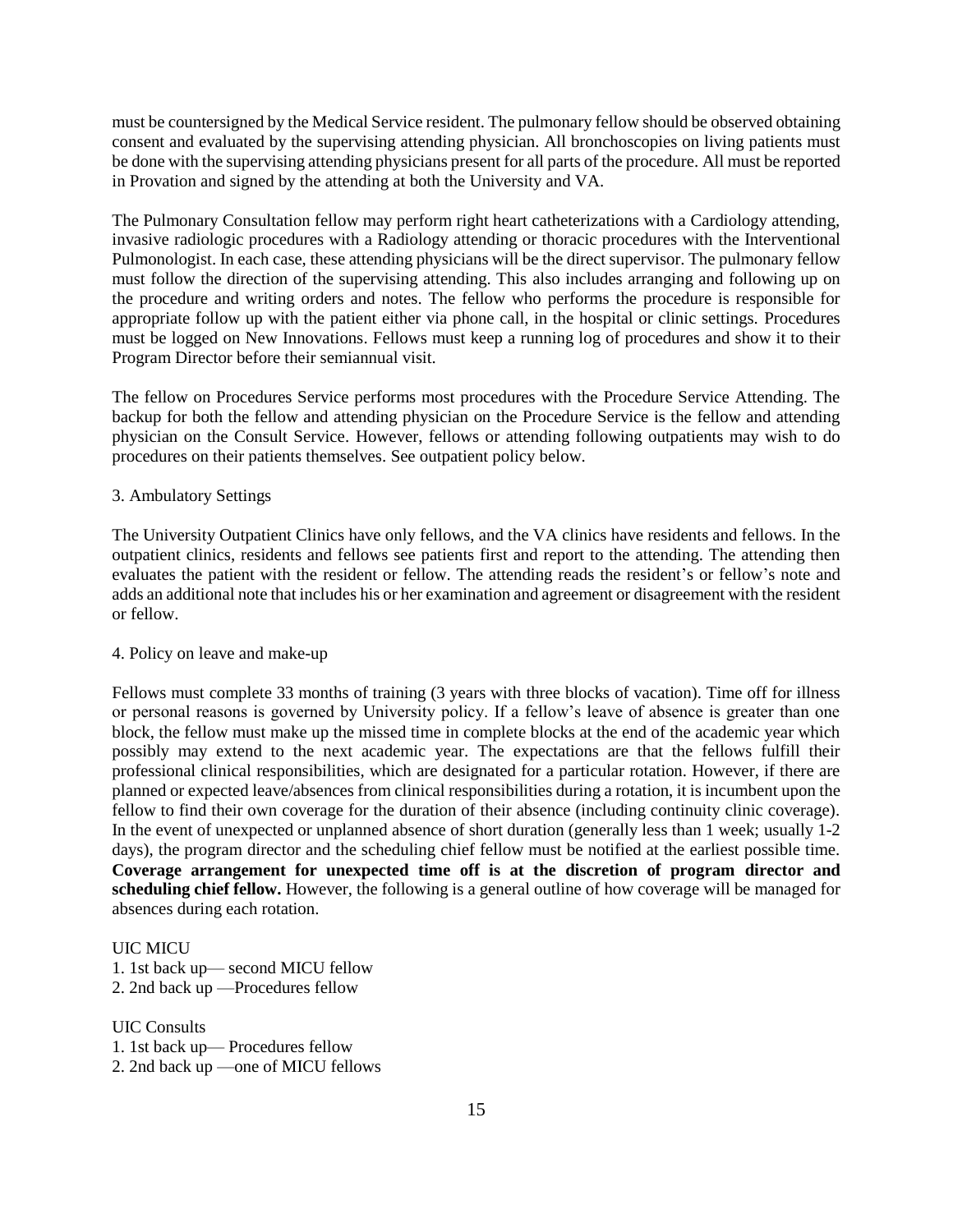VA **ICU** 

- 1. 1st back up— VA consults fellow
- 2. 2nd back up —Research fellow

VA Consults 1. 1st back up— VA ICU fellow

2. 2nd back up —Research fellow

#### Mercy

1. 1st back up— Research fellow splitting with the Mercy fellow

Procedures

- 1. UIC Procedures— to be covered by UIC Consult fellow
- 2. VA Procedures— to be covered by VA Consult fellow

Sleep

1. 1st back up— Sleep fellows will cross cover

#### Clinics

- 1. Bronchiectasis Clinics— Research Fellow
- 2. Allergy Clinic— No Coverage
- 3. Nodule Clinic— No Coverage
- 4. UIC Sleep Clinic— Sleep fellows
- 5. VA Sleep Clinic— Sleep fellows
- 6. PH Clinic— Research fellow
- 7. Sarcoidosis Clinic— No Coverage

Continuity Clinics

1. 1st back up— Clinics fellow

5. Outpatient bronchoscopy procedure policy

Whoever is taking care of a clinic patient has first preference to do the bronchoscopy (attending or fellow) on his or her patient. The next preference is for the procedure team at the outpatient institution. The first backup is the consult fellow and attending. If neither of these can perform the service, the backup is the ICU team (the first one being whoever is on call). Bronchoscopy and patient care have high priority that supersedes administrative meetings and conferences. No bronchoscopy can be performed without an attending present, with the exception for the inspection and lavage of donor lungs of an expired patient.

## **C. Fellow Evaluation**

Fellows' performances are evaluated by their attending physicians at the end of each clinical rotation or mid-rotation if needed. At the end of the rotation, the attending physician must discuss the evaluation with the fellow and fill out the evaluation form online [\(www.new-innov.com\)](http://www.new-innov.com/).The fellows should remind the attendings if they fail to do this. The attending physician on the procedure or consultation service also fills out a bronchoscopy evaluation form. The evaluation forms enable evaluation of ACGME competencies and overall clinical competence. Similar evaluations forms are filled out by attending physicians in the outpatient setting semiannually. Research supervisors of research fellows fill out a different form quarterly. Evaluations include an assessment of the trainee's procedural abilities and verify their technical proficiency,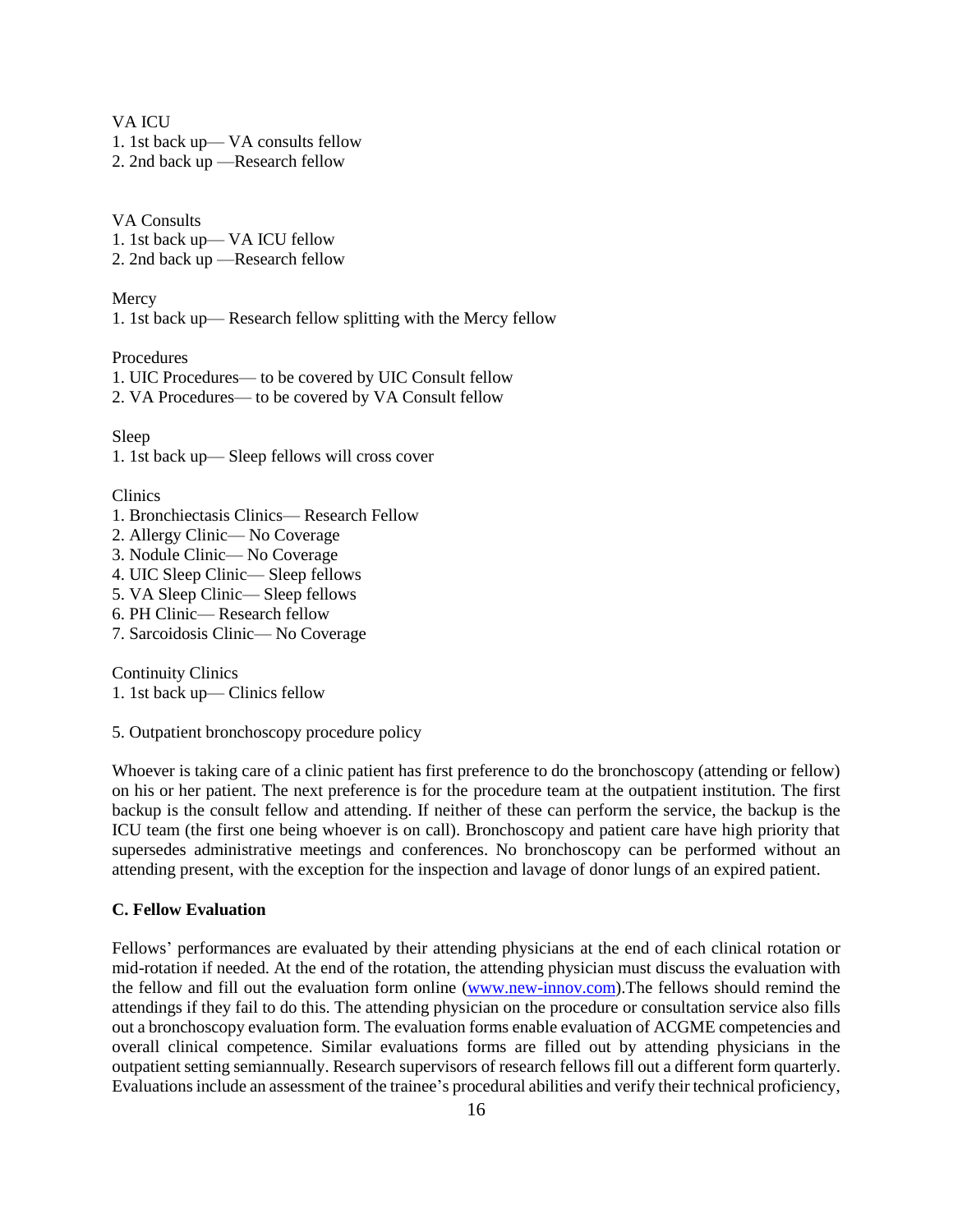in addition to the logs kept for the procedures. The fellows also keep their UIC Milestones report updated and send it to the program director before each semiannual interview where they are reviewed. The University Intensive Care Unit and clinic nurses evaluate the fellows annually for communication skills, teaching, responsiveness, patient interactions, and leadership. A faculty member annually observes a fellow interviewing and examining a patient. The faculty member goes over this patient encounter with the fellow particularly paying attention to communication skills, thoroughness of the history and physical exam, and diagnostic reasoning. The faculty member then fills out an ACGME competency-based report. The same faculty member also reviews six charts of patients seen by the fellow, discusses them with the fellow, and files a written report of the evaluations. The fellows are evaluated by ten of their patients annually, usually in March.

These evaluations are filed in the fellows' files after being reviewed by the Program Director. The fellows receive a copy of an evaluation summary that is kept in the fellows' file. These are discussed with the fellow at the semiannual interview and performance review. All lectures are evaluated by an evaluation sheet; the composite is returned to the lecturer. The Monday case conference is also evaluated.

The Program Director, who receives the evaluations, discusses any significant problems with the trainees as soon as possible. The Program Director and Division Chief also meet with the fellows as a group quarterly to hear the fellows' evaluations of their rotations and problems and suggestions for improvement.

The Pulmonary and Critical Care Clinical Competency Committee assesses fellows' progress and competency at least quarterly in discussion with the faculty and Program Director by reviewing each fellow's development, procedural skills, and overall performance as well as ways to improve fellows' performance. These evaluations are discussed with the fellows at their semi-annual review. The Clinical Competency Committee may ask the Program Director to develop a remedial plan for deficient fellows and may re-evaluate once the corrective action has been completed.

#### *Semiannual interview and performance review*

Fellows meet individually with your assigned Program Director or Associated Program Director twice annually. These sessions serve several purposes, which include an opportunity for fellows to express concerns or grievances that they might not have aired in their written monthly rotation evaluations, the quarterly group meetings, or annual educational retreat.

Fellows should complete the self-assessment in New Innovations prior to their meeting and bring a copy with them. It is not necessary to save in New Innovations if you prefer to keep confidential.

At this session, the Program Director reviews the fellow's Milestones report and teaching portfolio. He reminds them to be up to date on required GME core curriculum modules, and to have completed all evaluations. He asks them for an update on their research and quality improvement projects. The fellows give feedback on their recent experiences, tell how their fellowship is progressing, and indicate their future plans. The fellow is asked if there are any personal concerns or difficulties that they would like to share. The Program Director goes through the fellows' evaluations. The fellows have immediate access to the monthly evaluations online through New Innovations, but there are often summary points or areas to improve that the Program Director highlights. The Program Director reviews comments from the faculty education quarterly meetings and the fellow's performance on the in-service or board exams. The Program Director makes written notes of the interview that are kept confidential. After all interviews are complete, the Program Director reports aggregate results and problems to the Division Director, which allows for fellows' anonymity. Thus, the semiannual meeting is a private grievance airing, reminder period, counseling session, progress report, planning activity, and continuous improvement time for both the fellow and program.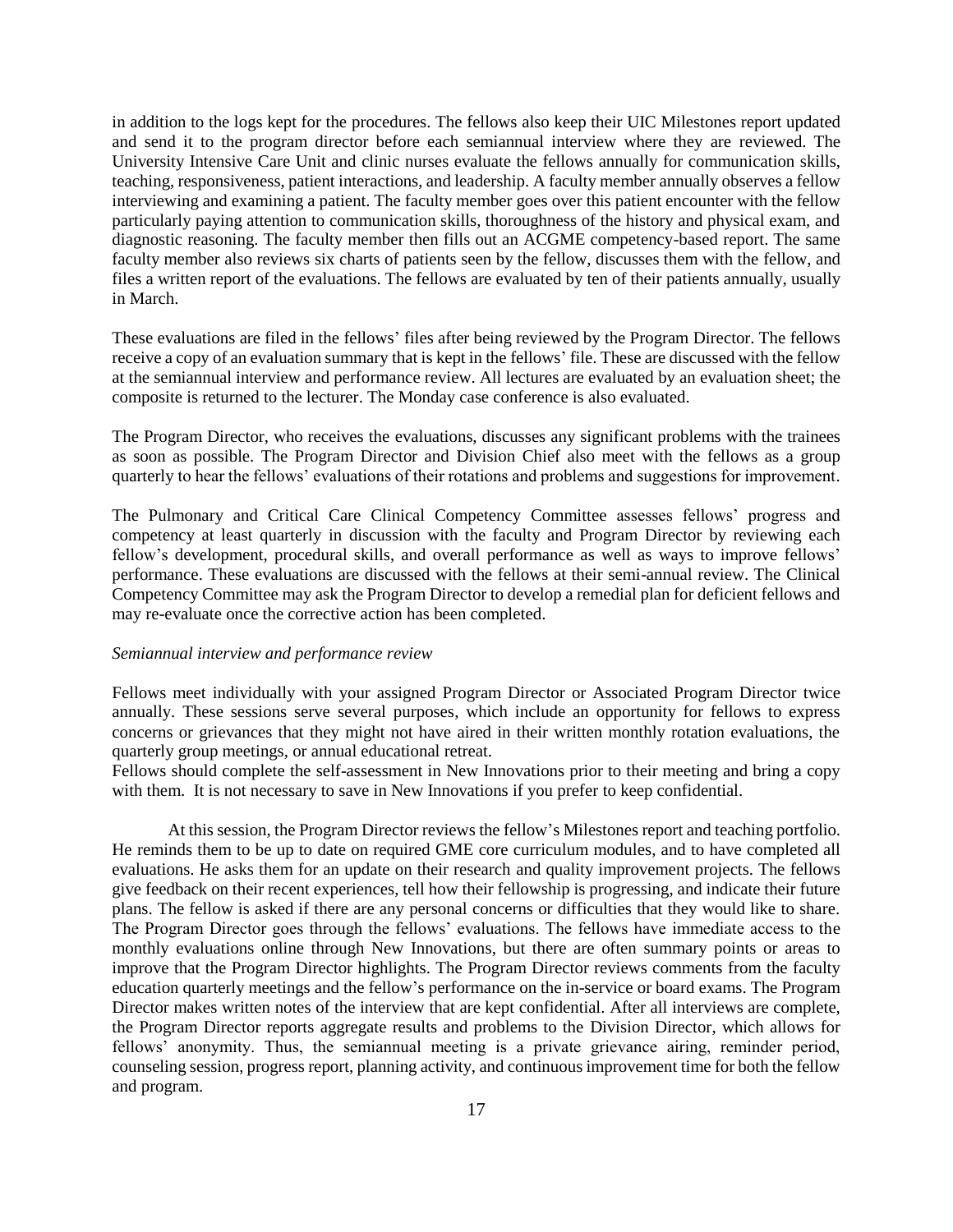## **D. Fellow Due Process**

Whenever the professional activities, conduct, or demeanor of a fellow interfere with the discharge of assigned duties or those of other University or affiliated institution employees, or jeopardize the well-being of patients, the University, through its administration, reserves the right to correct the situation through disciplinary action as it sees fit. The Pulmonary, Critical Care, Sleep, and Allergy division follows the university procedures which supersede the notes that follow if there is discordance [https://hospital.uillinois.edu/Documents/about/GME/GME-Policy-Manual.pdf.](https://hospital.uillinois.edu/Documents/about/GME/GME-Policy-Manual.pdf) The University of Illinois has a Sexual Misconduct Policy<http://sexualmisconduct.uic.edu/> that emphasized that sexual misconduct will not be tolerated at UIC.

The *Procedural Rights Process* detailed in the fellowship agreement is available to all fellows who wish to appeal certain disciplinary actions, which significantly threaten the fellow's career development. The following is an overview of the process; the agreement document will rule in case of discrepancy with the overview provided here.

1. Causes for Corrective Action

The following list provides examples of resident actions that can be grounds for discipline. It is not intended to be inclusive of all reasons for a corrective action. The program director's response will depend on the severity of the infraction, prior warnings, and efforts on the part of the resident to correct his or her behavior.

- a. Behavior that threatens the well-being of patients, medical staff, employees, or the general public.
- b. Other substantial or repeated misconduct which is considered to be professionally or ethically unacceptable, or which is disruptive to the normal and orderly functioning of the institution to which the resident is assigned.
- c. Failure to conform to the terms of the Resident Agreement, or established policies and procedures.
- d. Failure to comply with federal, state, and local laws whether or not related to the medical profession.
- e. Failure to provide patient care of satisfactory quality expected for the resident's training level.
- f. Fraud by commission or omission in application for the residency position, or in completing other official University documents.
- g. Suspension, revocation, or any other inactivation, voluntary or not, of a resident's license by the State of Illinois for any reason.
- h. Continued or lengthy absence from work assignments without reasonable excuse.
- i. Failure to perform
- j. Sexual harassment or abuse.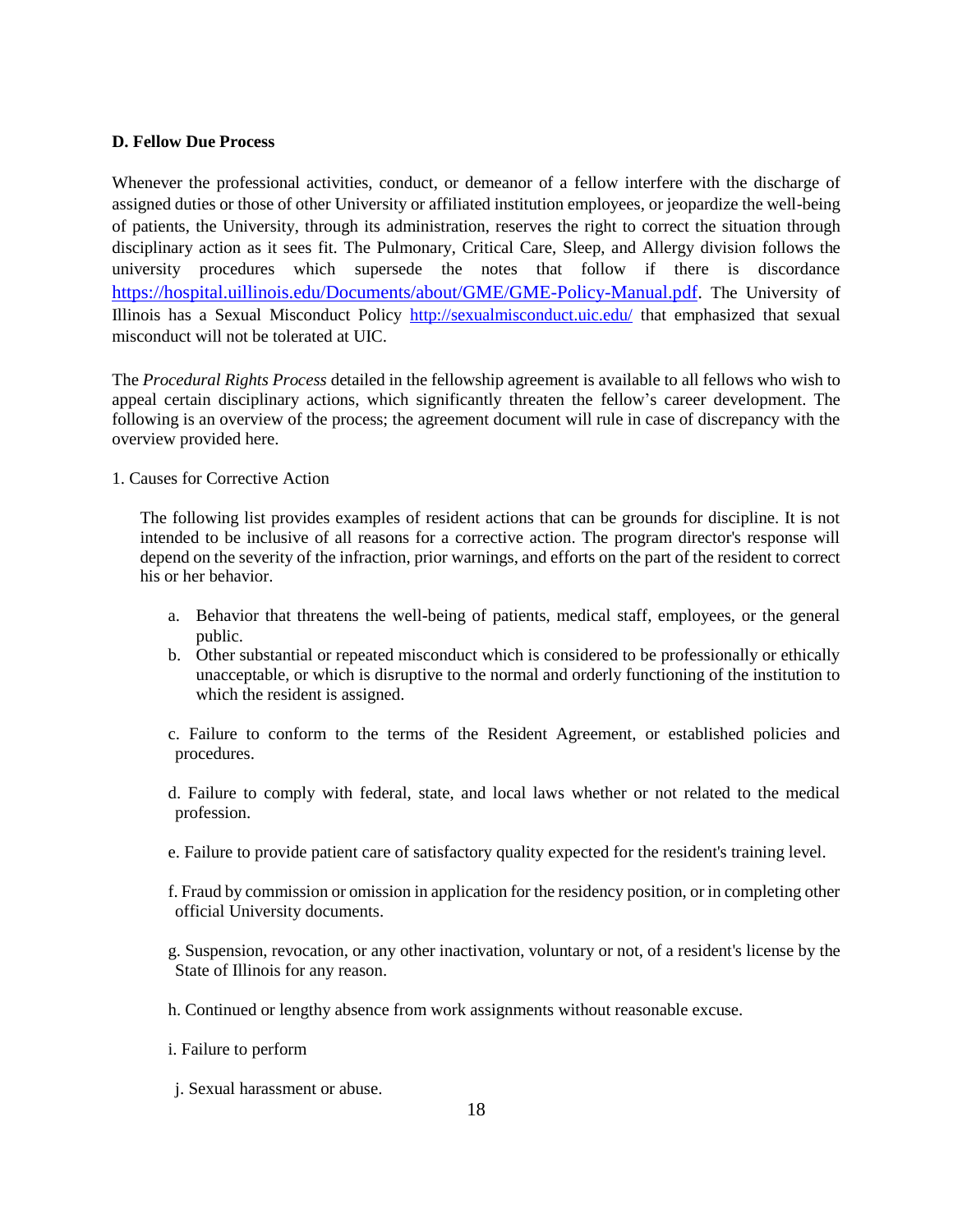#### 2. Corrective Action Procedures

Corrective action may or may not be progressive, in that it follows the order of actions listed below. However, if the resident's behavior, in the judgment of the program director and/or College of Medicine or College of Dentistry/Hospital administration, warrants removing the resident from normal duties, suspension or dismissal may be imposed without prior warning.

#### 1. Written Warning

A program director may issue a letter of warning to a resident detailing the situation, the remedy required of the resident, and the consequences of not correcting the problem. A copy of the letter will be placed in the resident's file.

#### 2. Probation

- a. Definition: Probation is a corrective action in which the program director notifies a resident in writing of specific deficiencies that must be corrected in a stated period of time or the resident will not be allowed to continue in the program or will be continued on probationary status. The resident receives credit for training time, and salary and benefits remain in force during probation.
- b. Procedure: Prior to placing the resident on probation, the program director schedules a meeting with the resident to discuss the reasons for probation, the actions required by the resident, and the dates of probation. The program director must present a letter, reviewed in advance by the DIO, to the resident that details the above information. The distribution of the letter must be witnessed or signed by all parties and placed in the resident's file.
- c. At the end of the probationary period, the program director meets again with the resident. Depending on the resident's performance, he/she may be:

i Removed from probation; ii) Given an additional period of probation; or, iii) Entered into the termination process.

The resident shall have the right to appeal the probation in the manner set forth in the Grievances and Appeals Policy.

- 3. Suspension
	- a. Definition: Corrective action that removes the resident from any Program duties.
	- b. Process:
	- i) The program director must notify the DIO if he/she intends to suspend a resident.

(1) Summary Suspension: The program director may at any time summarily suspend a resident with pay. Within 10 days of the date of imposition of such summary suspension the program director must either reinstate the resident or provide the resident with a written notification of his/her general suspension and/or termination. The resident shall not have the right to appeal a summary suspension.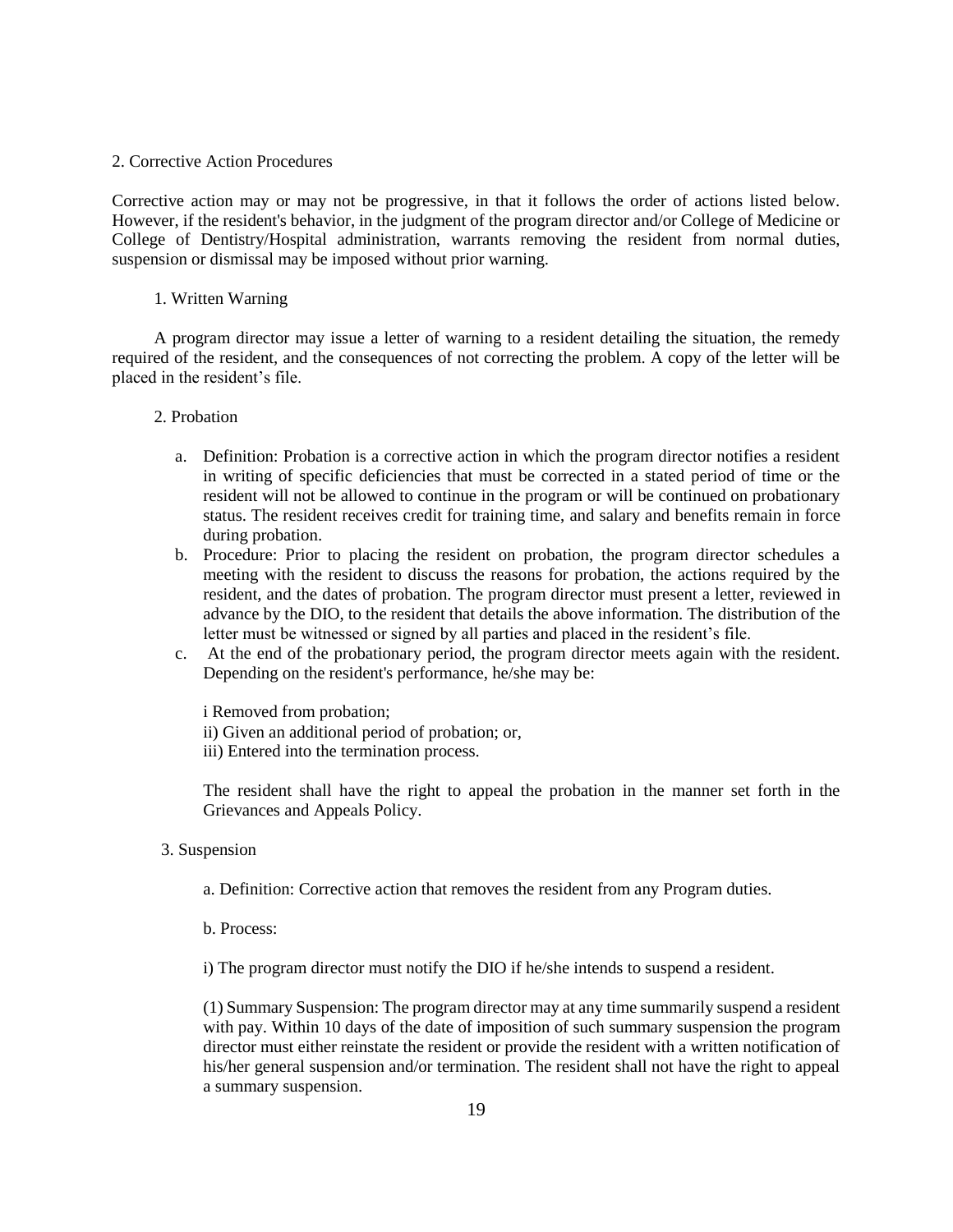(2) General Suspension: The program director may suspend a resident with pay if he/she believes that the resident has failed to comply with the Resident's Duties in the Resident Agreement. The resident must be provided with written notification detailing the reasons for the suspension, its length, and the remedy necessary to remove the suspension. The notice may also indicate under what circumstances the resident may be terminated if the situation is not corrected. Failure to correct the infraction in the period specified may lead to further corrective action. Suspension will be removed when the initiating reason has been corrected to the satisfaction of the program director and DIO. The resident shall have the right to appeal that general suspension in the manner set forth in the Grievances and Appeals Policy.

ii) The resident does not receive credit for training time while on suspension of any kind.

4. Non-promotion or Non-renewal of Appointment

a. The program must determine the criteria for promotion and/or renewal of a resident's appointment.

b. In instances when a resident will not be promoted to the next level of training or where a resident's agreement will not be renewed the program director must notify the GME Office and provide the resident with written notice at the earliest reasonable date prior to the end of the current contract.

## 5. Termination

a. Definition: Termination is the removal of a resident from a training program even though the resident holds a current Resident Agreement.

#### b. Procedure:

i) By the University: if this Agreement is terminated by the University before the end of its term, the University shall follow the process for notification and appeal of said termination set forth in the GME Grievances and Appeals Policy. For residents whose Resident Agreement has been terminated due to his/her name appearing on any government exclusions/sanctions list, the process set forth in the GME Exclusions/Sanctions Check and Criminal Background Check shall apply.

ii) By the Resident: If the resident wishes to terminate this Agreement before the end of its term, he/she must provide advance written notice to the program director. The notice must then be forwarded to the GME Office for processing.

iii) By Mutual Agreement: If both parties agree to terminate the Resident Agreement before the end of its term, the notice must be submitted in writing and signed by both parties.

#### 6. Appeals – as per the Resident Agreement with GME

This Procedure to Appeal a probation, general suspension, non-renewal of the Resident Agreement, or termination shall be the only means available to all medical residents of The University of Illinois at Chicago (UIC) College of Medicine or dental residents of the UIC College of Dentistry, whose paid appointments are administered through the UIC Graduate Medical Education (GME) Office, to challenge corrective actions levied during the course of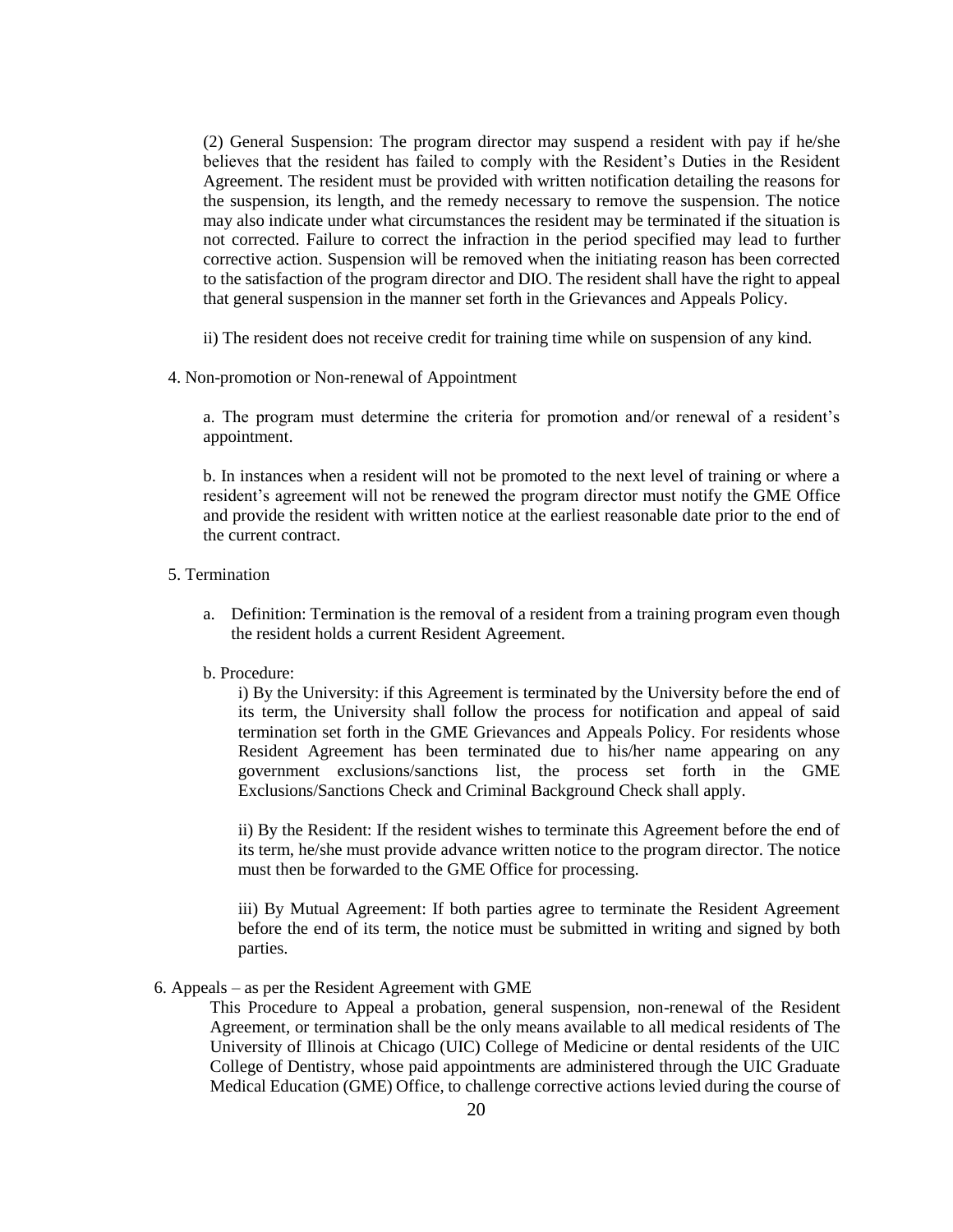his/her graduate medical education training. Corrective Actions are defined in GME Policy: Remediation and Corrective Actions. Here, the term "resident" shall include any "intern" or "fellow".

**a. Notice of Corrective Action:** The program director shall provide to the resident written notification of the intended corrective action. The notice shall include an explanation for such action and shall advise the resident of his/her right to request a hearing pursuant to this Exhibit.

**b. Request for Hearing**: Within 14 days of issuance of written notification of the action, a resident may request a hearing before the Hearing Committee, as more fully described below. The resident's request must be in writing and submitted to the program director.

**c. Hearing Committee**: The Hearing Committee shall consist of at least three faculty members from the resident's department. The program director shall not be a member of the Committee. The Committee shall elect a member from the group to preside as Chair at the hearing. Each department may have a standing committee to conduct hearings requested under this Exhibit. If there is no standing committee, an ad hoc committee shall be appointed by the Associate Dean for Graduate Medical Education for each hearing requested. For dental residents, an ad hoc committee shall be appointed by the Associate Dean for Academic Affairs for each hearing requested.

#### **d. Conduct of Hearing**:

1. The Committee shall convene the hearing within 14 days of receipt of the resident's written request and shall notify the resident in writing of the date, time, and place for the hearing as soon as reasonably possible, but no fewer than 72 hours in advance of the hearing.

2. The resident and the program director shall be present at the hearing and shall each present such information, witnesses, or materials (oral or written) as he/she wishes to support his/her position. No other representatives shall be present during the hearing, with the exception of attorneys who represent the parties or the Hearing Committee. Attorneys will be allowed to attend only in an advisory role to his/her client and shall not be allowed to address the Hearing Committee, the other party or each other directly.

3. Each party shall be permitted to review all materials submitted to the Committee during the hearing.

4. The Hearing Committee shall have the sole right to determine what information, materials and/or witnesses are relevant to the proceedings and shall consider only that which they deem to be relevant.

#### **e. Hearing Committee Decision**:

1. A majority vote of the Committee shall decide the issue(s) before it and the program shall be bound by the decision.

2. Regardless of the outcome of the hearing, the Committee will provide the resident and program director with a written statement of its decision and the reason(s) for such decision within 10 days from the date of the conclusion of the hearing. If written materials are submitted to the Committee, such materials shall be appended to the Committee's report.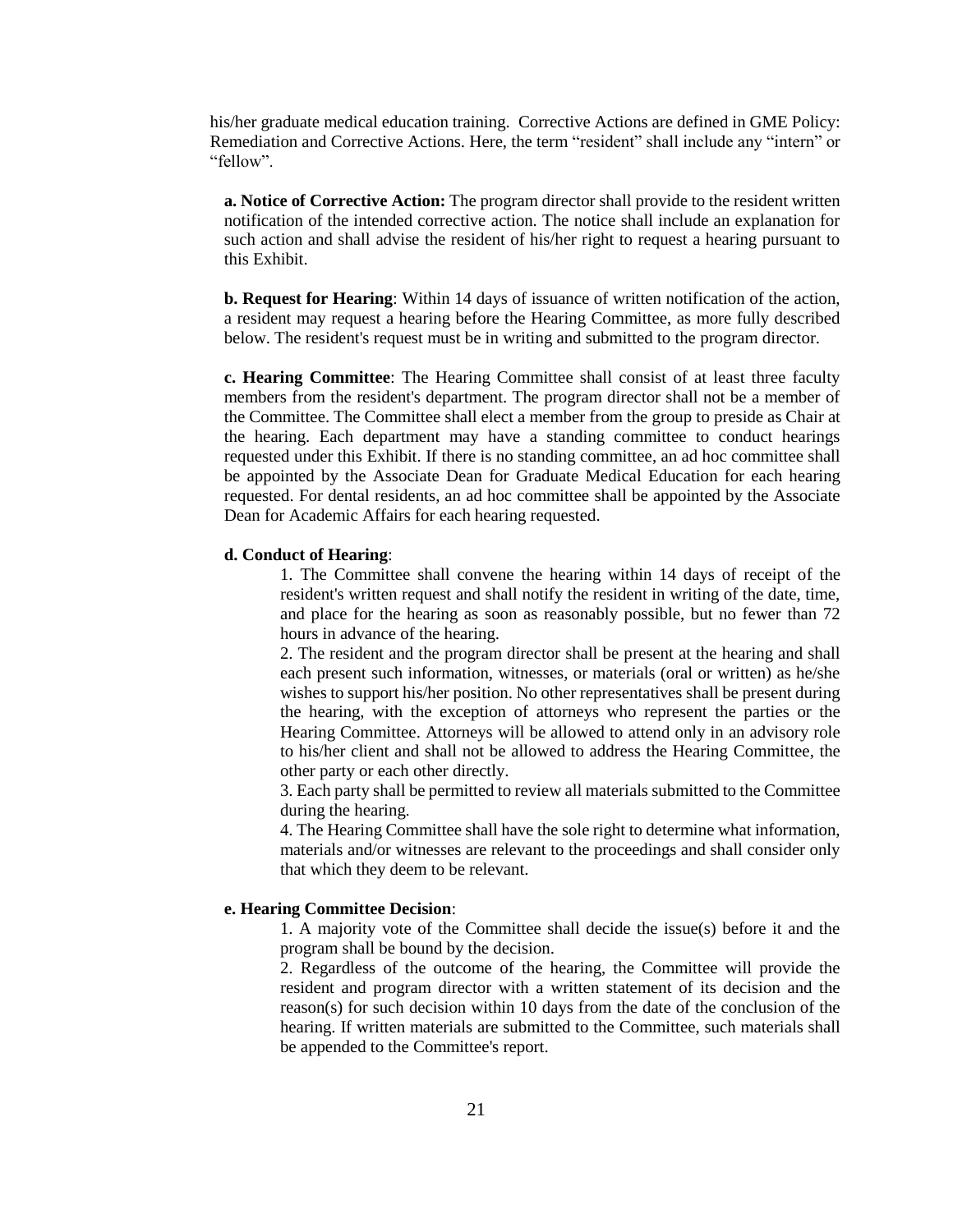**f. Appeal of Hearing Committee Decision**: A resident may appeal the Committee's decision to the Associate Dean for Graduate Medical Education or, for dental residents, the Associate Dean for Academic Affairs, within 10 days of issuance of the Committee's decision. The Associate Dean shall review the Committee's decision and any documentation submitted to the Committee, and may conduct his/her own investigation of the matter. The respective Associate Dean may, but need not appoint another Committee, to review and discuss the matter. He/she shall render a decision in writing within a reasonable time, but not later than 30 days after receipt of the request for appeal.

#### **g. Final Appeal**:

1. Medical Residents: The resident may appeal the Associate Dean's decision to the Senior Associate Dean for Educational Affairs of the College of Medicine within 10 days from the date of issuance of the decision. An appeal to the Senior Associate Dean is permitted only on procedural grounds and a review of the record shall be limited only to procedural matters. The Senior Associate Dean shall render his/her decision within 10 days after receipt of the request for appeal and such decision shall be final and unappealable.

2. Dental Residents: The dental resident may appeal the Associate Dean's decision to the Dean of the College of Dentistry within 10 days from the date of issuance of the decision. An appeal to the Dean is permitted only on procedural grounds and a review of the record shall be limited only to procedural matters. The Dean shall render his/her decision within 10 days after receipt of the request for appeal and such decision shall be final and unappealable.

**h. UIC Student Academic Grievance Procedures**: The UIC Student Academic Grievance Procedures may not be used to appeal any corrective action, nor to appeal any decision made in accordance with the procedures outlined above.

#### **i. General Provisions**:

1. All notices and decisions which are to be sent to the resident shall be sent by messenger, certified mail (return receipt requested) or by some other means wherein the date of delivery/acceptance/refusal can be determined.

2. All references in these Procedures to time periods are to calendar days, not working or business days.

**j. Limitations**: The procedures provided under this Exhibit do not apply to the following:

1. Departmental determinations relating to certification and/or evaluation of the resident's academic performance or clinical competence. Such certification shall be handled according to the standards of the various specialty boards.

2. The nullification of the Resident Agreement as a result of the resident's failure to meet any or all of the pre-conditions set forth in Section IV of the Resident Agreement.

3. Decisions to terminate a resident as a result of his/her name appearing on a federal, state, or other mandated governmental exclusions/sanctions listing. Instead, the procedures set forth in GME Policy: Exclusions/Sanctions Check and Criminal Background Check shall apply.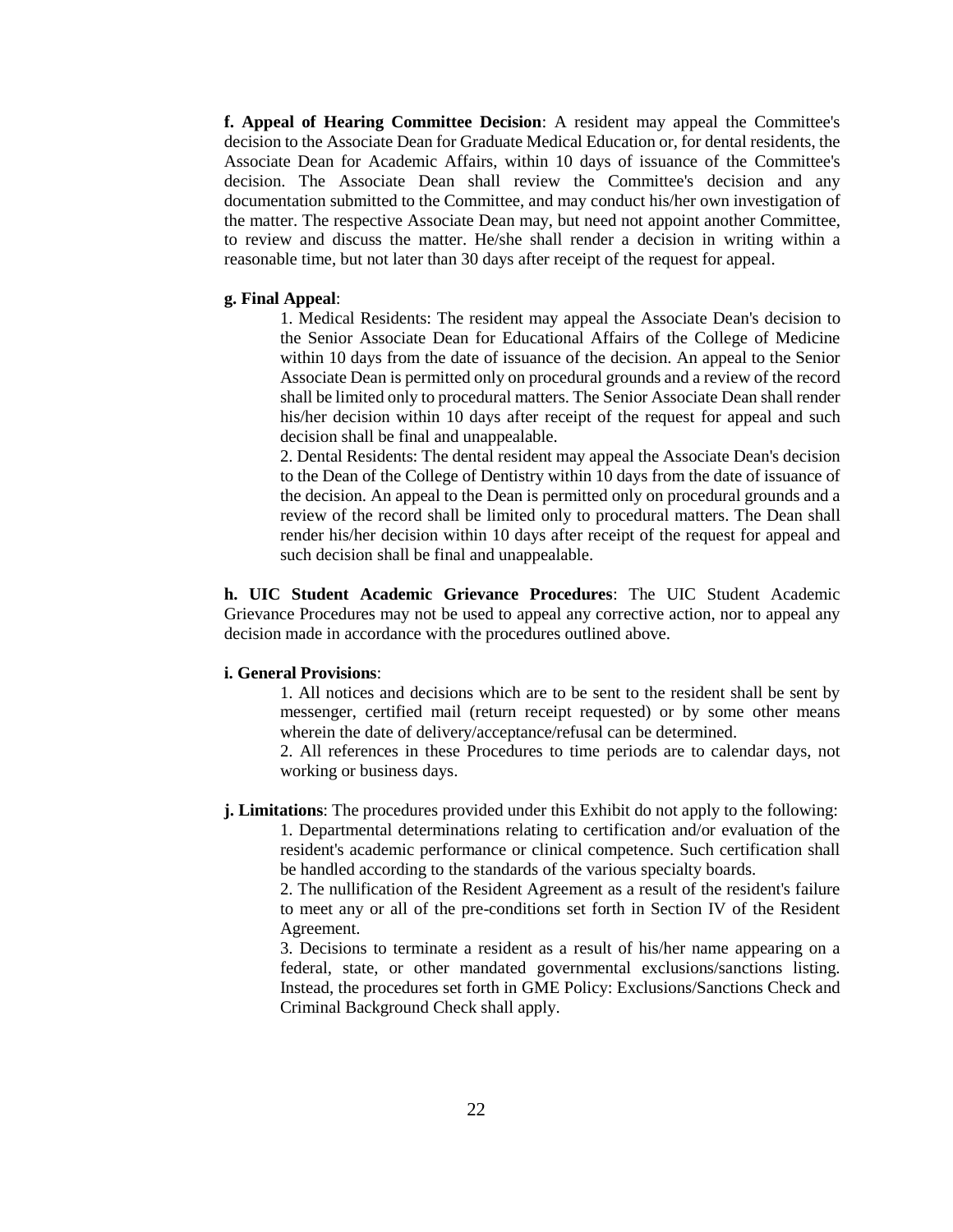#### **E. Faculty Teaching Evaluation**

The fellows evaluate the attendings, rotations, and programs, at several times: after rotations, at quarterly and semi-annual meetings and at the annual retreat. The results of the fellows' confidential evaluations at the end of their rotations are available to the Program Director when they are posted. A summary is given to the Division Chief. The Division Chief discusses the individual faculty evaluation with each faculty at their annual performance review.

The fellows meet with the Program Director and the Division Chief quarterly where they provide feedback on the training program and provide suggestions for change. The fellows also discuss faculty and program issues with the Program Director at their semiannual interview.

The evaluations of the faculty by the medical residents and students are tabulated by the Program Director of the Internal Medicine Residency Program and shared with the division chiefs and specialty program directors, who in turn share it with the individual faculty.

#### **F. Program Evaluation**

The Program Evaluation Committee oversees the overall program quality and assesses it annually at the educational retreat, although they may become involved at anytime a program deficiency is noted. The Program Evaluation Committee consists of at least three faculty members, in addition to the Division Director and Program Director and the Chief Fellows. Program planning and development are discussed at the quarterly fellows and faculty educational meetings. At the fellows' quarterly meeting the Program Director and Division Director review each rotation and experience with the fellows. The Program Director, Division Director, and fellows identify problems and solutions.

An Educational Retreat is held annually under the supervision of the Program Evaluation Committee. The Program Director and Program Coordinator prepare surveys from faculty and fellows that have been developed or approved by the Program Evaluation Committee. The Program Director is also evaluated by this questionnaire, the results of which are collated by the Program Coordinator to preserve anonymity. The anonymous program evaluations by the fellows and faculty are reviewed by the Program Evaluation Committee prior to the retreat. The Program Director and Program Coordinator prepare reports of ACGME evaluation, fellows' achievements including board-pass rates and publications, follow-up of the action items from the previous retreat, and other evaluations requested by the Program Evaluation Committee. The results are discussed at the retreat, which is attended by all available fellows and attendings.

## **V. University of Illinois at Chicago Hospital Inpatient Services**

#### **A. UIH Pulmonary Consultation Service**

Educational Purpose

This rotation is designed to provide the fellows with exposure to and experience with the diagnosis and treatment of hospitalized patients with a wide range of pulmonary and allergic diseases that are characteristically encountered at a tertiary referral center.

• Teaching Methods

*Attending Rounds* consists of case presentations, extensive discussion of diagnostic approach and pathophysiology. These rounds include bedside teaching and review of diagnostic tests such as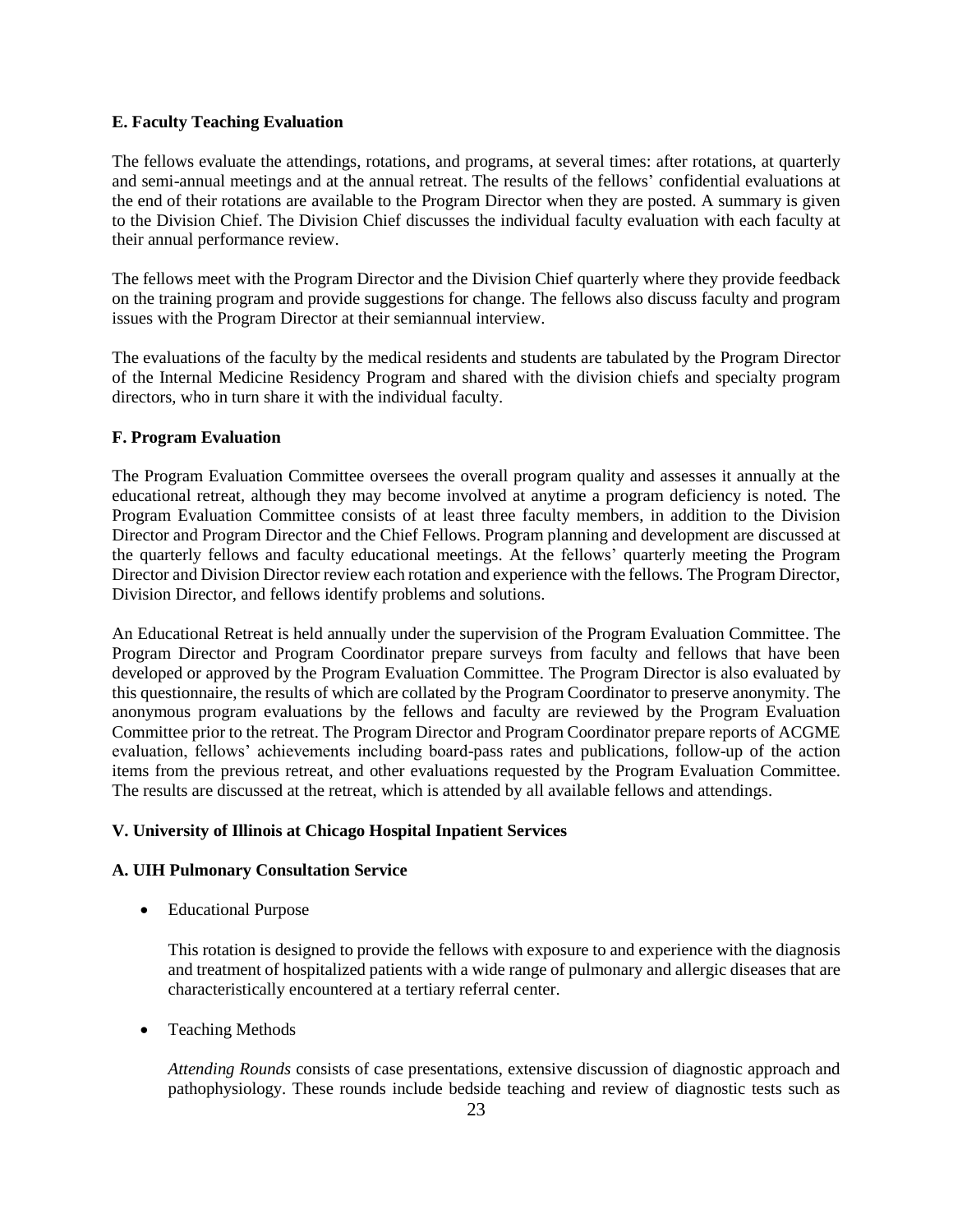chest radiographs, computed axial tomograms, and radionuclide scans. The goal is to develop a meaningful, practical, and cost-effective approach to diagnosis and treatment.

Interaction and communication with the primary care providers as a consultant are emphasized. Health promotion, preventive medicine, and cultural, socioeconomic, ethical, occupational, environmental, and behavioral issues are discussed with the attending physicians.

*Procedures* are performed under the supervision of the attending physician whose role gradually evolves to that of a critical observer as the fellows gain experience with fiberoptic bronchoscopy, bronchoalveolar lavage, bronchial and transbronchial biopsies, transbronchial aspiration, thoracentesis, and tube thoracostomy.

*Pulmonary Function Laboratory*: The fellows learn how to perform and interpret pulmonary function tests under the supervision of the attending physician and the chief technician to assess respiratory mechanics, and gas exchange, including spirometry, flow-volume studies, lung volumes, diffusion capacity, arterial blood gas analysis, exercise, and inhalational challenge studies. During this rotation, the fellows also develop competence in monitoring and supervising pulmonary function laboratories.

*Sleep Center*: The fellows care for patients with sleep disorders. They are expected to review, with a faculty member, the results of polysomnography and multiple sleep latency tests performed on their patients, and discuss the therapeutic options in detail.

*Allergy*: The fellows on the consultation service see inpatient allergy consults and present to the allergy attending. These patients may have a range of allergic and immunologic problems.

*Pathology*: The fellows are expected to review the results of diagnostic studies that include bronchoalveolar and pleural fluid and tissue, and lung tissue specimens, with their attending physician and the pathology attending. Fellows are expected to review all deaths in detail. This includes obtaining and participating in the autopsy and questioning all aspects of the management of the case. Dr. Marin Sekosan, a Pulmonary Pathologist, holds a Pulmonary Pathology course (about 10 1-hour sessions) annually for Pulmonary Fellows and Pathology residents.

*Case Conference*: Diagnostic and therapeutic approach to pulmonary and critical care patients are discussed in detail along with the relevant literature on a weekly basis.

*Disease Oriented Clinical Conference*: Pulmonary, Critical Care, Sleep, and Allergy Medicine diseases are covered in this weekly conference.

*Principles of Practical Pulmonary Conference:* Topics not identifiable as belonging to a specific disease are covered in these weekly sessions. Subject matter includes physiology, procedures, and interpretations of tests.

*Medical-Surgical Case Conference*: Pulmonary, Medical and Radiation Oncology and Thoracic Surgery physicians attend this weekly conference where potential surgical candidates are discussed. Pathologists and Radiologists may also attend.

Mix of Diseases, Patient Characteristics, and Types of Clinical Service

The patients vary from primary care to referral patients and all diseases required by the curriculum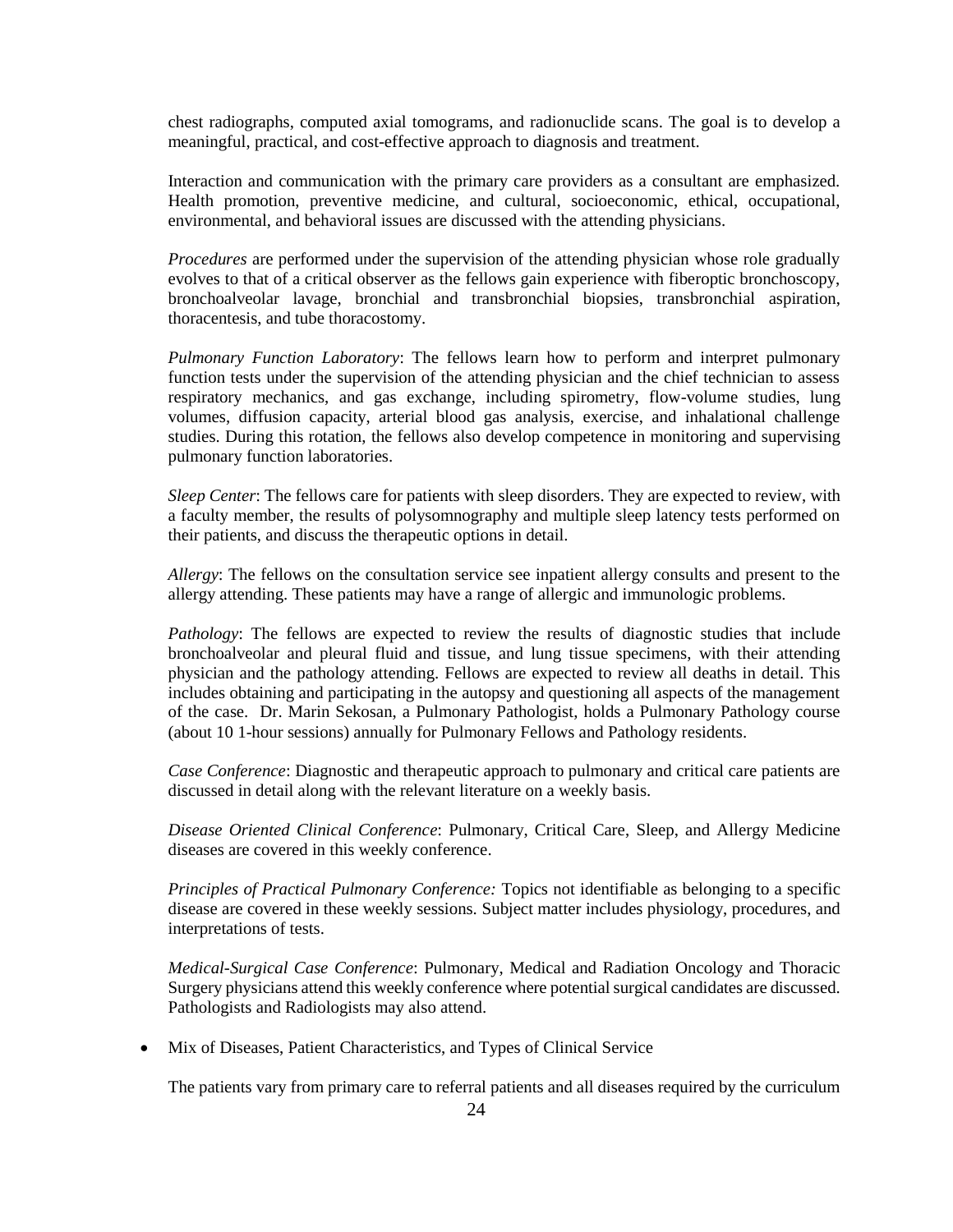are encountered at this site. Exposure to a large patient population with sleep disorders, tuberculosis, and the variety of common and rare diseases provides exceptional experience to the trainees. Immunocompromised patients and their related complications provide valuable experience to the fellows.

Under the supervision of attendings, the fellows serve as consultants to the primary care teams and discuss the diagnostic and therapeutic approach to the patients' problems along with the results of the diagnostic tests.

Fellow Evaluation Method

Fellows are evaluated by the attending physician who supervises them over the duration of the rotation. Verbal feedback is given on an ongoing basis. An ABIM-format evaluation is completed and reviewed with each fellow at the completion of the rotation. If an attending physician judges that a fellow is not performing adequately in any area of evaluation, he or she must explicitly provide constructive feedback sometime during the middle of the rotation.

Fellows in return, evaluate their attending physicians and the rotation in terms of patient mix, educational experience, and procedures at the end of the rotation.

#### **B. UIH Medical Intensive Care Units**

Educational Purpose

The educational purpose of this rotation is to have the fellows gain experience with the diagnosis and management of patients who are critically ill, monitoring and supervision of such a unit, interaction with other physicians, the health care team, and patients and their extended families. This includes the consultation on surgical patients who are critically ill.

Teaching Methods

*Attending Rounds* consists of conference room and bedside teaching with discussion of mechanical ventilation, theoretical and practical experience with hemodynamic monitoring, review portable chest radiographs, computed axial tomograms, radionuclide scans, electrocardiograms, and other topics and procedures. The goal is to develop a meaningful, practical, and cost-effective approach to diagnosis and treatment of critically ill patients. Interaction and communication with the primary care providers, patients, and families are stressed. Special emphasis is placed on cultural, socioeconomic, ethical, occupational, environmental, and behavioral issues.

Attending rounds also integrate the PharmD attending, residents, and students who contribute to the teaching especially in regards to pharmacokinetics, drug interactions, paralytic agents and parenteral nutrition.

*Procedures*: Performed under the supervision of the attending physician, whose role gradually evolves to that of a critical observer, the fellow gains experience with establishment of and maintenance of open airway, intubation, invasive and non-invasive mechanical ventilation, liberating the patient from mechanical ventilation, ultrasonography, insertion of central venous, arterial and pulmonary artery flotation catheters, calibration and operation of hemodynamic recording systems, use of paralytic and other agents required by critically ill patients, basic and advanced cardiopulmonary resuscitation and parenteral nutrition.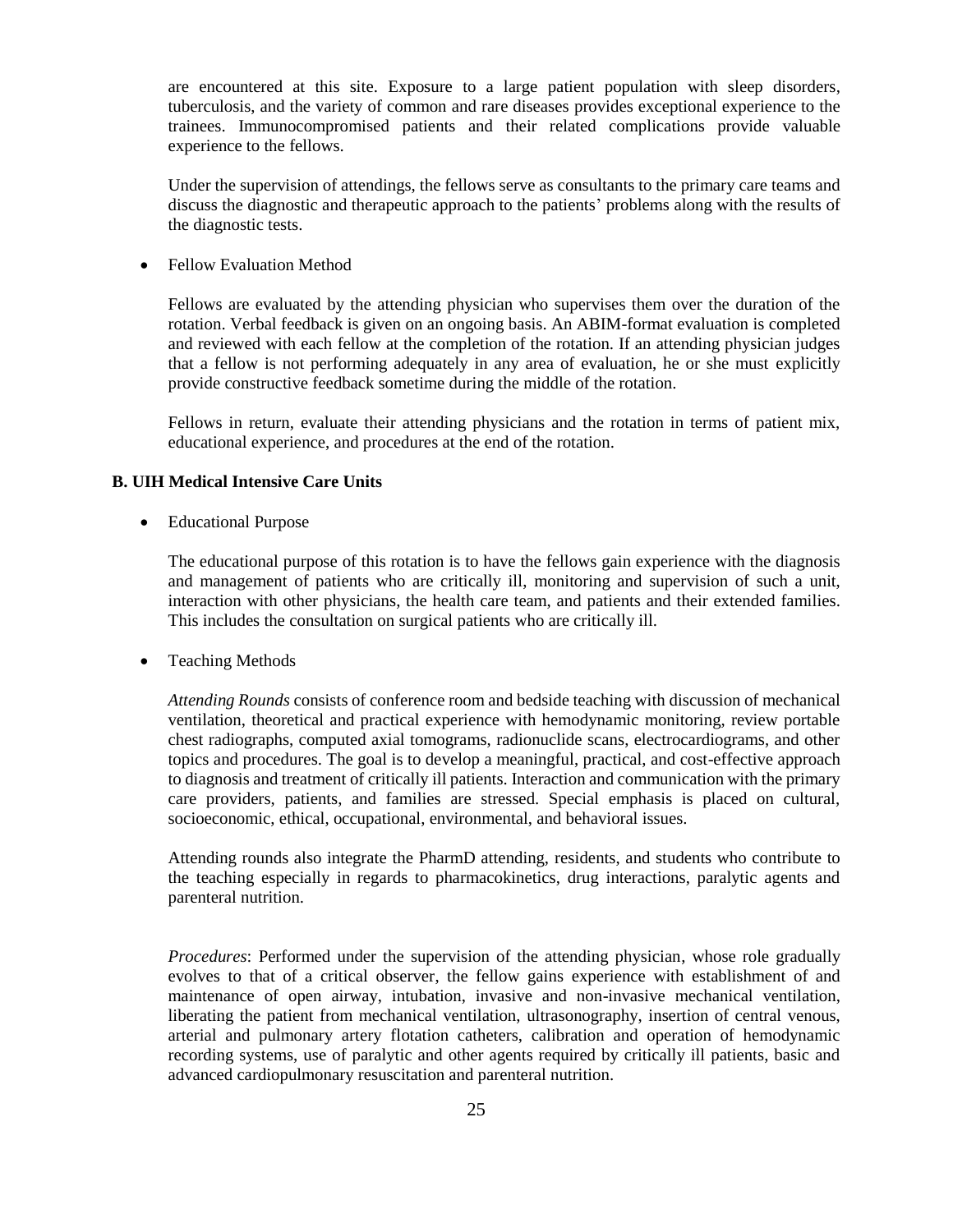*Pathology*: The fellows are expected to review the results of diagnostic studies that include bronchoalveolar, pleural fluid and tissue, and lung tissue specimens, with their attending physician and the pathology attending. Fellows are expected to review all deaths in detail. This includes obtaining and participating in the autopsy and questioning all aspects of the management of the case.

*Case Conference*: Diagnostic and therapeutic approaches to pulmonary and critical care patients are discussed in detail along with the relevant literature on a weekly basis.

*Disease Oriented Clinical Conference*: Pulmonary, Critical Care, Sleep, and Allergy Medicine diseases are covered in this weekly conference.

*Principles of Practical Pulmonary Conference:* Topics not identifiable as belonging to a specific disease are covered in these weekly sessions. Subject matter includes physiology, procedures, and interpretations of tests.

Mix of Diseases, Patient Characteristics, and Clinical Procedures and Services

The patient population encountered at this tertiary hospital unit is very heterogeneous and includes essentially all patients required by the curriculum. Two fellows cover the 16-bed intensive care unit. Patients with cardiovascular, respiratory, renal, gastrointestinal, genitourinary, neurologic, hematologic, musculoskeletal, immune and infectious diseases, hematologic and coagulation disorders, critical obstetric and gynecological disorders, immunosuppressed patients and patients with anaphylaxis and acute allergic reactions are encountered, as well as transplant patients. The role of the fellow is that of a junior attending physician.

Fellow Evaluation Method

Fellows are evaluated by the attending physician who supervises them over the duration of the rotation. Verbal feedback is given is given on an ongoing basis. An ABIM-format evaluation is completed and reviewed with the fellow at the completion of the rotation. If an attending physician judges that a fellow is not performing adequately in any area of evaluation, he or she must explicitly provide constructive feedback sometime during the middle of the rotation.

Fellows in return, evaluate their attending physicians and the rotation in terms of patient mix, educational experience, and procedures at the end of the rotation. Intensive care nurses also evaluate the fellows annually.

#### **C. UIH Airway Management**

Educational Purpose

Fellows will gain experience in the evaluation and management of the airway in operative patients. This goal will be achieved through direct participation of the fellow in the operating room at University of Illinois Hospital and Health Sciences System under the direct supervision of the attending anesthesiologist. Fellows will complete 20 morning sessions over the course of the four-week rotation with the option of returning for afternoon sessions as required by the supervising attending. Education as well as direct and indirect feedback on appropriate clinical evaluation, management decisions and procedural skills will be provided by the anesthesia attending.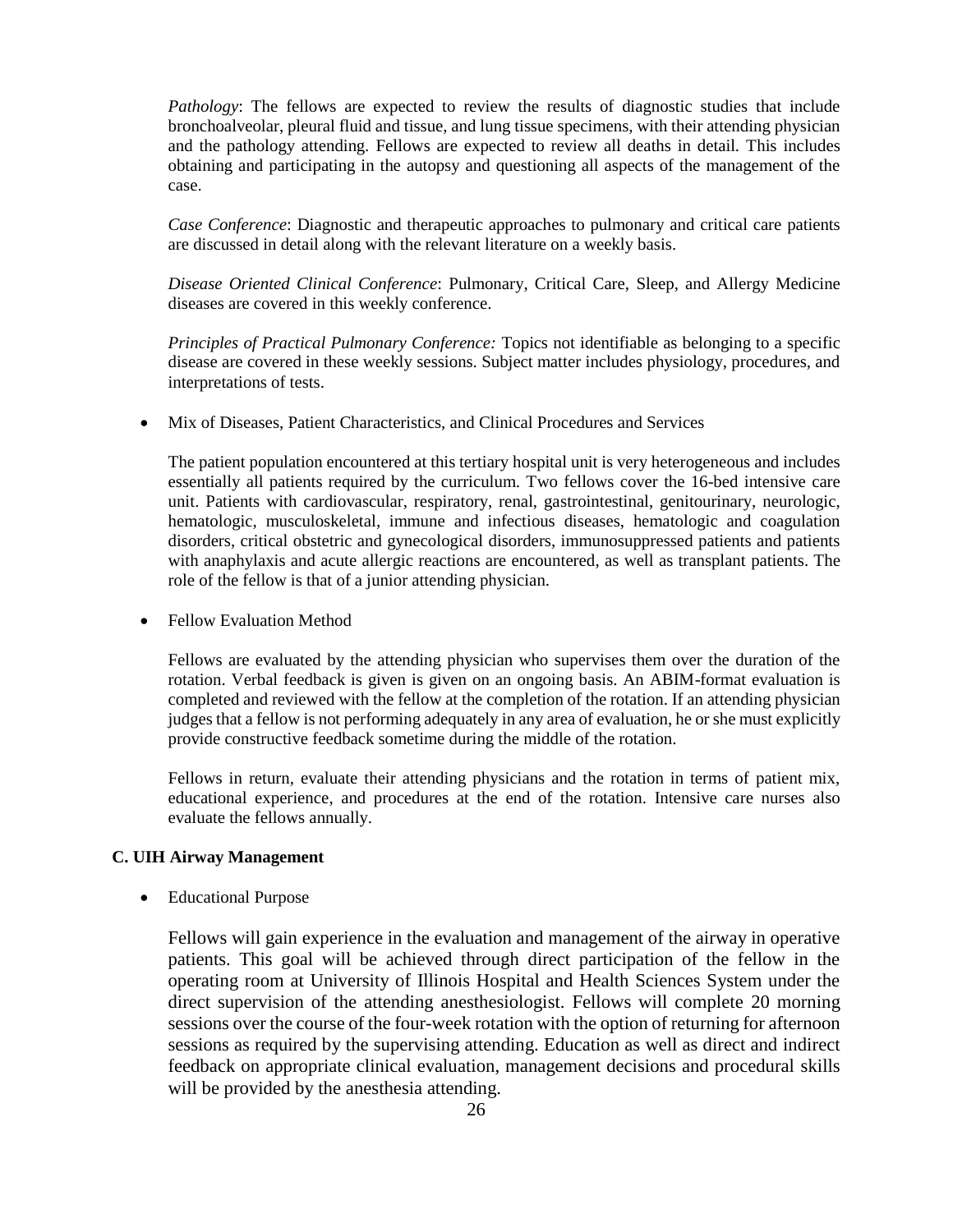- Teaching Method
	- Fellows:

(1) will function as a member of the designated anesthesia team, arrive punctually and help assist in pre-operative evaluations in the surgicenter. This includes obtaining/reviewing the current H&P, allergies, NPO status and verifying the correct surgery. The fellow is expected to assess the patient's airway and develop a plan for advanced airway management, which includes choosing the appropriate equipment and backup equipment, positioning, etc. The fellow will create an anesthetic induction plan for each individual patient, which will be tailored to the patient's comorbidities, airway exam and surgery. The fellow will discuss his/her plan with the attending and receive feedback. (2) will demonstrate understanding and gain experience in the performance of procedures necessary for the evaluation and management of patients requiring advanced airways including difficult airway assessment, the appropriate use and choice as well as contraindications of anxiolytics, hypnotics and paralytics, bag-mask ventilation, direct and video laryngoscopy, troubleshooting the difficult airway, and extubation decision-making.

(3) will attend educational meetings of the anesthesia department that consist of didactic lectures as well as continue their self-study with the provided resources and lectures online.

(4) will be formally evaluated on a daily basis by anesthesia faculty.

Mix of Diseases, Patient Characteristics, and Clinical Procedures and Services

The patient population encountered at this tertiary hospital unit is heterogeneous and includes patients who present many challenges to airway management.

• Fellow Evaluation Method

Fellows are evaluated by the attending physician who supervises them over the duration of the rotation. Verbal feedback is given is given on an ongoing basis. An ABIM-format evaluation is completed and reviewed with the fellow at the completion of the rotation. If an attending physician judges that a fellow is not performing adequately in any area of evaluation, he or she must explicitly provide constructive feedback sometime during the middle of the rotation.

Evaluation of airway management will be done following each case in the form of a paper evaluation form completed by the attending anesthesiologist.

Fellows in return, evaluate their attending physicians and the rotation in terms of patient mix, educational experience, and procedures at the end of the rotation. Intensive care nurses also evaluate the fellows annually.

## **D. UIH Procedure Service**

Educational Purpose

This rotation is designed to provide the fellows with exposure to and experience with a wide range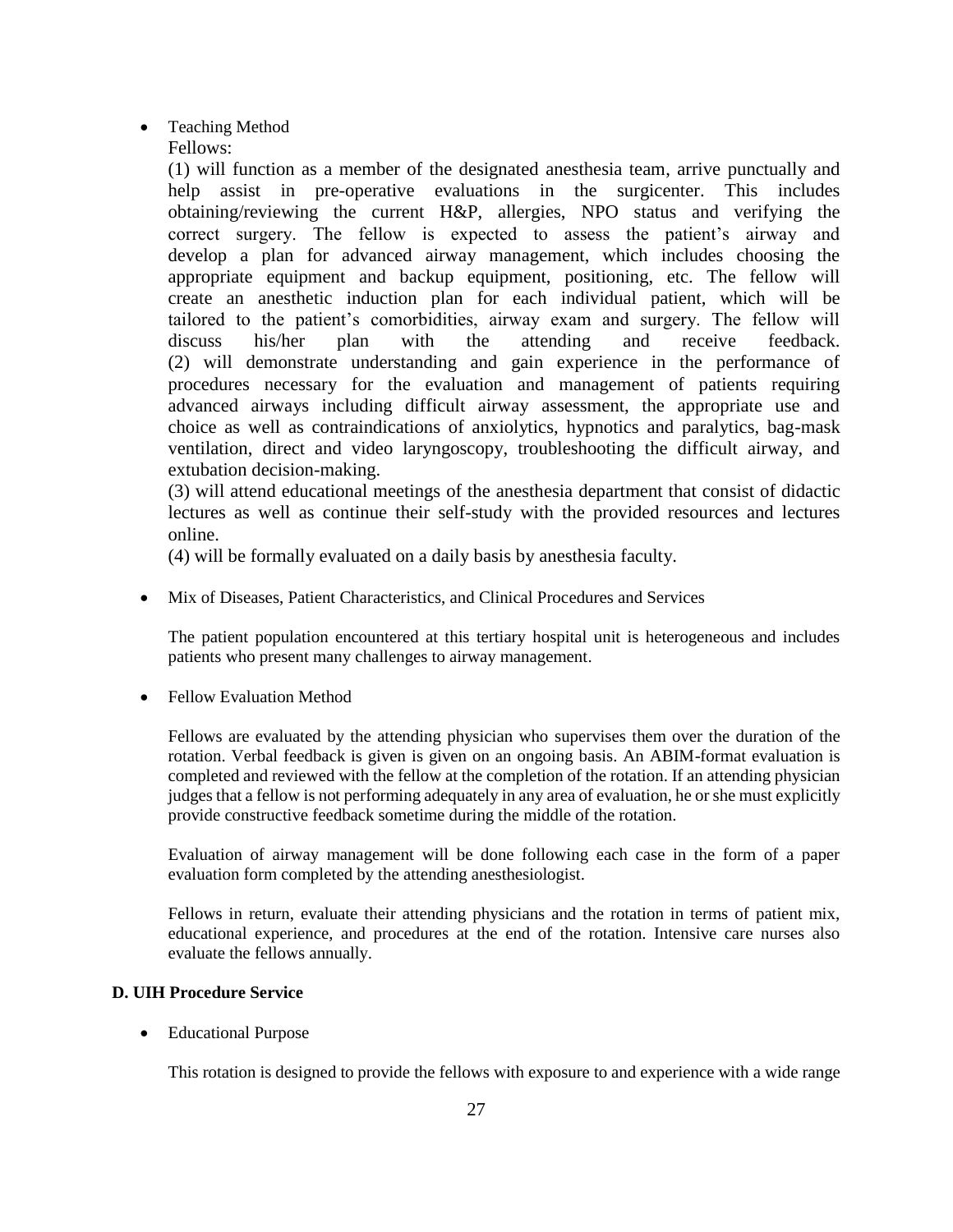of pulmonary procedures characteristically carried out by Pulmonary Interventionalists at a tertiary referral center.

• Teaching Methods

*Attending Rounds* consists of case presentations and discussion of the indications and contraindications of procedures and their diagnostic approach. This includes review of diagnostic tests, such as chest radiographs and computed axial tomograms before procedures and review of pertinent pathology after the procedure if obtained. The fellow attends and conducts the weekly Multidisciplinary conference. The goal is to develop a meaningful, practical, and cost-effective approach to diagnosis and treatment. Interaction and communication with the primary care providers as a consultant are emphasized.

*Procedures* are performed under the supervision of the attending physician whose role gradually evolves to that of a critical observer as the fellows gain experience with fiberoptic bronchoscopy, bronchoalveolar lavage, bronchial and transbronchial biopsies, transbronchial needle aspiration, thoracentesis, tube thoracostomy, percutaneous tracheostomy, and ultrasound guided bronchoscopic biopsies (EBUS). The fellows will also be exposed to rigid bronchoscopy, medical thoracoscopy, endobronchial stent placement, endobronchial thermoplasty, and other interventional procedures.

*Pathology*: The fellows are expected to review the results of diagnostic studies that include bronchoalveolar and pleural fluid and tissue, and lung tissue specimens, with their attending physician and the pathology attending. Fellows are expected to review any complication in detail.

*Medical-Surgical Case Conference*: Pulmonary, Medical and Radiation Oncology, Pathology, and Thoracic Surgery physicians attend this weekly conference where potential surgical candidates are discussed.

- *Clinic:* During this rotation, the fellow is expected to attend the Interventional Pulmonary Clinic where they see patients about to undergo procedures, patients in follow up after procedures, and patient who require ongoing procedures, such as pleural fluid drainage.
- Mix of Diseases, Patient Characteristics, and Types of Clinical Service

The patients will have a condition that may warrant a pulmonary procedure.

Under the supervision of attendings, the fellows serve as consultants to the primary care teams and discuss the diagnostic and therapeutic approach to the patients' problems along with the results of the diagnostic tests.

• Fellow Evaluation Method

Fellows are evaluated by the attending physician who supervises them over the duration of the rotation. Verbal feedback is given on an ongoing basis. An ABIM-format evaluation is completed and reviewed with each fellow at the completion of the rotation. If an attending physician judges that a fellow is not performing adequately in any area of evaluation, the attending must explicitly provide constructive feedback during the middle of the rotation. The attending also evaluated the bronchoscopy and other procedure skills.

Fellows in return, evaluate their attending physicians and the rotation in terms of patient mix,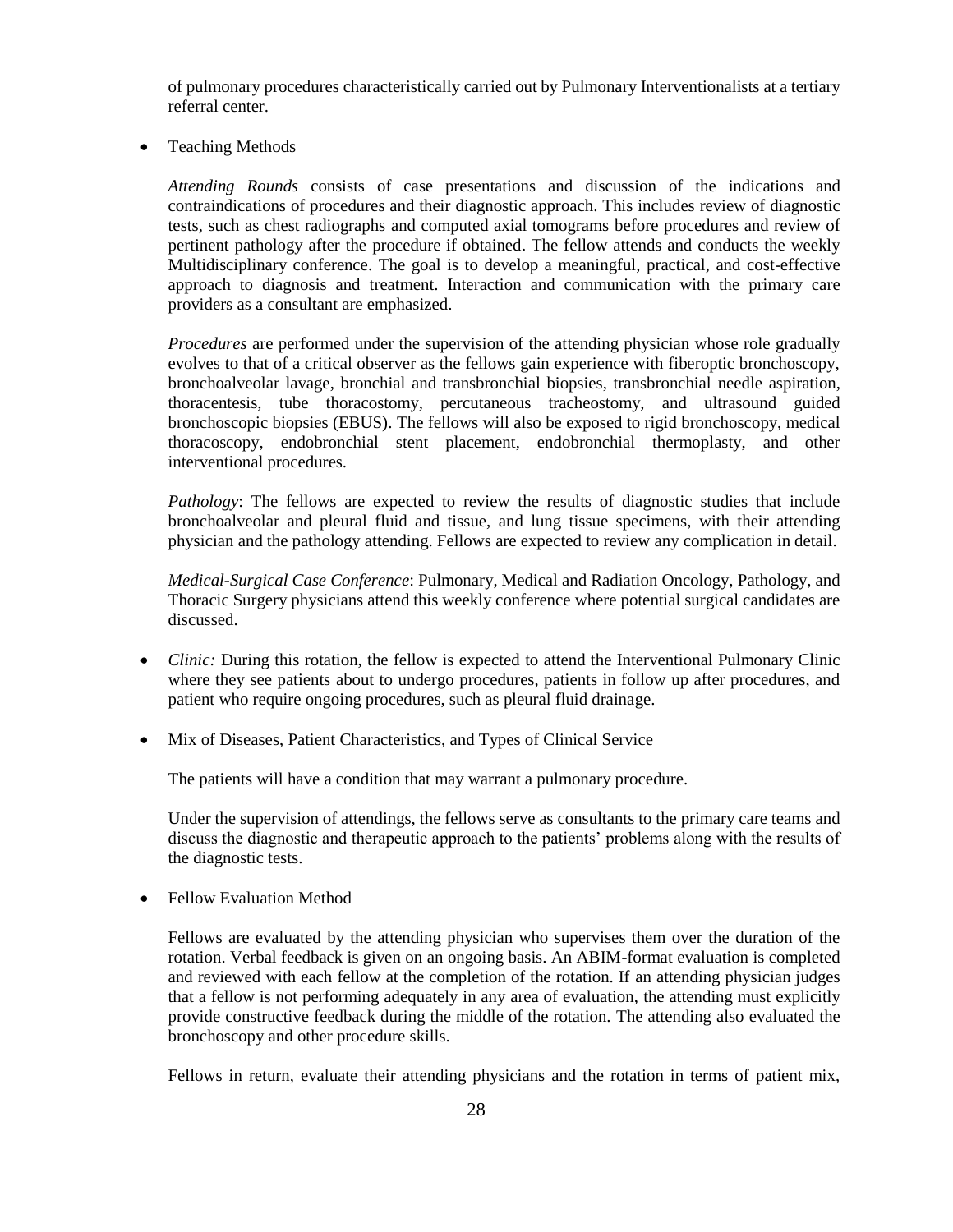educational experience, and procedures at the end of the rotation.

#### **VI. Jesse Brown VA Medical Center Inpatient Services**

## **A. Pulmonary Consultation Service**

Educational Purpose

This rotation is designed to provide the fellows with exposure to and experience with the diagnosis and treatment of a wide range of pulmonary pathology that is characteristically somewhat different from the patient population encountered at the University of Illinois Hospital.

• Teaching Methods

*Attending Rounds* include bedside teaching, review of diagnostic tests such as chest radiographs, computed axial tomograms, and radionuclide scans, and discussion and development of a meaningful, practical and cost-effective approach to diagnosis and treatment.

Interaction and communication with the primary care providers, health promotion, preventive medicine, and cultural, socioeconomic, ethical, occupational, environmental, and behavioral issues are emphasized.

*Procedures* are performed under the supervision of the attending physician whose role gradually evolves to that of a critical observer as the fellow gains experience with fiberoptic bronchoscopy, bronchoalveolar lavage, bronchial and transbronchial biopsies, transbronchial aspiration, ultrasonography, and thoracentesis.

*Pulmonary Function Laboratory*: The fellows learn how to perform and interpret pulmonary function tests under the supervision of the attending physician and the chief technician to assess respiratory mechanics, gas exchange and respiratory drive, including spirometry, flow-volume studies, lung volumes, diffusion capacity, arterial blood gas analysis, exercise and inhalational challenge studies.

During this rotation, the fellows also develop competence in monitoring and supervising pulmonary function laboratories.

Allergy: The fellows on the consultation service see inpatient allergy consults and present to the allergy attending. These patients may have a range of allergic or immunologic problems.

*Pathology*: The fellows are expected to review the results of diagnostic studies that include bronchoalveolar, pleural fluid and tissue, and lung tissue specimens, with their attending physician and the pathology attending.

*Case Conference*: Diagnostic and therapeutic approach to pulmonary and critical care patients are discussed in detail along with the relevant literature on a weekly basis.

*Disease Oriented Clinical Conference*: Pulmonary, Critical Care, Sleep, and Allergy Medicine diseases are covered in this weekly conference.

*Principles of Practical Pulmonary Conference:* Topics not identifiable as belonging to a specific disease are covered in these weekly sessions. Subject matter includes physiology, procedures, and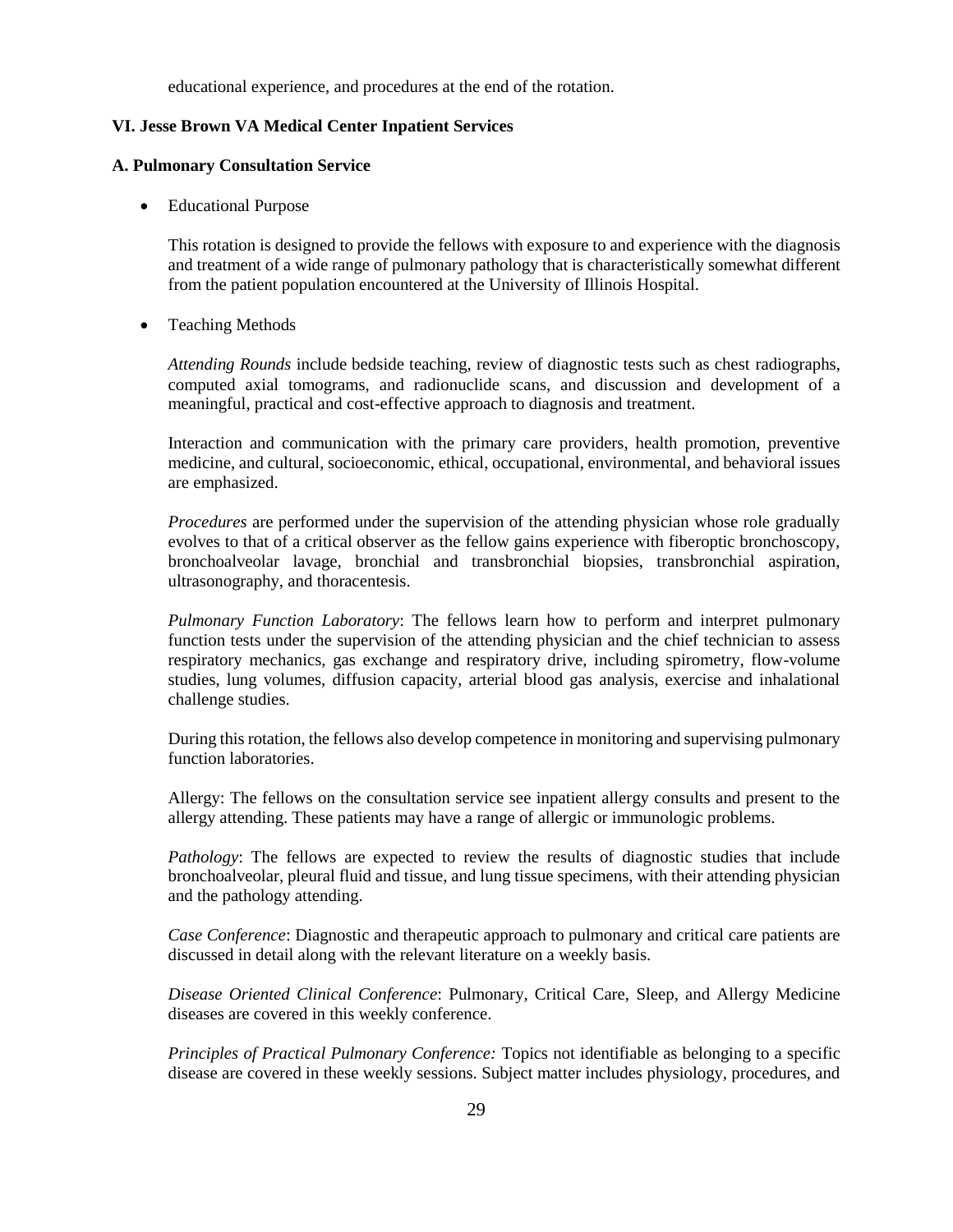interpretations of tests.

*Medical-Surgical Case Conference*: The fellows, the attending physician along with the physicians from medical Oncology and Thoracic Surgery attend this weekly conference.

Mix of Diseases, Patient Characteristics, and Types of Clinical Procedures and Services

The patients vary from primary care to referral patients and most of the diseases required by the curriculum are encountered at this site. The fellows gain proportionately more expertise in the diagnosis and treatment of patients with lung cancer and obstructive lung disease that is frequently encountered at this institution. Pulmonary diseases that are common in patients with drug abuse and HIV are frequently observed. Patients with tuberculosis and sleep-induced respiratory disorders are often managed by the fellows. Patients at this site are evaluated for lung transplantation and surgery. The fellows frequently evaluate post-operative patients.

The fellows serve as consultants to the primary care teams and discuss the diagnostic and therapeutic approach to the patients' problems along with the results of the diagnostic tests.

• Fellow Evaluation Method

Fellows are evaluated by the attending physician who supervises them over the duration of the rotation. Verbal feedback is given is given on an ongoing basis. An ABIM-format evaluation is completed and reviewed with the fellow at the completion of the rotation. If an attending physician judges that a fellow is not performing adequately in any area of evaluation, he or she must explicitly provide constructive feedback sometime during the middle of the rotation.

Fellows in return, evaluate their attending physicians and the rotation in terms of patient mix, experience, and procedures at the end of the rotation.

## **B. Medical intensive care unit**

Educational Purpose

The educational purpose of this rotation is to have the fellows gain experience with the diagnosis and management of patients who are critically ill, monitoring and supervision of such a unit, interaction with other physicians, the health care team, and patients and their extended families.

• Teaching Methods

*Attending Rounds* consists of conference room and bedside teaching with discussion of mechanical ventilation, theoretical and practical experience with hemodynamic monitoring, review portable chest radiographs, computed axial tomograms, radionuclide scans, electrocardiograms, and other topics and procedures. The goal is to develop meaningful and practical approaches to the diagnosis and treatment of critically ill patients.

*Procedures*: Performed under the supervision of the attending physician, whose role gradually evolves to that of a critical observer, the fellow gains experience with establishment of and maintenance of open airway, intubation, invasive and non-invasive mechanical ventilation, liberating the patient from mechanical ventilation, ultrasonography, insertion of central venous, arterial and pulmonary artery flotation catheters, calibration and operation of hemodynamic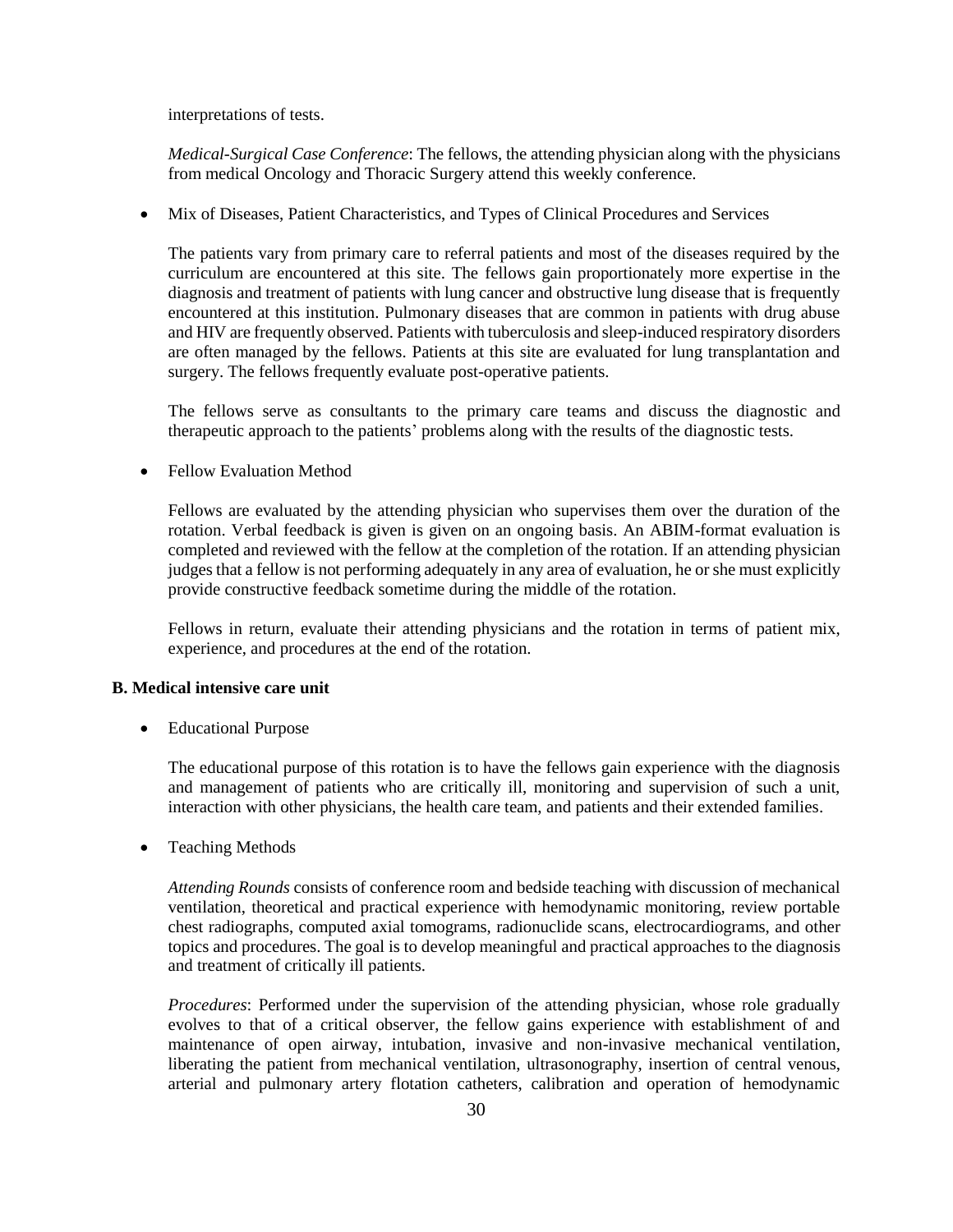recording systems, use of paralytic and other agents required by critically ill patients, basic and advanced cardiopulmonary resuscitation and parenteral nutrition.

*Pathology*: The fellows are expected to review the results of diagnostic studies that include bronchoalveolar, pleural fluid and tissue, and lung tissue specimens, with their attending physician and the pathology attending. Fellows are expected to review all deaths in detail. This includes obtaining and participating in the autopsy and questioning all aspects of the management of the case.

*Case Conference*: Diagnostic and therapeutic approaches to pulmonary and critical care patients are discussed in detail along with the relevant literature on a weekly basis.

*Disease Oriented Clinical Conference*: Pulmonary, Critical Care, Sleep, and Allergy Medicine diseases are covered in this weekly conference.

*Principles of Practical Pulmonary Conference:* Topics not identifiable as belonging to a specific disease are covered in these weekly sessions. Subject matter includes physiology, procedures, and interpretations of tests.

Mix of Diseases, Patient Characteristics, and Clinical Procedures and Services

The patient population encountered at this Veterans Affairs hospital includes persons with diseases common in the general population including patients with cardiovascular, respiratory, renal, gastrointestinal, genitourinary, neurologic, hematologic, musculoskeletal, immune and infectious diseases, hematologic and coagulation disorders. The role of the fellow is that of a junior attending physician.

Fellow Evaluation Method

Fellows are evaluated by the attending physician who supervises them over the duration of the rotation. Verbal feedback is given is given on an ongoing basis. An ABIM-format evaluation is completed and reviewed with the fellow at the completion of the rotation. If an attending physician judges that a fellow is not performing adequately in any area of evaluation, he or she must explicitly provide constructive feedback sometime during the middle of the rotation.

Fellows in return, evaluate their attending physicians and the rotation in terms of patient mix, educational experience, and procedures at the end of the rotation. Intensive care nurses also evaluate the fellows annually.

#### **VII. Sleep Rotation**

Educational Purpose

Fellowsgenerally are assigned one rotation on the sleep service per year. To qualify for ABIM sleep board certification, an additional 1-year full-time fellowship in sleep medicine is required. The purpose of the rotation and elective time in sleep medicine is to gain experience with diagnosis and management of patients with sleep disorders, primarily in the outpatient setting and sleep laboratory. This involves developing:

A body of knowledge concerning nosological characterization and treatment of particular sleep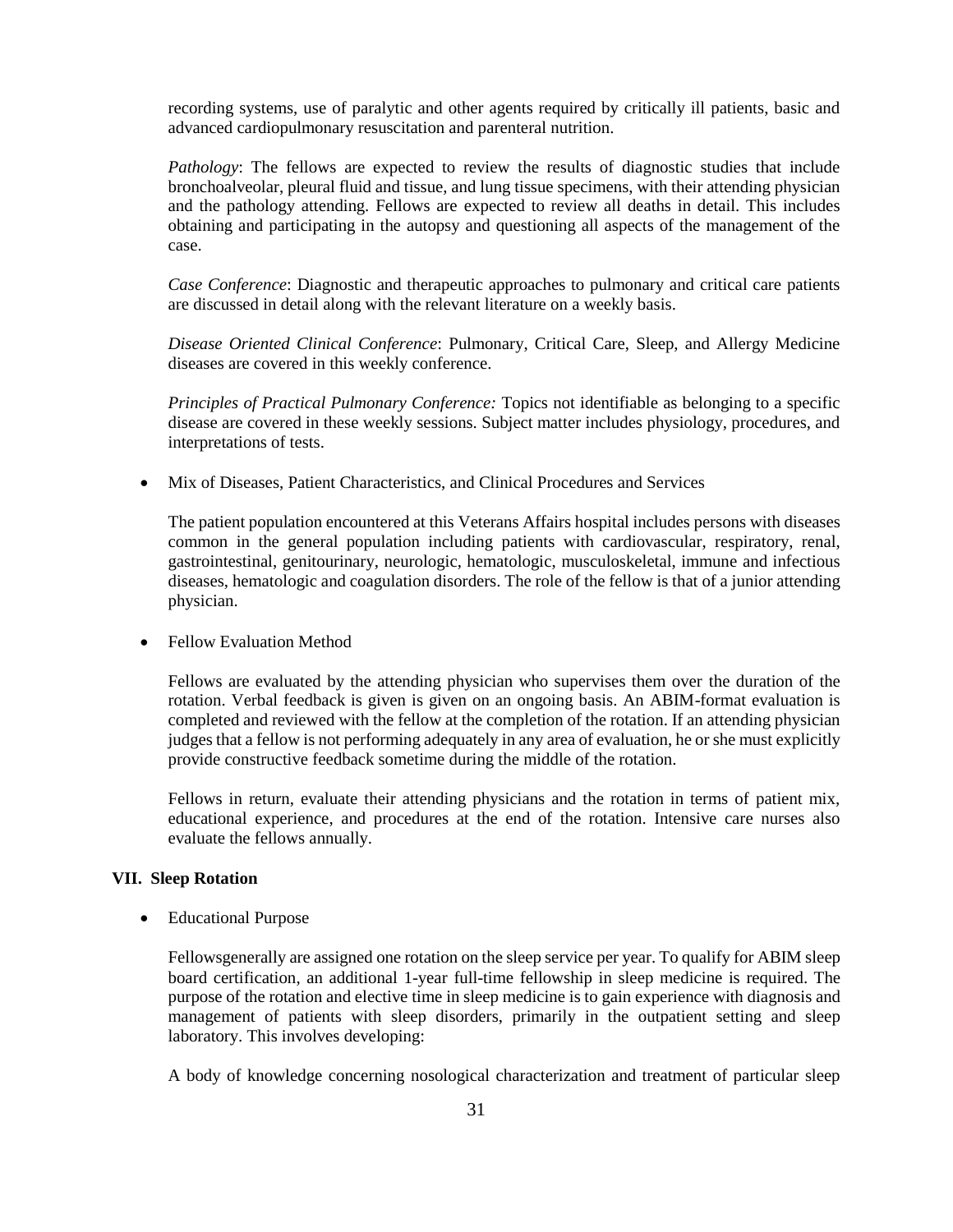disorders using a multidisciplinary approach

Efficiency and facility in the diagnosis and management of chronic sleep problems for both ambulatory and hospitalized patients

An appreciation of diagnostic testing available for sleep disorders

An understanding in the management of non-invasive positive airway pressure for the treatment of conditions such as respiratory failure and sleep-disordered breathing.

• Teaching Methods

Fellows see both inpatient and outpatient new consultations along with follow-up patients in the outpatient setting. Fellows on a sleep rotation are expected to participate in all the outpatient clinics and read sleep screening tests on a daily basis for the VA patients. Fellows are supervised by two attendings during the clinic sessions, and direct feedback is provided at the time of clinical service. A structured sleep intake form is provided to the fellows, and notes are reviewed.

The fellow is responsible for review of any diagnostic testing performed on their patients, ideally within 3 days of study completion. Polysomnogram interpretation will be reviewed with the supervising attending. Ancillary testing, such as pulmonary function tests, oxygen desaturation studies, trending oximetry, CPAP adherence downloads are to be reviewed in detail with the attending physicians. Fellows on the Sleep rotation are expected to read sleep screening tests at the VA with the attending and sleep fellow. They are expected to attend the weekly polysomnography conferences.

Mix of Diseases, Patient Characteristics, and Types of Clinical Services

The clinic follows a large group of patients with sleep apnea in whom adherence monitoring and individual action plans are developed. Other forms of sleep disordered breathing and sleep disorders are seen.

• Fellow Evaluation Method

Fellows are evaluated by the supervising attending physicians at the end of each rotation. Verbal feedback is given on an ongoing basis. An ABIM-format evaluation is completed by the attending and reviewed with the fellow at the completion of the rotation. If an attending physician judges that a fellow is not performing adequately in any area of evaluation, he or she must explicitly provide constructive feedback as soon as possible.

Fellows in return, evaluate their attending physicians and the rotation in terms of patient mix, educational experience, and procedures at the end of the rotation.

## **VIII. Clinics Rotation**

Educational Purpose

Fellows are assigned to attend Allergy, Bronchiectasis, Pulmonary Hypertension, Sarcoidosis and Rheumatologic Disease, and Sleep clinics in addition to their own continuity clinic weekly. They may also be asked to help at another clinic if they are needed and have available time. The purpose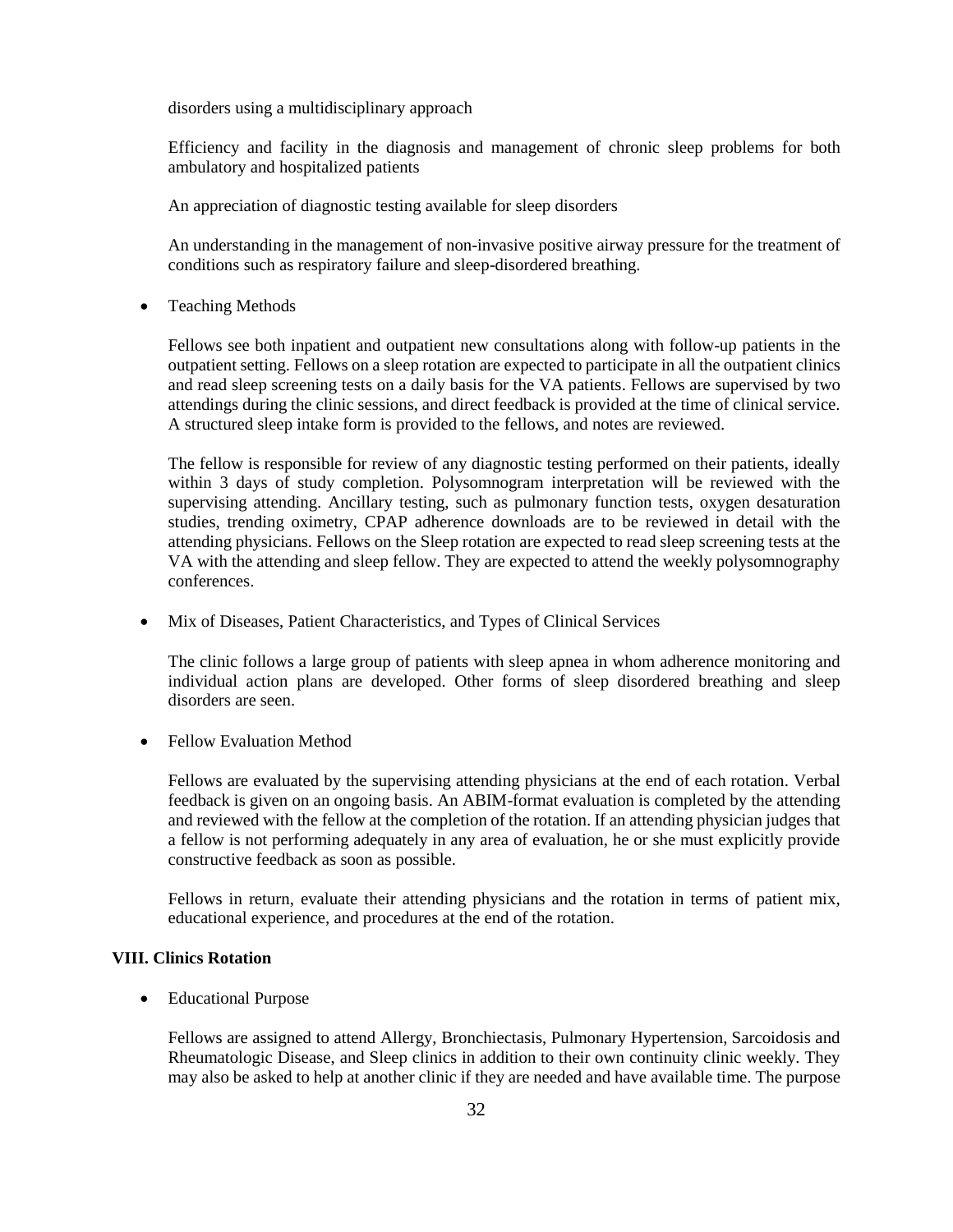of the rotation is to gain experience with diagnosis and management of specialized and usually complicated patients usually not often seen in the usual practice of pulmonary medicine. The fellows may follow interesting patients beyond the clinic and perform procedures such as right sided heart catheterization in pulmonary hypertension patients.

• Teaching Methods

Teaching is generally confined to the outpatient setting where fellows work up and manage oftencomplicated patient with the guidance of a specialist in this area. The clinics are at both the University and VA.

Mix of Diseases, Patient Characteristics, and Types of Clinical Services

Each clinic primarily sees their specialized patients that require their specialized treatments.

• Fellow Evaluation Method

Fellows are evaluated by the supervising attending physicians at the end of each rotation. Verbal feedback is given on an ongoing basis. An ABIM-format evaluation is completed by the attending at the completion of the rotation. If an attending physician judges that a fellow is not performing adequately in any area of evaluation, the attending must provide constructive feedback as soon as possible.

Fellows in return, evaluate their attending physicians and the rotation in terms of patient mix, educational experience, and procedures at the end of the rotation.

## **IX. Trauma Service**

Educational Purpose

The purpose is to provide fellows with experience in the evaluation and management of patients with level I trauma and to allow them additional experience in invasive procedures under the supervision of trauma surgeons.

• Teaching Methods

The fellows become members of the Trauma Service Team at Christ Hospital. They take eight 24 hour rotations to give them maximum participation in the initial evaluation, resuscitation, stabilization, and the following intensive care of trauma patients under the supervision of an attending or chief surgical fellow.

The fellows attend all educational meetings of the Trauma Service that consists of weekly Critical Care lecture, Grand Rounds and Case Discussion Conferences. They take call in-house and participate fully in patients who newly arrive in the Emergency Department with trauma.

Mix of Diseases, Patient Characteristics, and Types of Clinical Procedures and Services

Level I trauma patients are seen. All procedures necessary for initial evaluation and management of these patients including central line placement, cut-down, establishment of airway, intubation, mechanical ventilation, maintenance of circulation, transvenous cardiac pacemaker insertion, basic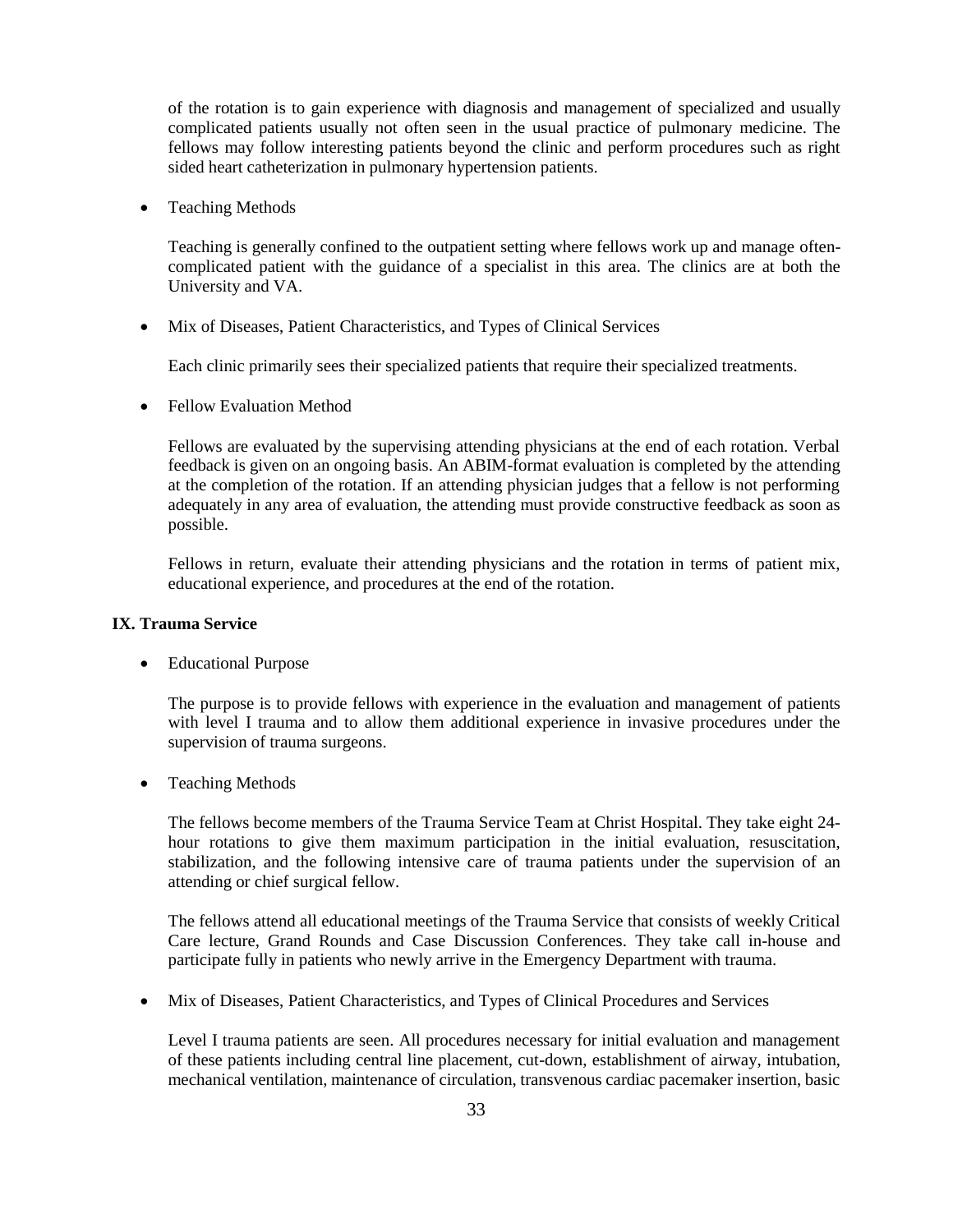and advanced cardiac resuscitation, cardioversion, diagnostic and therapeutic thoracentesis, pericardiocentesis, paracentesis, tube thoracostomy, peritoneal dialysis and lavage, evaluation and management of oliguria, management of massive transfusions, and management of hemostatic defects.

• Fellow Evaluation Method

The fellows are evaluated by the Trauma attending responsible for their training. An ABIM-format evaluation is completed by the Trauma attending at the end of the rotation. Verbal feedback is provided continuously and if the attending judges that a fellow is not performing at an acceptable level, he or she must explicitly provide the fellow with constructive criticism.

Fellows in return, evaluate their attending physicians and the rotation in terms of patient mix, educational experience, and procedures at the end of the rotation.

#### **X. University of Illinois Outpatient Services**

A. Continuity clinics (see also VIII. Clinics Rotation)

Educational Purpose

The purpose is to gain experience with diagnosis and management of patients with pulmonary disease in the setting of an outpatient continuity clinic. This involves developing:

- Therapeutic longitudinal relationships with patients
- A body of knowledge concerning the ambulatory care of adults
- Efficiency and facility in handling acute, urgent and chronic problems in the care of ambulatory patients
- An appreciation of cost-effective, evidence-based care as well as exposure to principles of quality management and managed care
- Teaching Methods

Two groups of fellows alternate on a bi-weekly basis in this clinic where they see new consultations and build their continuity clinics. Fellows are supervised by attendings to whom they present their patients after completing an initial evaluation. They discuss their plans for differential diagnosis and treatment with the attending physicians. The degree of the attending supervision evolves as the fellows gain experience in the outpatient pulmonary clinic.

In clinic, pharmacy consultations are provided by a PharmD who also participates in patient education.

The chest radiographs, CT scans, pulmonary function tests of the patients are reviewed in detail with the attending physicians.

Mix of Diseases, Patient Characteristics, and Types of Clinical Services

All diseases required by the curriculum are encountered in this clinic.

• Fellow Evaluation Method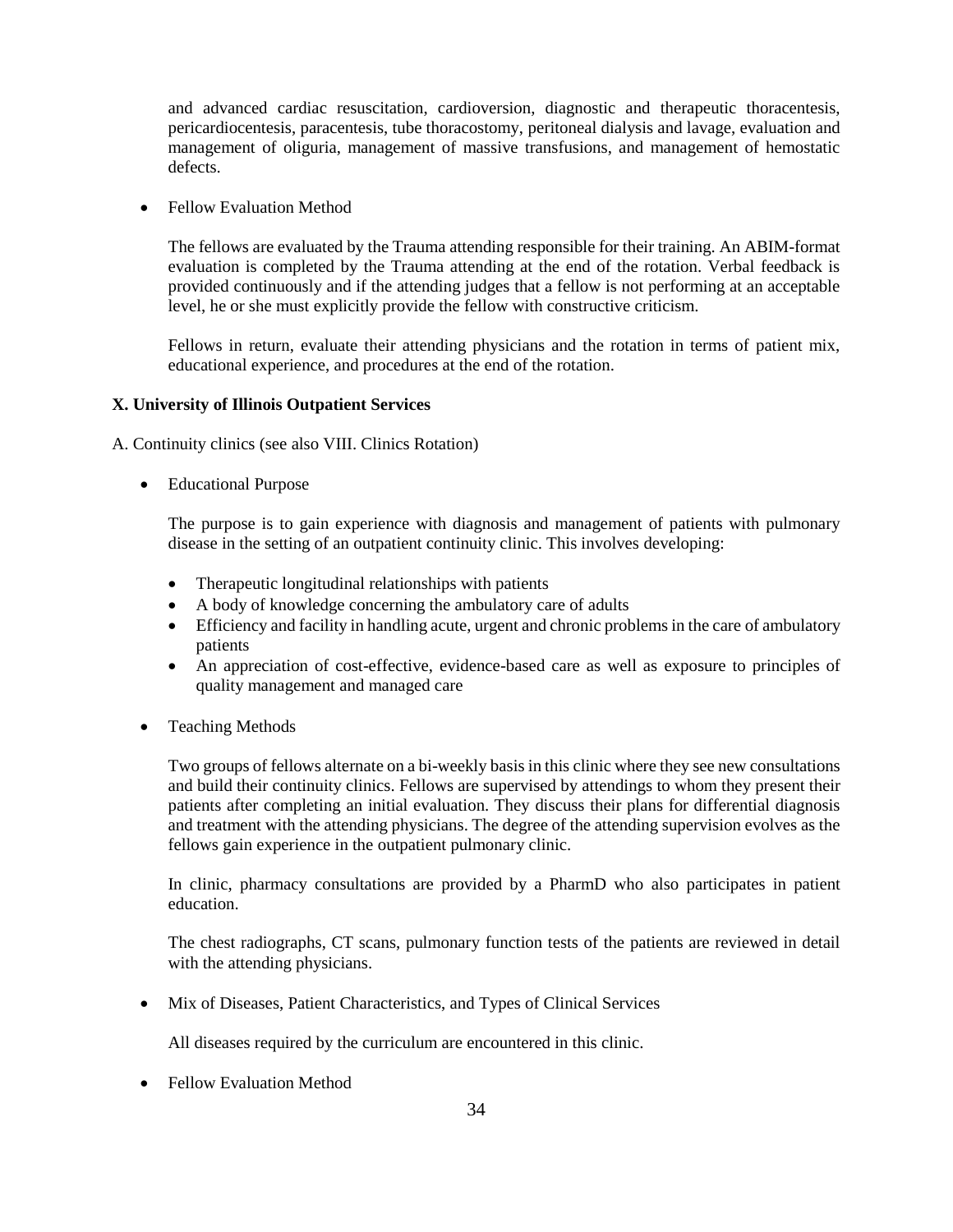Fellows are evaluated by the supervising attending physicians twice a year. Verbal feedback is given on an ongoing basis. An ABIM-format evaluation is completed by all attendings and reviewed with the fellow at the completion of the rotation. If an attending physician judges that a fellow is not performing adequately in any area of evaluation, he or she must explicitly provide constructive feedback as soon as possible.

Fellows evaluate the clinics at the Fellows Quarterly meetings and the semi-annual personal reviews, as well as through the annual program evaluation.

#### **XI. Jesse Brown VA Medical Center Outpatient Services**

Educational Purpose (also see VIII. Clinics Rotation)

To gain experience with diagnosis and management of patients with pulmonary disease in the setting of an outpatient continuity clinic. This involves developing:

- o Therapeutic longitudinal relationships with patients
- o A body of knowledge concerning the ambulatory care of adults
- o Efficiency and facility in handling acute, urgent and chronic problems in the care of ambulatory patients
- o An appreciation of cost-effective, evidence-based care as well as exposure to principles of total quality management and managed care
- Teaching Methods

One of the fellow groups that attend the University of Illinois Pulmonary Continuity Clinic attends the VA Pulmonary Clinic on a bi-weekly basis. The fellows see new consultations and build their continuity clinics. Fellows are supervised by attendings, to whom they present their patients after completing their initial evaluation. They discuss their plans for differential diagnosis and treatment with the attending physicians. The degree of the attending supervision evolves as the fellows gain experience in the outpatient pulmonary clinic.

In clinic, pharmacy consultations are provided by a PharmD who participates in patient education as well.

The fellows review in detail the pulmonary function tests, chest radiographs and CT scans of their patients with one of the attending physicians.

Mix of Diseases, Patient Characteristics, and Types of Clinical Services

Patients with chronic obstructive lung disease, asthma, and lung cancer are common in this clinic. The fellows also gain experience with the diagnosis and management of a wide variety of patients with interstitial lung disease.

• Fellow Evaluation Method

Fellows are evaluated biannually by the attending physicians who supervise them. Verbal feedback is given on an ongoing basis. If an attending physician judges that a fellow is not performing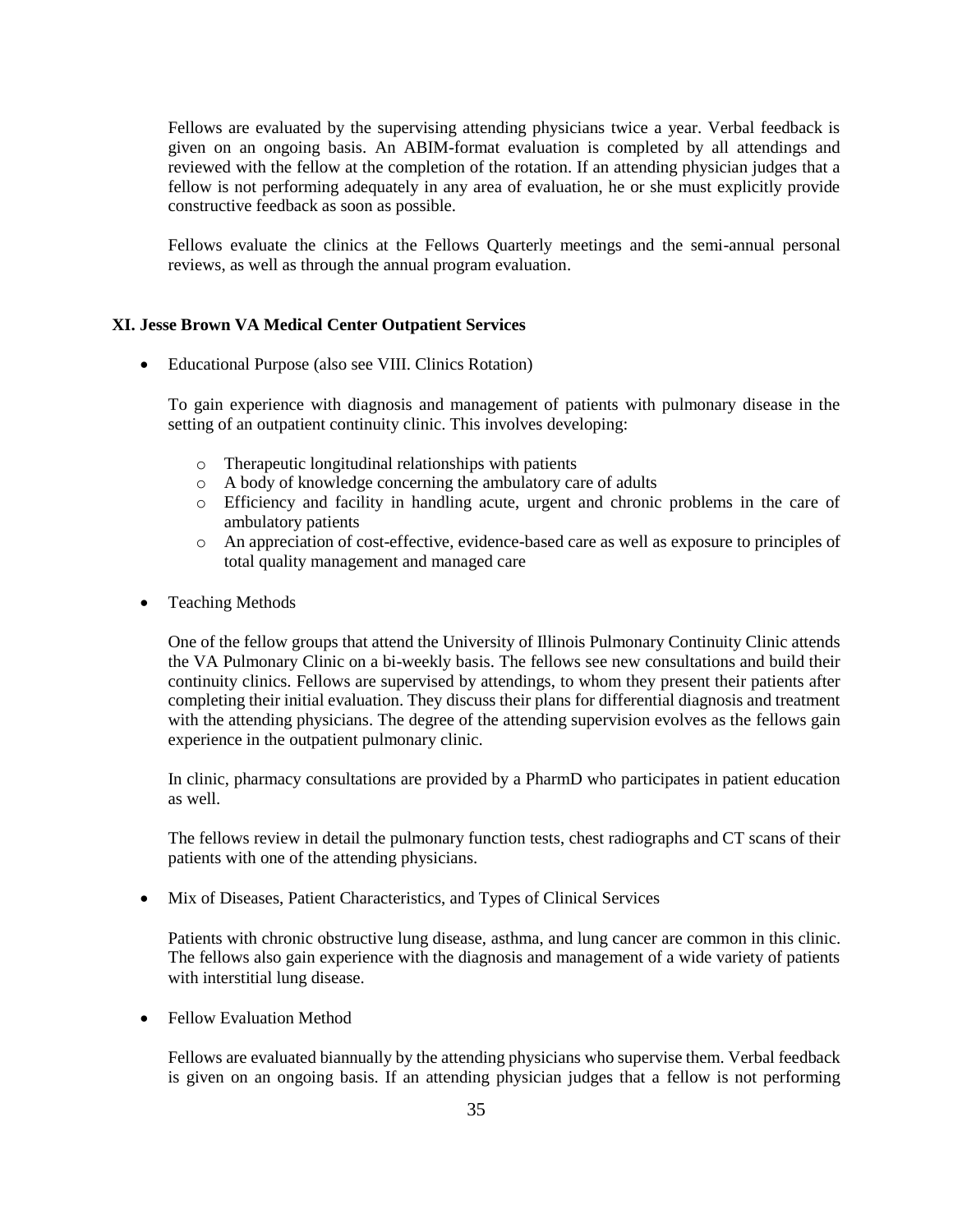adequately in any area of evaluation, he or she must explicitly provide constructive feedback as soon as possible.

Fellows in return, evaluate their attending physicians, patient-mix, and experience quarterly and semiannually with the Program Director.

#### **XII. Mercy ICU Service**

Educational Purpose (also see V. B. UIH ICU Rotation)

The Purpose of this rotation is for Pulmonary and Critical Care Fellows to gain experience with the diagnosis and management of medical and surgical patients who are critically ill in the setting of a closed intensive care unit. Fellows benefit from a multi-disciplinary team, Pulmonary and Critical Care faculty, and opportunities to learn procedures, monitoring, and supervision of such a unit.

• Teaching Methods

Fellows will:

- 1) demonstrate competence in mechanical ventilation and weaning techniques, hemodynamic monitoring, diagnostic tests such as chest radiographs, computed axial tomograms, ultrasonography, and Pulmonary angiograms
- 2) develop a meaningful understanding, practical and cost-effective approach to diagnosis and treatment of critically ill patients in diverse patient population
- 3) interact and communicate with the primary care providers, specialists and proceduralists
- 4) develop expertise in dealing with anesthesiology and surgical problems in a multidisciplinary fashion
- 5) perform a variety of procedures under the supervision of the attending physician, whose role gradually evolves to that of a critical observer
- 6) gain experience with establishment of and maintenance of open airway, intubation with direct laryngoscopy, video laryngoscopy and video bronchoscopy, invasive and non-invasive mechanical ventilation, liberating the patient from mechanical ventilation; calibration and operation of hemodynamic recording systems; maintenance of circulation; pharmacokinetics and dynamics, use of paralytic agents; pulmonary artery flotation catheters; basic and advanced cardiopulmonary resuscitation; and parenteral nutrition.
- 7) use of critical care ultrasonography for vascular access, hemodynamic evaluation, and thoracic ultrasonography; insertion of central venous catheters and arterial lines.
- Mix of Diseases, Patient Characteristics, and Clinical Procedures and Services

The patient population encountered at this tertiary hospital unit is very heterogeneous and includes essentially all patients required by the curriculum. Patients with cardiovascular, respiratory, renal,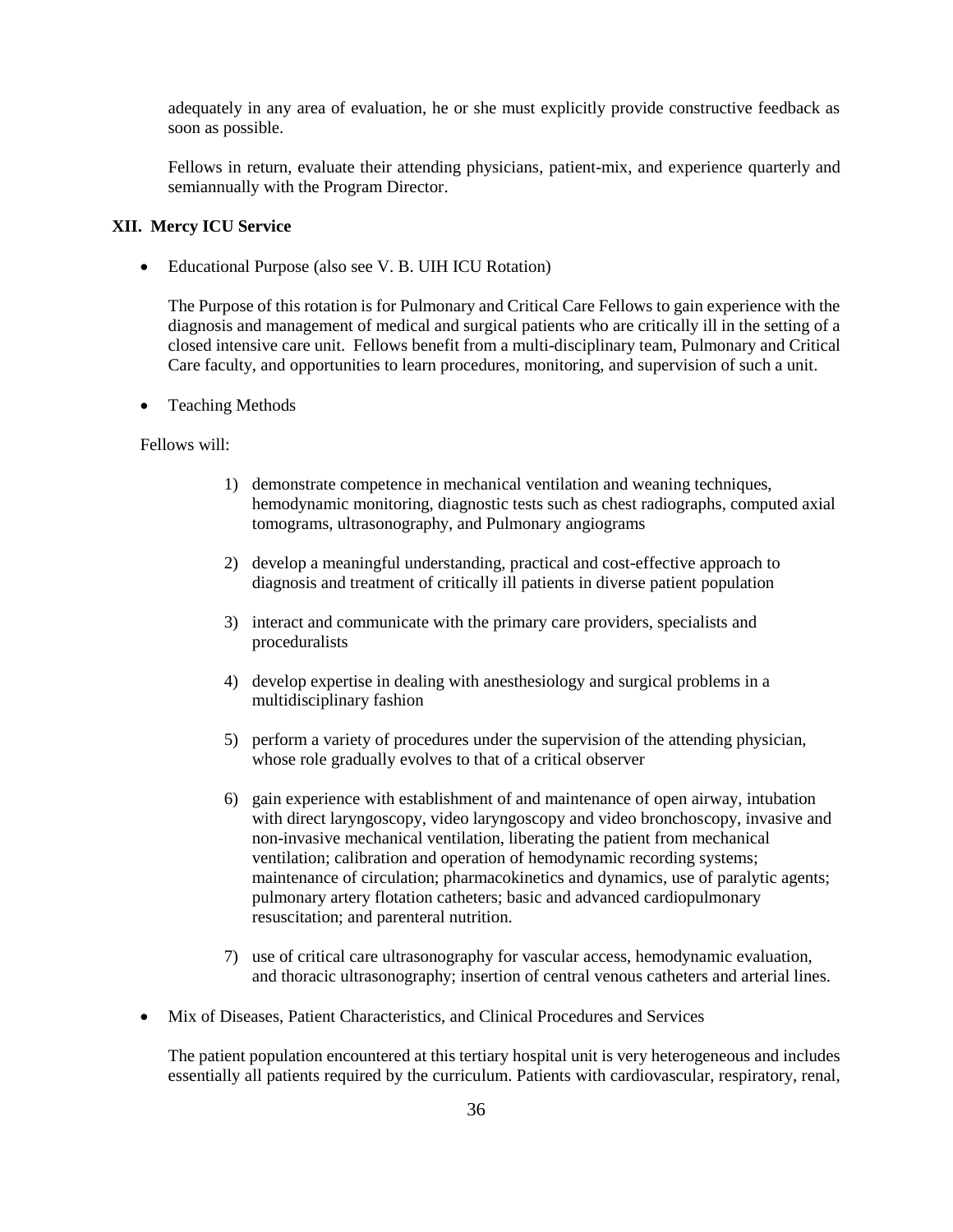gastrointestinal, genitourinary, neurologic, hematologic, musculoskeletal, immune and infectious diseases, hematologic and coagulation disorders, critical obstetric and gynecological disorders, immunosuppressed patients and patients with anaphylaxis and acute allergic reactions are encountered, as well as transplant patients. The role of the fellow is that of a junior attending physician.

#### **XIII. Electives**

Electives can be for an entire block or as part of another rotation. All elective activity must be approved by the Program Director and by the attending physician in the department where the elective will be held. An example of an elective experience would be getting intubation practice with anesthesiology. Anesthesia has a policy where a fellow may request to come to the operating room in the morning and perform intubation under the supervision of the attending anesthesiologist. Fellows can also request to scrub with thoracic surgeons on a particular case or to perform ultrasound or transthoracic procedures with Cardiology or Radiology at the VA, while engaged in another rotation.

#### **XIV. Didactic Conferences**

## **A. Required conferences**

Attendance is required for all Pulmonary and Critical Care fellows and attendings for these conferences. Fellows must average at least 70% attendance of all conferences as a graduation requirement. This takes into account vacation, outside rotations, and medical urgencies as reasons for absence. Each fellow is required to present two major didactic conferences in addition to the critical review of a journal article (Journal Club) each year. Clinical fellows are expected to present at the research conference in their second and third years; research fellows are expected to present at the research conference every year. All talks should be of high quality with understanding and citation of current medical literature.

**1. Disease Oriented Clinical Conference**: These are designed to cover the diseases specified within the curriculum over a three-year period. Lectures are given by multi-disciplinary faculty or invited faculty from different specialties. This conference is attended by all fellows and faculty.

**2. Case Conference:** Diagnostic and therapeutic approaches to pulmonary, critical care and sleep patients are discussed in detail along with the relevant literature on a weekly basis. The last conference of each month is devoted to a particular theme or disease. Radiographs are often highlighted in this conference which aims to develop a thorough and critical approach to the evaluation of patients. This conference is attended by all fellows and faculty.

**3. Radiology Conference:** This monthly conference is held in conjunction with the Radiology residency program and held in the radiology conference room of the main hospital, UIH 2481. Cases are presented in case conference format with a more detailed review of radiographic images and a review of radiographic priniciples in collaboration with a radiology resident. This conference is attended by all fellows and faculty.

**4. Principles of Practical Pulmonary Conference**: This weekly conference begins with lectures and demonstrations on urgent ICU procedures for the first month. It then covers basic physiology, followed by interpretations of pulmonary, critical care and sleep procedures and conditions that are not generally related to one disease. The last week of each month is devoted to the *Journal Club*.

**5. Research Conference**: This weekly conference is held from September through May and covers all aspects of research. Emphasis is on work-in-progress. Each fellow engaged in research is expected to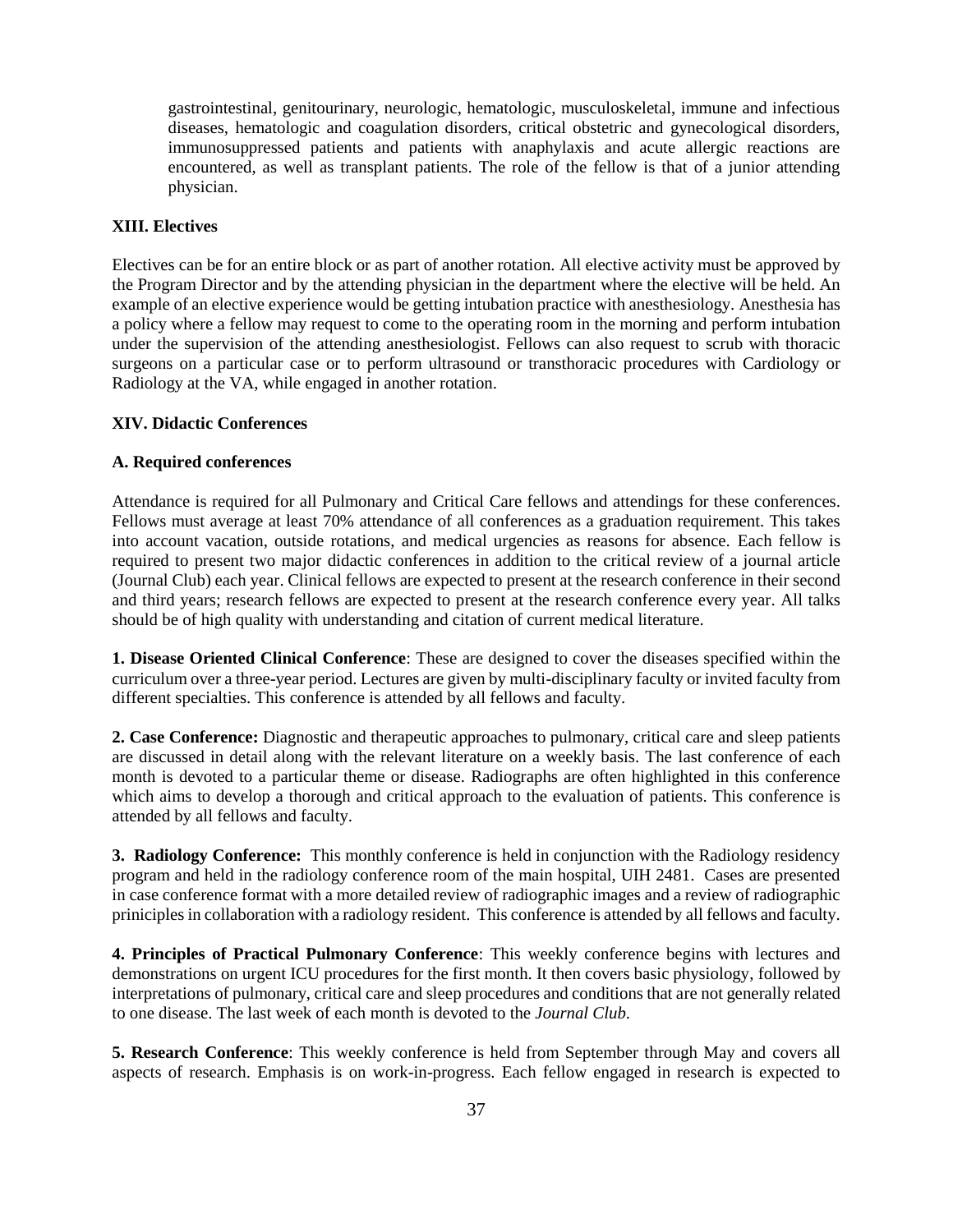present.

**6. Multidisciplinary Thoracic Case Conference:** This conference is held weekly and attended by the fellows and attending physicians from Pulmonary, Medical Oncology, Radiation Oncology, Radiology, Pathology, and Thoracic Surgery. Generally, fellows present patients who need work-up or management of a thoracic neoplasm.

**7. Department of Medicine Conferences**: The Department of Medicine a weekly **Medical Grand Rounds**  and monthly **Morbidity and Mortality Conference** which is run by our pulmonary/critical care faculty.

**8. Orientation Lecture series:** These lectures are held in July to introduce fellows to procedures such as Advanced Cardiac Life Support, bronchoscopy, pulmonary function tests, ventilator management, hemodynamic monitoring, and give them other essential information.

**9. The ventilator and ultrasound curricula** are included in the above lecture series. **Lung Pathology** is covered in the case conferences and individual sessions with pathologists.

## **B. Non-mandatory (but encouraged) Conferences**

**1. Ethics Grand Rounds** are held monthly and address timely problems in ethics.

**2. Clinical and Translational Research Intensive Summer Program** is intended for those wishing to embark on a career in clinical research. It is held in July for 1 week.

**3. Introductory Bronchoscopy** is a daylong course in July taught by Dr. Kovitz and other interventional bronchoscopists, for beginning fellows.

**4. Lung Biology Research Conferences and Research Seminars** are held in conjunction with the Department of Pharmacology from September and through May.

**5. Lung Pathology course** is taught annually by Dr. Sekosan at Stroger Cook County Hospital with fellows from Rush and Stroger and pathology residents. This usually occurs weekly for about 8 weeks in late summer.

**6. Society Conferences:** The Pulmonary and Critical Care fellows are encouraged to join professional societies and attend national meetings. Every fellow is encouraged to attend at least one conference of the American Thoracic Society, American College of Chest Physicians, or Society of Critical Care Medicine. Fellows are also encouraged to attend special conferences, such as ultrasonography, airway management, or Board Review courses as time is available. They also should take advantage of the learning opportunities in other arenas, such as WEB-based programs, CDs, etc.

## **XV. Special Educational Features**

## **A. Critical Assessment of the Literature (Journal Club)**

In addition to discussion of current literature during rounds, a *Journal Club* is held on the last Thursday of each month. Each fellow critically reviews one paper with a faculty member mentor. In addition, fellows may participate in a Research Journal Club held in conjunction with specific research laboratories.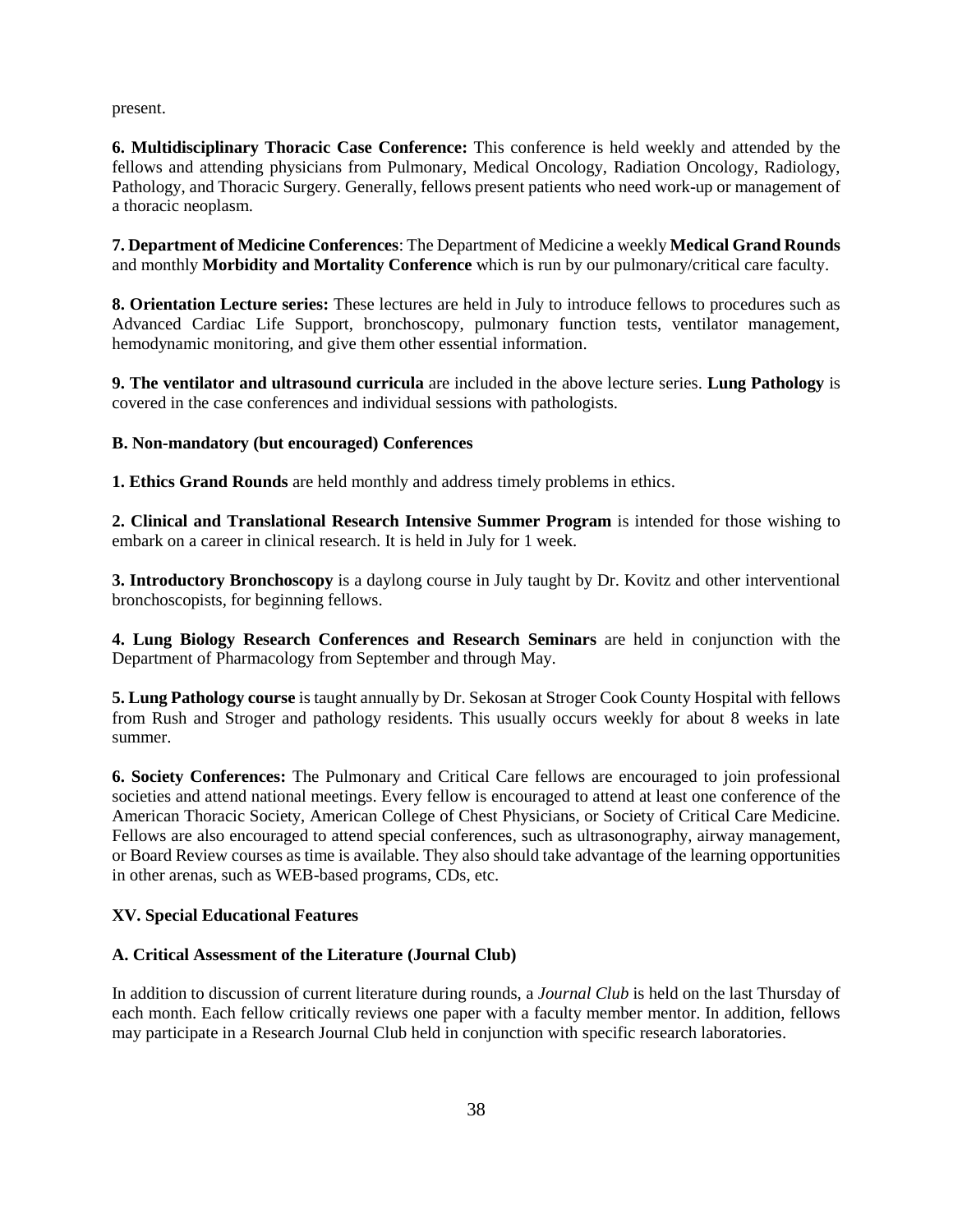The Division has developed a set of essential articles in Critical Care available on the Pulmonary, Critical Care, Sleep and Allergy website

at[:http://chicago.medicine.uic.edu/gateway/Login.aspx?ReturnUrl=%2fcms%2fOne.aspx%3fportalId%3d](http://chicago.medicine.uic.edu/gateway/Login.aspx?ReturnUrl=%2fcms%2fOne.aspx%3fportalId%3d506244%26pageId%3d4021395) [506244%26pageId%3d4021395.](http://chicago.medicine.uic.edu/gateway/Login.aspx?ReturnUrl=%2fcms%2fOne.aspx%3fportalId%3d506244%26pageId%3d4021395)

The American Thoracic Society has developed a syllabus of important journal articles that are posted on its website [<http://www.thoracic.org/go/atsreadinglist/](http://www.thoracic.org/go/atsreadinglist). The fellows can refer to this for key articles on specific topics.

In addition, faculty members who are editors or reviewers may ask fellows to referee articles or to write review articles and mentor them in these processes.

#### **B. Medical Ethics, Management, and Legal Issues in Medicine**

These topics are covered in Pulmonary and Critical Care Medicine Grand Rounds and are continuously addressed by the attending physicians in the ICU setting. These topics are also covered in the curriculum developed by the Department of Medical Education. The University Medical Ethics Department has monthly grand rounds on ethics that fellows are encouraged to attend.

#### **C. Medical Informatics and Computer Skills**

Both at the VA and UIH, the fellows attend a course on the use of our computerized patient care records. They have access to the internet at both VA and the UIH for search purposes. Some of the relevant topics are covered in the curriculum of the Department of Medicine designed for all of the subspecialty fellows.

## **D. Preventive Medicine and Public Health**

The fellows receive instruction in the in-patient and especially in the outpatient setting from their attendings. These topics are also covered in our Pulmonary and Critical Care Grand Rounds. The fellows have an opportunity to obtain a Master's of Public Health through the UIC School of Public Health during their three-year fellowship.

#### **E. Quality Assessment, Quality Improvement, Risk Management, and Cost Effectiveness in Medicin**e

Quality improvement is a central theme to the teaching at UIC. The University Hospital has had Patient Safety Day and frequently has lectures and discussions on these topics. These topics are also covered in the curriculum of the Department of Medicine. Separate online ethics programs are mandated by the University, State of Illinois, Veteran Administration, and Institution Review Board. The main purpose of the annual retreat is quality improvement. The Program Director is part of a national network of program directors whose main focus is quality improvement. Fellows are required to have completed at least one quality improvement project that would affect their practice during their fellowship. They are also encouraged to attend their unit's quality improvement conferences. The division's policy of *continuous improvement* allows anyone at any time to suggest improvements or to question current policy. These suggestions are taken seriously, usually discussed with both fellows and faculty, and usually acted upon.

#### **F. Research experience**

There is a great variety of research opportunities at the University of Illinois. The Pulmonary, Critical Care, Sleep and Allergy division has an NIH T32 grant to train persons to become physician-scientists. The University has more than 200 doctoral researchers engaged in some form of respiratory or lung research.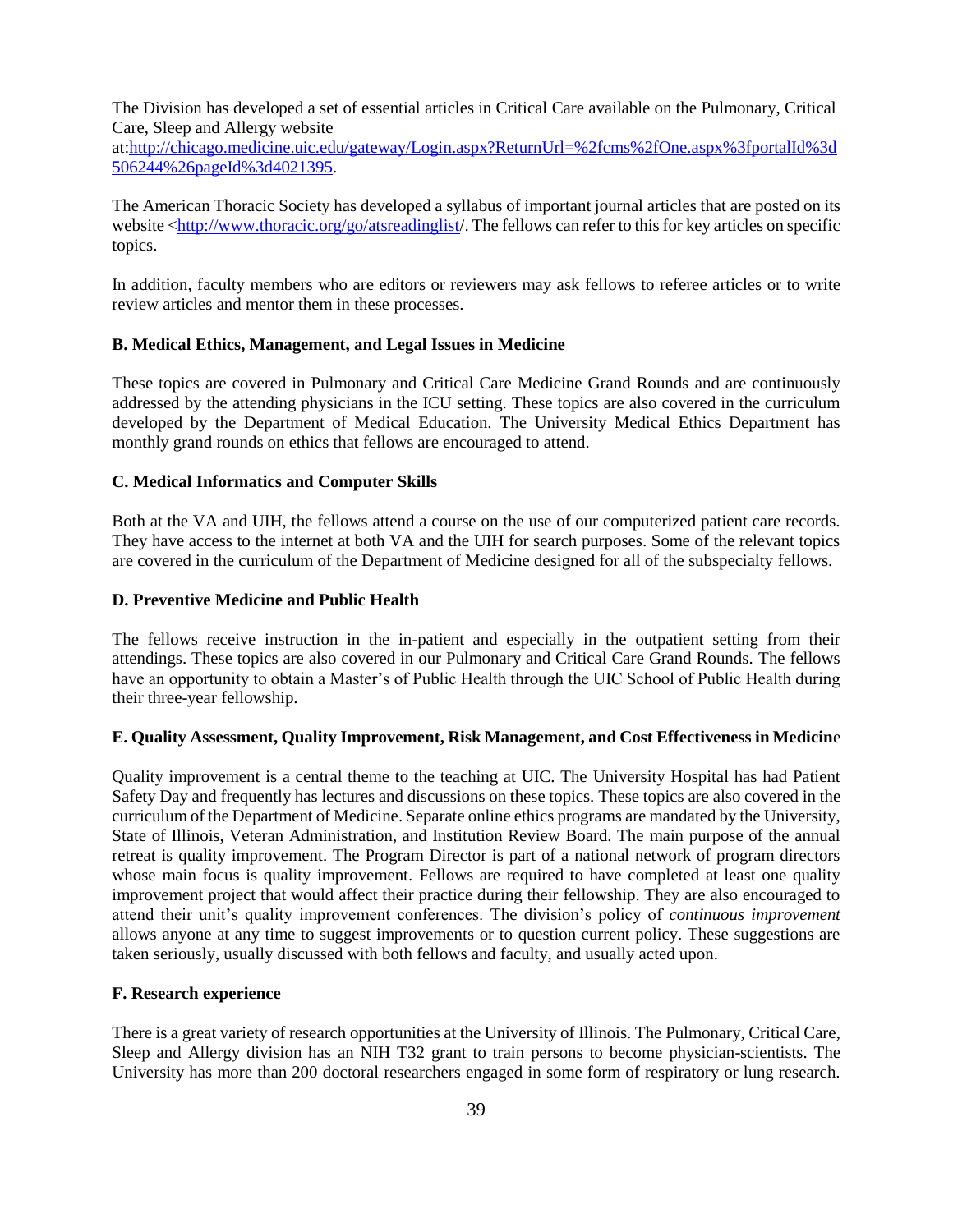Fellows may join the program and start as a T32 research fellowship for the first two years and then go to a clinical fellowship or begin in the clinical program and move to the research fellowship for their final two years. (See below.)

Each clinical fellow is required to develop a clinical or basic research project and choose a research mentor. Even in their pre-research first clinic year, the fellows hold meetings with their Research Advisory Committee. The Research Advisory Committee meetings review plans and progress of research, strategy, and resources. The committee advises and encourages the research as well as evaluating it and suggesting directions to the fellow and mentor. All fellows are expected to complete a research project that includes presenting and publishing the work in a peer-reviewed journal.

## **G. Physician Wellness, Alertness, Fatigue Awareness and Mitigation**

Standards for well-being are based on recommendations by the Institute of Medicine (IOM). It is meant to set specific requirements for alertness management and fatigue mitigation to ensure continuity of patient care, patient safety and fellow safety. Throughout the year, conferences will address this issue so you can recognize signs of fatigue and sleep deprivation. Faculty and fellows must be mindful of their professional responsibilities as physicians, including their obligation to be appropriately rested and fit to provide the care required by their patients. For more information you can review the GME Policy and Procedure XIV-A. Alertness and Fatigue Mitigation.

## **XVI. Physician Scientist Program**

The fellowship has two tract, clinical and research. The research tract enrolls fellows for 4 years, with 2 years devoted to research. Fellows eligible for the division's NIH (T-32 grant) program must be accepted into it carry out clinical or basic research under the guidance of an NIH funded member of the Division. This is usually in addition to 2 years of clinical training. Individuals may also enter the physician-scientist pathway directly after their Internal Medicine residency program or choose it after their clinic experience in the fellowship.

All fellows, whether in research or clinical years, are under the UIC Graduate Medical Education system and strictly follow ACGME guidelines, under the Pulmonary and Critical Care Program Director. Fellows are required to attend their continuity clinic one half day per week during their research time.

In addition to carrying out research these fellows may attend classes at the University.

#### **XVII. Masters of Public Health Programs**

The University offers a Masters of Public Health (MPH) and Masters of Science (MSc) in the school of Public Health. Both programs have several subdivisions, including Epidemiology-Biostatistics, Health Policy Administration, Community Health Sciences, and Environmental and Occupational Health Sciences. The new program in the MSc track is the Clinical Translational Science Program that is popular with Pulmonary and Critical Care fellows. Fellows must be accepted into the program and have approval of the Program Director. Course work can be taken during the fellowship. Fellows are expected to engage in research in addition to the course work. Generally, this requires 1 or 2 additional years of fellowship.

#### **XVIII. Bibliography and Medical Literature**

Fellows are strongly encouraged to join the American Thoracic Society, the American College of Chest Physicians, and Society for Critical Care Medicine. Joining these societies automatically enrolls them in a